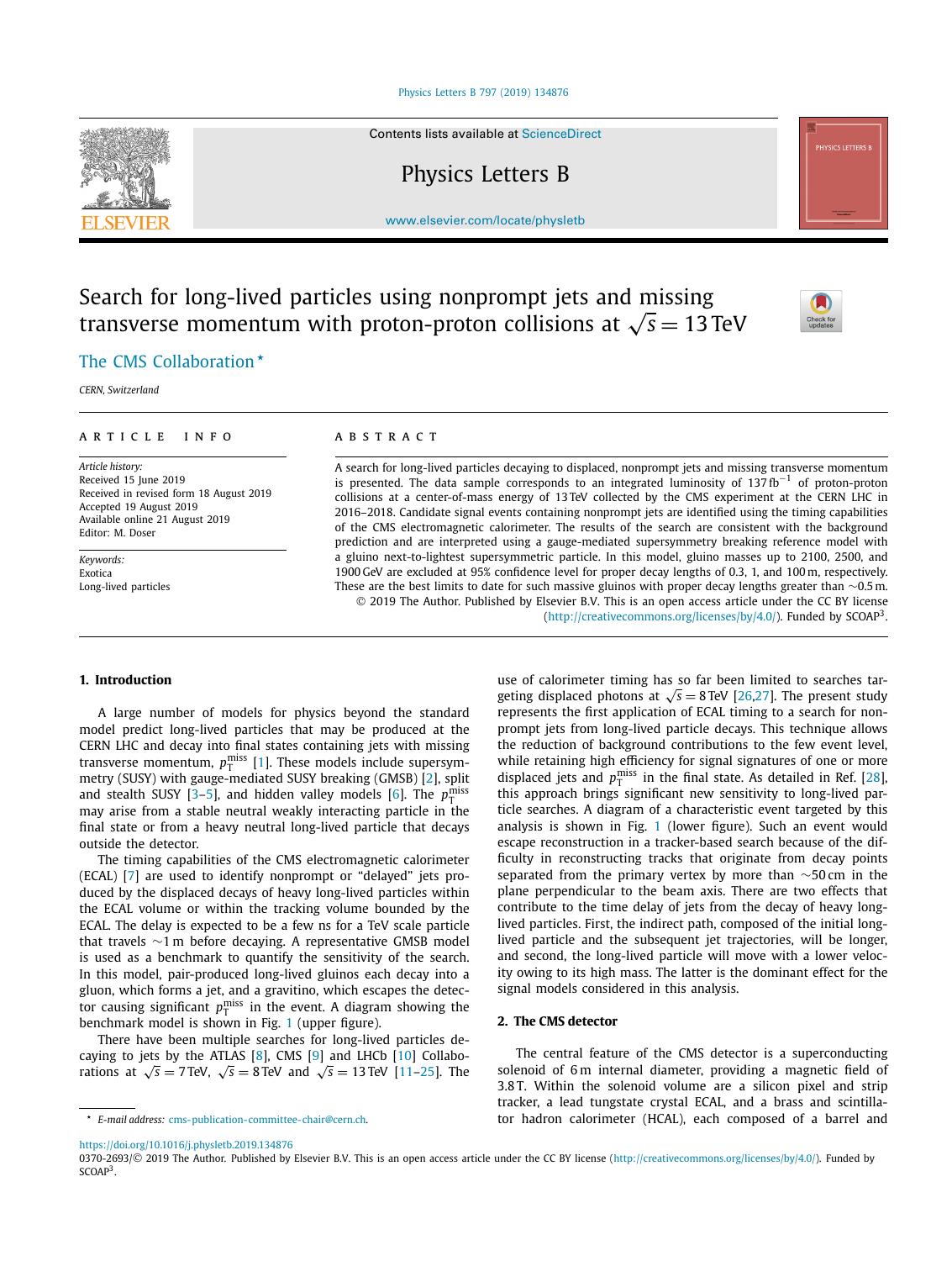<span id="page-1-0"></span>

**Fig. 1.** Diagram showing the GMSB signal model (upper figure), and diagram of a typical event (lower figure), expected to pass the signal region selection. The event has delayed energy depositions in the calorimeters but no tracks from a primary vertex.

two endcap sections. Forward calorimeters extend the pseudorapidity coverage provided by the barrel and endcap detectors. The silicon tracker measures charged particles within the pseudorapidity range |*η*| *<* <sup>2</sup>*.*5. It consists of <sup>1440</sup> silicon pixel and <sup>15</sup> 148 silicon strip detector modules. For nonisolated particles with  $1 < p_T < 10$  GeV, in the region  $|\eta| < 1.4$ , the track resolutions are typically 1.5% in  $p_T$  and 25–90 (45–150)  $\mu$ m in the transverse (longitudinal) impact parameter [\[29\]](#page-7-0). The HCAL is segmented into individual calorimeter cells along pseudorapidity (*η*), azimuth (*φ*), and depth. The barrel muon system is composed of drift-tubes (DTs) and resistive plate chambers (RPCs). These provide high resolution hit positioning and timing to determine the muon trajectory. The hits in the DTs are clustered into track segments, referred to as DT segments, as detailed in Ref. [\[30\]](#page-7-0). In the forward region, RPCs are used along with cathode strip chambers (CSCs), which have greater resistance to the higher radiation flux occurring along the beamline than DTs. A more detailed description of the CMS detector, together with a definition of the coordinate system used and the relevant kinematical variables, can be found in Ref. [\[9\]](#page-7-0).

The CMS ECAL consists of 75 848 lead tungstate crystals, which provide coverage in pseudorapidity |*η*| *<* <sup>1</sup>*.*48 in <sup>a</sup> barrel region (EB) and  $1.48 < |\eta| < 3.00$  in two endcap regions (EE). This analysis relies on the timing capabilities of the EB [\[7\]](#page-7-0). The ECAL measures the energy of incoming electromagnetic particles through the scintillation light produced in the lead tungstate crystals. Silicon avalanche photodiodes (APDs) are used as photodetectors in the barrel region. These are capable of measuring the time of incoming particles with a resolution as low as ∼200 ps for energy deposits above 50 GeV [\[31\]](#page-7-0). Each ECAL crystal with an APD unit attached is referred to as an ECAL cell.

In the region  $|\eta|$  < 1.74, the HCAL cells have widths of 0.087 in *η* and 0.087 in *φ*. In the *η*–*φ* plane, and for  $|η|$  < 1.48, the HCAL cells map on to  $5\times 5$  arrays of ECAL crystals to form calorimeter towers projecting radially outwards from close to the nominal interaction point. For  $|\eta| > 1.74$ , the coverage of the towers increases progressively to a maximum of 0.174 in  $\Delta \eta$  and  $\Delta \phi$ . Within each tower, the energy deposits in ECAL and HCAL cells are summed to define the calorimeter tower energies, subsequently used to provide the energies and directions of hadronic jets.

Events of interest are selected using a two-tiered trigger system [\[32\]](#page-7-0). The first level, composed of custom hardware processors, uses information from the calorimeters and muon detectors to select events at a rate of around 100 kHz within a time interval of less than 4 μs. The second level, known as the high-level trigger (HLT), consists of a farm of processors running a version of the full event reconstruction software optimized for fast processing, and reduces the event rate to around 1 kHz before data storage.

#### **3. Object and event reconstruction**

The primary physics objects used in this analysis are jets reconstructed from the energy deposits in the calorimeter towers, clustered using the anti- $k<sub>T</sub>$  algorithm [\[33,34\]](#page-7-0) with a distance parameter of 0.4. The contribution from each calorimeter tower is assigned the coordinates of the tower and a momentum, the absolute value and the direction of which are found from the energy measured in the tower assuming that the contributing particles originated at the center of the detector. The raw jet energy is obtained from the sum of the tower energies, and the raw jet momentum by the vectorial sum of the tower momenta, which are found from the energy measured in the tower. The raw jet energies are then corrected to reflect a uniform relative response of the calorimeter in *η* and a calibrated absolute response in transverse momentum  $p_T$  [\[35\]](#page-7-0). Jets reconstructed using the CMS particle flow (PF) algorithm [\[36\]](#page-7-0) are not used in this analysis because nonprompt jets do not produce reliable information in the tracker and out-of-time energy deposits are not included in the PF jet reconstruction.

All reconstructed vertices in the event, consistent with originating from a proton-proton (pp) interaction, are considered to be primary vertices (PVs) [\[29\]](#page-7-0). Each track that is identified as originating from a PV is associated with a jet if the separation of the track from the jet axis  $\Delta R = \sqrt{(\Delta \eta)^2 + (\Delta \phi)^2} < 0.4$ , where  $\Delta \eta$ and Δ $\phi$  represent the difference (in radians) between the jet axis and the track in the pseudorapidity and in the azimuthal direction, respectively.

The jet timing is determined using all ECAL cells that satisfy  $\Delta R$  < 0.4 between the jet axis and cell position, that exceed an energy threshold of 0.5 GeV and that satisfy reconstruction quality criteria. For each cell within the ECAL detector, the timing offset is defined such that a particle traveling at the speed of light from the center of the collision region to the cell position arrives at time zero. Energy deposits with a recorded time that is either less than −20 ns or greater than 20 ns are rejected, to remove events originating from preceding or following bunch collisions, respectively. The time of the jet,  $t_{jet}$ , is defined by the median cell time. The jet-based requirements used to reject the dominant background sources, referred to as the signal jet requirements, are detailed in Section [5.](#page-2-0)

The missing transverse momentum vector,  $\vec{p}_{\text{T}}^{\text{miss}}$ , used for this analysis is defined as the projection on the plane perpendicular to the beams of the negative vector sum of calorimeter momenta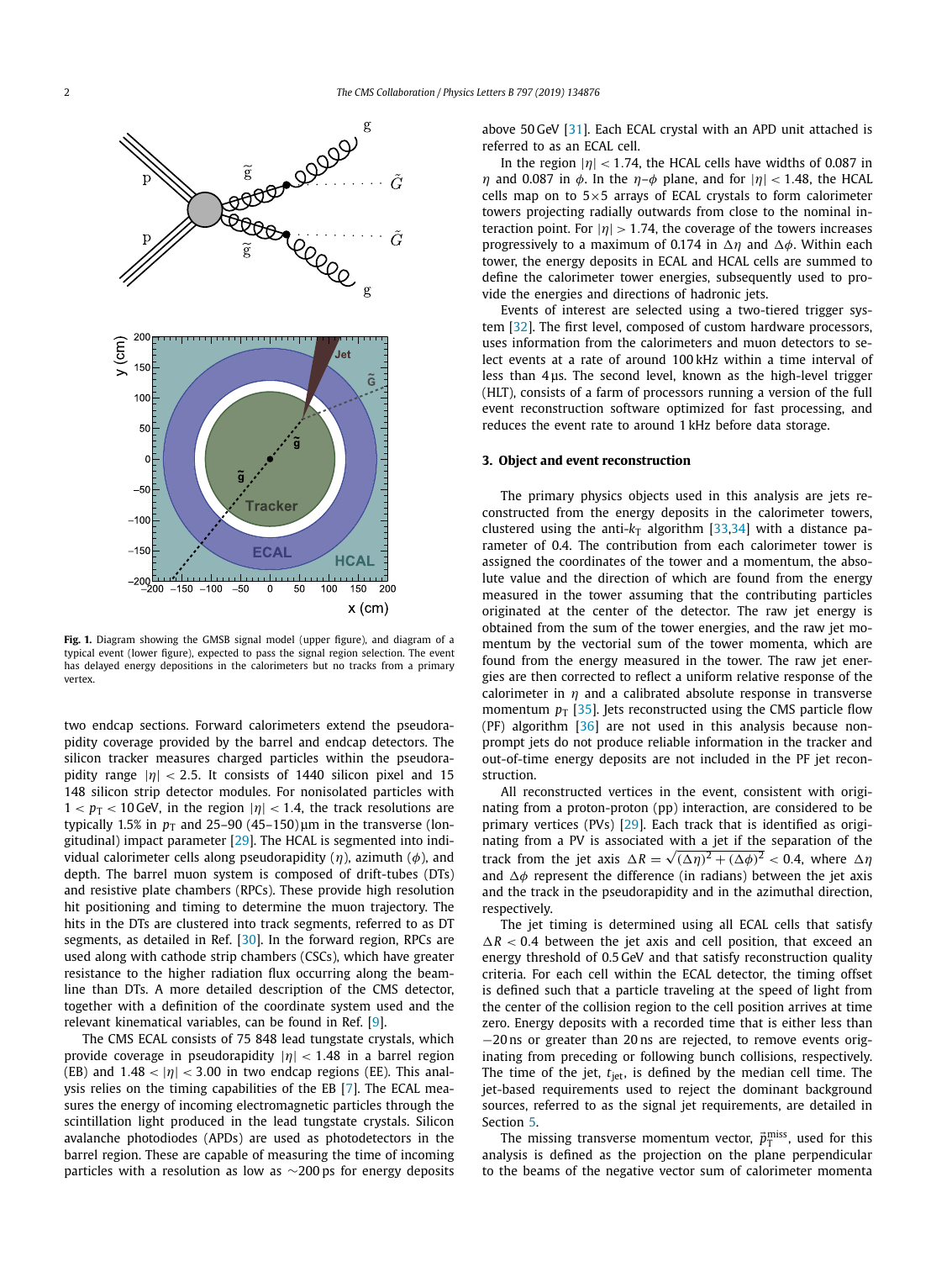<span id="page-2-0"></span>deposits in an event satisfying reconstruction quality criteria chosen to reduce instrumental noise effects, but with no rejection of out-of-time ECAL cells.

#### **4. Data sets and simulated samples**

The data sample was collected in 2016, 2017, and 2018 by the CMS detector in pp collisions at a center-of-mass energy of 13 TeV, corresponding to an integrated luminosity of  $137 \pm 3.3$  fb<sup>-1</sup> [37-39]. The trigger required the events to satisfy  $p_{\text{T}}^{\text{miss}}$  (trigger) > 120 GeV. This is computed as the negative vector  $\vec{p}_T$  sum of all HLT PF candidates, which include out-of-time deposits [\[40\]](#page-7-0).

The search is interpreted using the GMSB signal model with samples produced with gluino masses from 1000 to 3000 GeV, and proper decay lengths ( $c\tau_0$ ) varying from 0.3 to 100 m. The gluino pair production cross sections are determined at approximate-NNLO+NNLL order in  $\alpha_s$  [\[41–47\]](#page-7-0). All other SUSY particles, apart from the gravitino, are assumed to be heavy and decoupled from the interaction. Signal samples are produced with pythia 8.212 [\[48\]](#page-7-0), and NNPDF3.1LO [\[49\]](#page-7-0) is used for parton distribution function (PDF) modeling. If a gluino is long-lived, it will have enough time to form a hadronic state, an R-hadron [\[50–52\]](#page-8-0), which is simulated with pythia 8.212. For underlying event modeling the CP2 tune is used [\[53\]](#page-8-0).

Systematic uncertainties in the modeling of the jet-based variables discussed in Section 5 are derived using a simulated sample of jets produced through the strong interaction, referred to as quantum chromodynamics (QCD) multijet events. This sam-ple is simulated with the MADGRAPH5\_aMC@NLO 2.2.2 [\[54\]](#page-8-0) event generator at leading-order (LO) accuracy. This generator is interfaced with PYTHIA 8.212 for hadronization and fragmentation. The jets from the matrix element calculations are matched to parton shower jets using the MLM algorithm [\[54\]](#page-8-0). The underlying event is modeled using the CUETP8M1 (CP5) tune [\[53\]](#page-8-0) for simulation with NNPDF3.0NLO (NNPDF3.1NNLO) [\[49\]](#page-7-0) used for PDF modeling for the 2016 (2017 and 2018) detector operating conditions.

The description of the detector response is implemented us-ing the GEANT4 [\[55\]](#page-8-0) package for all simulated processes. To model the effect of additional pp interactions within the same bunch crossing (in-time pileup) or nearby bunch crossings (out-of-time pileup), minimum bias events generated with PYTHIA are added to the simulated event sample, with a frequency distribution per bunch crossing weighted to match that observed in data.

#### **5. Event and object selection**

The selection criteria are optimized taking into account the principal background sources that produce delayed timing signals, which are detailed below.

- ECAL time resolution tails: these tails affect the collisions of in-time ("core") bunches and arise from intercalibration uncertainties, crystal-dependent variations in scintillation rise time, loss of crystal transparency because of radiation, and run-byrun shifts associated with the readout electronics [\[31\]](#page-7-0).
- Electronic noise: electronic noise in the ECAL can cause individual cells to record deposits at arbitrary times, typically with low energies, and uncorrelated with surrounding cells.
- Direct ionization in the APD: the traversal of a charged particle produces a signal that is ∼11 ns earlier than the signal from scintillation light. However, the ionization signal may arrive later if the associated charged particle travels back from the HCAL, or is associated with a later bunch crossing.
- In-time pileup: additional pp collisions in the same bunch crossing can produce particles with a spread in collision time and with varying flight paths, depending on the point of origin along the beam axis. These effects result in timing shifts of up to a few hundred ps.
- Out-of-time pileup: additional pp collisions in neighboring bunch crossings can result in deposits that are delayed by integer multiples of the bunch spacing (25 ns).
- Satellite bunches: the LHC radiofrequency (RF) cavities operate at a frequency of 400 MHz, such that RF "buckets" are separated by ~2.5 ns. In order to achieve the desired bunch spacing, only one in ten of these buckets (separated by 25 ns) is filled. However, adjacent "satellite" bunches may also contain protons at <sup>a</sup> level corresponding to <sup>O</sup>*(*10−<sup>5</sup>*)* times that of the main bunch.
- Beam halo: collisions between beam protons and an LHC collimator [\[56\]](#page-8-0) can result in muons that pass through the detector approximately parallel to the beam line. These "beam halo" muons can deposit energy within the ECAL, causing an early signal if the beam halo is from the current or previous bunch or a delayed signal if the beam halo originates from a following bunch.
- Cosmic ray muon hits: cosmic ray muons may cause deposits in the ECAL that occur at random times.

The events considered in this analysis as including candidate long-lived particles are required to satisfy a series of selections that define the signal region (SR). Each requirement is chosen to be at least ∼90% efficient for jets from the decay of a TeV scale long-lived particle while allowing at least a factor ∼10 rejection of the identified background process. In order to predict background contributions to the SR, some of these requirements are inverted to enhance particular background processes, as detailed in Section [6.](#page-3-0)

#### *5.1. Jet selection*

#### *5.1.1. Baseline jet selection*

All jets considered in this analysis must pass baseline *p*<sub>T</sub> and *η* requirements. A requirement of  $p<sub>T</sub>$  > 30 GeV is imposed to reduce contributions from pileup jets. For the SR, further mitigation of pileup jets is achieved through selections detailed in Section 5.1.2. The jets are required to satisfy |*η*| *<* <sup>1</sup>*.*48 so that they are reconstructed in the EB. The barrel requirement is made because the timing resolution is significantly better in this region compared with the endcap [\[31\]](#page-7-0), and jets of the targeted signal model are strongly peaked in the central *η* region.

#### *5.1.2. Signal jet selection*

The SR requirement on the jet time is  $t_{\text{jet}} > 3$  ns. The timing resolution improves for higher energy ECAL deposits before reaching a plateau [\[31\]](#page-7-0). A requirement on the ECAL energy component of the jet of  $E_{\text{ECAL}} > 20$  GeV is applied as this threshold was found to optimize the timing resolution of the jets while ensuring high signal efficiency.

Jets from signal events are expected to have a large number of ECAL cells  $(N_{\text{ECAL}}^{\text{cell}})$  hit, while jets dominated by direct APD hits or ECAL noise often have a low number of cells hit. A threshold of  $N_{\text{ECAL}}^{\text{cell}} > 25$  is applied to reject these background sources.

Jets from signal events will typically have similar energy depositions in the ECAL and HCAL, while jets originating from noise or beam halo typically have a small or zero HCAL energy component ( $E_{\text{HCAL}}$ ). In order to reject such background sources, jets are required to have a hadronic energy fraction  $HEF = E_{HCAL}/(E_{ECAL} +$  $E_{\text{HCAL}}$  $> 0.2$ . An additional requirement of  $E_{\text{HCAL}}$  $> 50$  GeV is made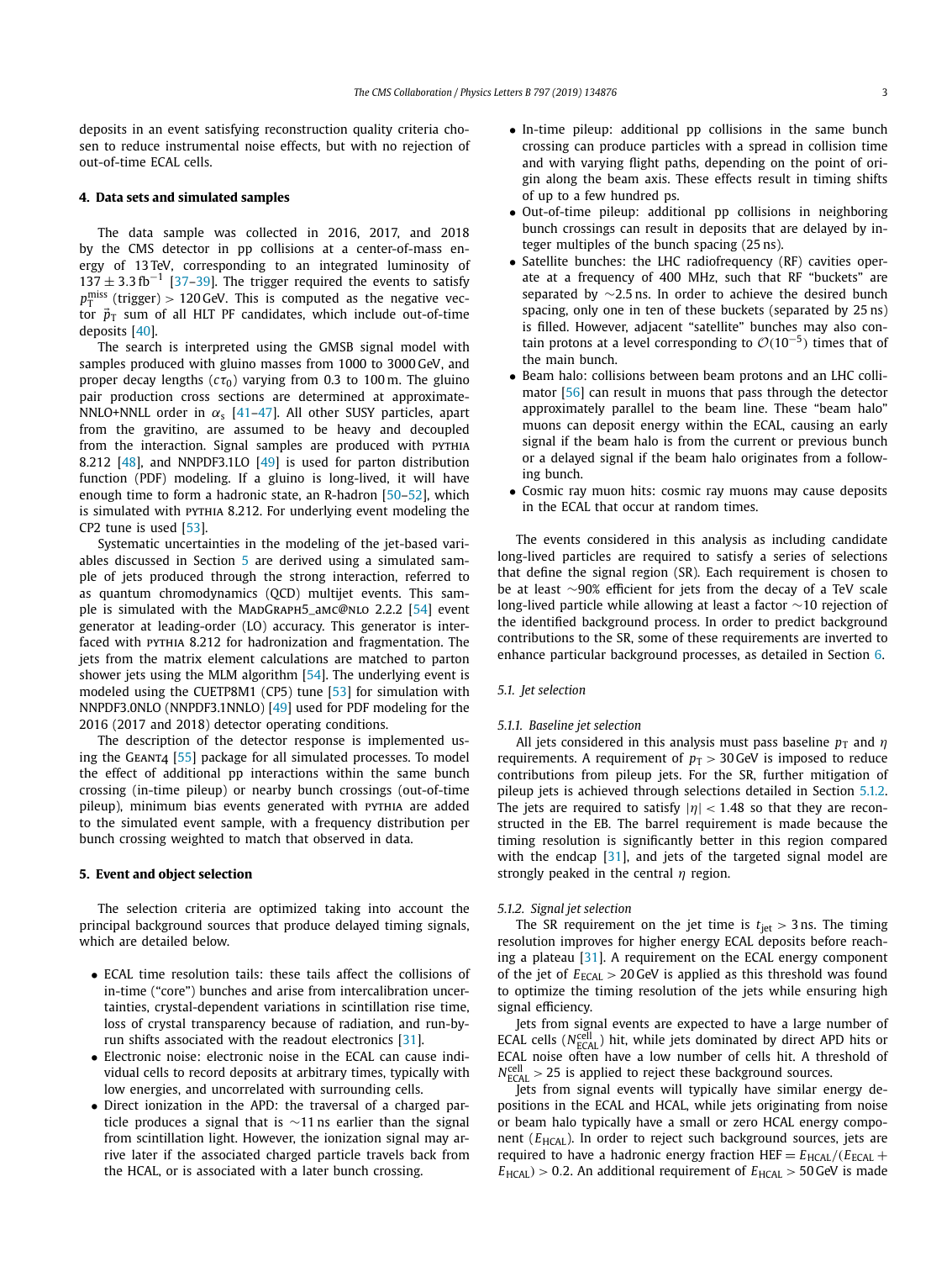<span id="page-3-0"></span>to reject background contributions from noise and beam halo as well as to ensure a well-measured hadronic component.

Signal jets typically have a small RMS in the time of the constituent cells ( $t_{\rm jet}^{\rm RMS}$ ) as all the component cells originate from the same delayed jet. Jets that are significantly delayed because of contributions from uncorrelated noise often contain cells that are widely spread in time. In such cases the  $t_{\rm jet}^{\rm RMS}$  will be correlated with  $t_{\rm jet}$ , so a requirement is made on both  $t_{\rm jet}^{\rm RMS} < 0.4 t_{\rm jet}$  and  $t_{\rm jet}^{\rm RMS} <$  2.5 ns.

Jets that originate from a PV and have a mismeasured time or originate from satellite bunch collisions typically contain significant total momentum in tracks associated with their PV. The PV<sup>fraction</sup>, defined as the ratio of the total  $p_T$  of all PV tracks matched to the jet ( $\Delta R < 0.5$ ) to the transverse calorimeter energy of the jet, is used to select potential signal jets that do not originate from a PV. A requirement of  $PV_{\text{track}}^{\text{fraction}} < 0.08$  is applied.

Beam halo muons will travel directly through the CSCs before leaving energy deposits in the ECAL, so the fraction of ECAL energy that can be associated with CSC hits provides rejection of background contributions from beam halo. The ratio of the total energy of ECAL cells matched to a CSC hit (*φ <* 0*.*04) to *E*ECAL, defined as  $E_{\text{ECAL}}^{\text{CSC}}/E_{\text{ECAL}}$ , is used to discriminate beam halo background contributions. A requirement of  $E_{\rm ECAL}^{\rm CSC}/E_{\rm ECAL} < 0.8$  is applied.

#### *5.2. Event selection*

The events are required to contain at least one jet satisfying the requirements outlined in Section [5.1.](#page-2-0) In addition, a requirement of  $p_{\rm T}^{\rm miss}$   $>$  300 GeV is applied to reject background contributions from multijet production from core and satellite bunch collisions.

The DT and RPC muon systems are used to reduce the background contribution from cosmic ray muons. Signal events could also have deposits in the muon systems if the jets contain muons, if there is "punch-through" of jet constituents to the muon system, or if the long-lived particle decays within the muon system. To mitigate the inefficiency for signal events, only the DT segments and RPC hits with  $r > 560 \text{ cm}$  (where *r* is the transverse radial distance to the interaction point) and RPC hits with  $|z| > 600$  cm (where *z* is the distance along the beamline to the interaction point) are considered. In order to reduce the effect of noise, DT segments and RPC hits are required to be within  $\Delta R < 0.5$  of a DT segment with a hit. The maximal  $\Delta \phi$  between such "paired" DT segments and RPC hits is defined as max( $Δφ$ <sub>DT</sub>) and max $(\Delta \phi_{\text{RPC}})$ , respectively. Events satisfying max $(\Delta \phi_{\text{DT}}) > \pi/2$ or max $(\Delta \phi_{RPC})$  >  $\pi/2$  are rejected to reduce the contribution of cosmic ray muon events.

Finally, events are required to satisfy a series of filters designed to reject anomalous high- $p_{\rm T}^{\rm miss}$  events, which can be due to a variety of reconstruction failures, detector malfunctions and backgrounds not arising from pp collisions [\[40\]](#page-7-0). All SR requirements are summarized in Table 1.

#### **6. Background estimation**

This section details the characterization of the dominant background sources and the methods used to estimate residual contributions to the SR. The background contributions are investigated by inverting the requirements on the discriminating variables summarized in Table 1 to define control regions (CRs) enriched in particular background processes. There are three main background sources: beam halo muons deposits, which typically have low HEF and large  $E_{\text{ECAL}}^{\text{CSC}}/E_{\text{ECAL}}$ ; out-of-time jets from core and satellite bunch collisions, which have large  $PV_{\rm track}^{\rm fraction}$ ; and jets originating from cosmic ray muons, which have high max $(\Delta\phi_{\text{DT/RPC}})$  and  $t_{\text{jet}}^{\text{RMS}}$ .

#### **Table 1** Summary of the requirements used to define the signal region. *Baseline jet selection*  $|n| < 1.48$  $p_T > 30$  GeV *Signal jet selection*  $E_{\text{ECAL}}$   $> 20$  GeV  $N_{\text{ECAL}}^{\text{cell}} > 25$ HEF *>* 0*.*2 and *E*HCAL *>* 50 GeV  $t_{\rm jet}^{\rm RMS}/t_{\rm jet} < 0.4$  and  $t_{\rm jet}^{\rm RMS} < 2.5$  ns PVfraction track *<* 0*.*08  $E_{\text{ECAL}}^{\text{CSC}}/E_{\text{ECAL}} < 0.8$  $t_{\text{jet}} > 3 \text{ ns}$ *Event level selection* At least one signal jet  $p_{\rm T}^{\rm miss} > 300$  GeV Quality filters  $max(\Delta \phi_{DT}) < \pi/2$  $max(\Delta \phi_{RPC}) < \pi/2$

The background sources are estimated from the CRs using methods that rely on data. These predictions are tested using validation regions (VRs) that do not overlap with the SRs to ensure they are unbiased. The agreement of the observation with prediction in the VRs is used to estimate systematic uncertainties in the prediction in the SR. For jets in the CRs and VRs with  $|t_{jet}| < 3$  ns, the  $t_{jet}^{RMS}/t_{jet} < 0.4$  requirement is replaced with a requirement of  $t_{\rm jet}^{\rm RMS} < 1.2 \, \rm ns.$ 

#### *6.1. Beam halo*

The beam halo contribution is estimated by measuring the  $pass/fail$  ratio of the  $E_{ECAL}^{CSC}/E_{ECAL} > 0.8$  requirement for events with HEF *<* 0*.*2 and applying it to the observed number of events with HEF *>* 0*.*2. The prediction is made without any requirement on *E*HCAL and can therefore be considered an upper limit on the contribution from the beam halo background contribution.

The VR for this prediction is defined by selecting events with *t*jet *<* −2 ns and applying all signal requirements except those on *E*CSC ECAL*/E*ECAL, HEF, and *E*HCAL. To enhance the contribution of beam halo events relative to the contributions from satellite bunches and cosmic ray muons in the VR, the *φ* values of the jets are required to be within 0.2 radians of <sup>0</sup> or ±*π*. The correlation between *E*CSC ECAL*/E*ECAL and HEF in the VR is consistent with zero, meaning they can be used to make an unbiased prediction. The prediction from this method for the number of events passing signal thresholds on  $E_{\text{ECAL}}^{\text{CSC}}/E_{\text{ECAL}}$  and HEF in the VR is  $0.02_{-0.02}^{+0.06}$  events, in agreement with the 0 events observed.

The level of agreement between prediction and observation in the VR is used to derive a systematic uncertainty in the prediction. The slope of a linear fit to the pass/fail ratio of the  $E_{\text{ECAL}}^{\text{CSC}}/E_{\text{ECAL}} >$ 0*.*8 requirement as a function of HEF is found to be consistent with zero. The uncertainty is then propagated to the region with  $E_{\text{ECAL}}^{\text{CSC}}/E_{\text{ECAL}} > 0.8$  and HEF  $> 0.2$ . The final prediction for the SR is 0*.*02+0*.*<sup>06</sup> <sup>−</sup>0*.*<sup>02</sup> (stat)+0*.*<sup>05</sup> <sup>−</sup>0*.*<sup>01</sup> (syst) events.

#### *6.2. Core and satellite bunch background prediction*

The core and satellite bunch background contribution is estimated by measuring the pass/fail ratio of the requirement  $PV_{\text{track}}^{\text{fraction}}$  < 0.08 for events with  $1 < t_{\text{jet}} < 3 \text{ ns}$  and applying it to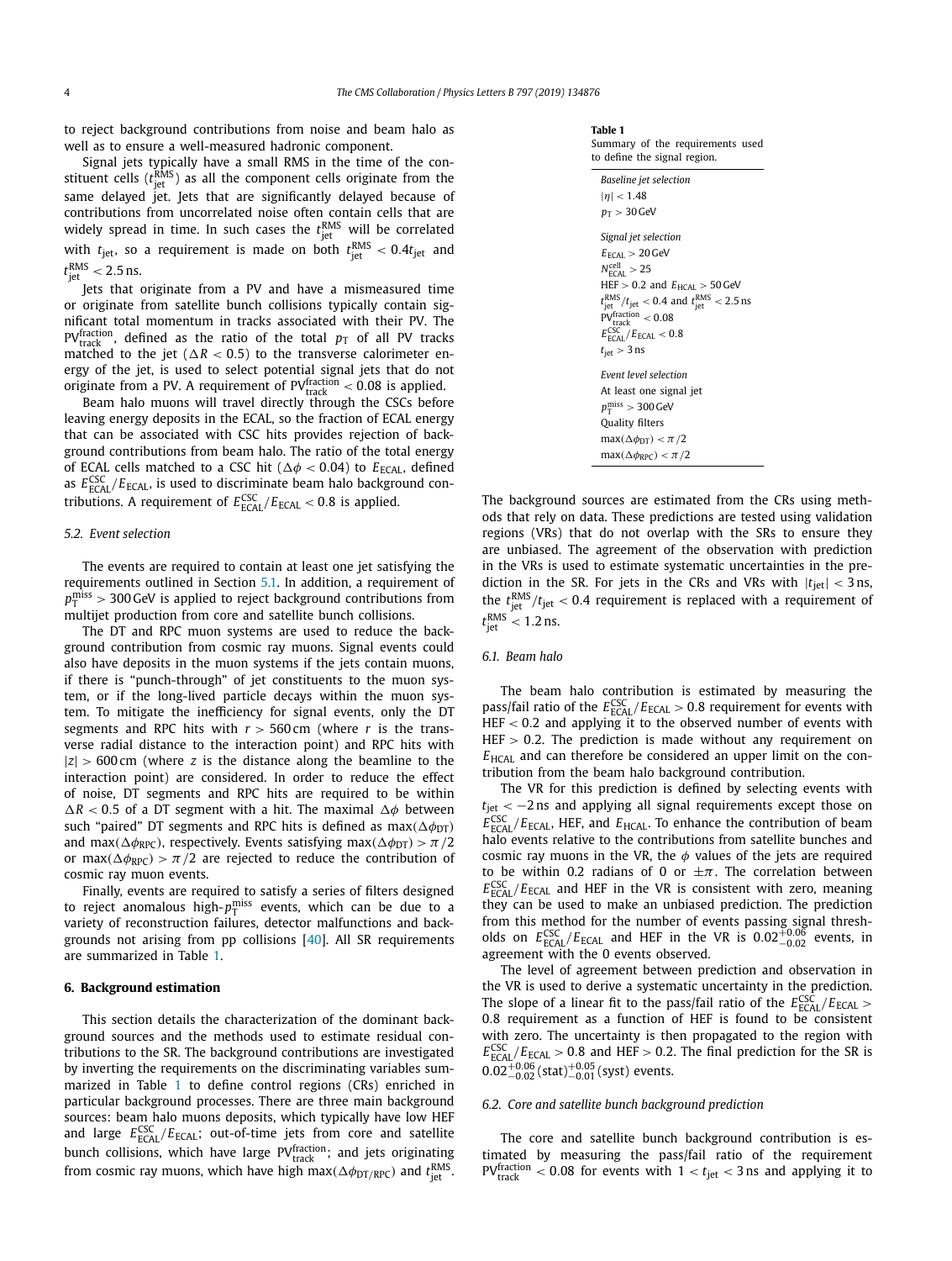the observed number of events with  $t_{jet} > 3 \text{ ns}$  and  $PV_{track}^{fraction} >$ 0*.*08. Two VRs are defined to verify the prediction of the satellite bunch and timing tail background contributions.

The first VR is selected to contain events with  $t_{\text{jet}} < -1$  ns and passing all signal requirements except for that on  $PV_{\rm track}^{\rm fraction}$ . The  $pass/fail$  ratio of the  $PV<sub>track</sub><sup>fraction</sup> < 0.08$  requirement is measured for events with −3 *< t*jet *<* −1 ns and applied to the number of events with  $t_{jet} < -3$  ns and PV $_{\text{track}}^{fraction} > 0.08$ . The upper bound on  $t_{jet}$ ensures the sample is enriched with jets in the tail of the  $t_{\text{jet}}$  distribution. The correlation between the variables in the VR is confirmed to be consistent with zero, which allows an unbiased prediction to be made. The prediction from this method for the number of events passing  $t_{\text{jet}} < -3$  ns and  $\text{PV}^{\text{fraction}}_{\text{track}} < 0.08$  is  $0.09^{+0.2}_{-0.06}$ events, to be compared with 1 observed event. The event passing selection has no paired RPC or DT hits and is therefore unlikely to originate from a cosmic ray muon. The compatibility with expectation is within two standard deviations, however, to ensure the prediction is unbiased, a further validation is carried out. The requirement of  $p_T^{\text{miss}} > 300 \text{ GeV}$  is inverted and the prediction repeated. The events must still satisfy the  $p_T^{\text{miss}}$  (trigger)  $> 120$  GeV requirement. The number of events satisfying  $t_{jet} < -3$  ns and PV $_{\text{track}}^{\text{fraction}} <$ 0.08 is predicted to be  $1.95 \pm 0.29$  events, to be compared with 1 event observed. As the validation with  $p_T^{\text{miss}} < 300 \,\text{GeV}$  probes a similar phase space to the validation with  $p_T^{\text{miss}} > 300$  GeV, but with a significantly increased number of events, an excess due to a systematic effect would be enhanced. The observation in the region with  $t_{\text{jet}} < -3 \text{ ns}$  and  $\text{PV}_{\text{track}}^{\text{fraction}} < 0.08$ , for  $p_{\text{T}}^{\text{miss}} > 300 \text{ GeV}$ , is therefore considered to be consistent with a statistical fluctuation.

A second VR is defined using events with  $1 < t_{jet} < 3$  ns. The pass/fail ratio of the  $PV_{\text{track}}^{\text{fraction}} < 0.08$  requirement is measured for events with 1 *< t*jet *<* 2 ns and applied to the number of events with  $2 < t_{\rm jet} < 3 \,\rm ns$  and  $PV_{\rm track}^{\rm fraction} > 0.08$ . The estimation from this method for the number of events passing  $2 < t_{jet} < 3$  ns and PV<sup>fraction</sup>  $<$  0.08 is 0.03<sup> $+0.08$ </sup> events, in agreement with the 0 events observed.

The prediction for the SR relies on using the efficiency of the PV $_{\text{track}}^{\text{fraction}}$  requirement of events with  $1 < t_{\text{jet}} < 3 \text{ ns}$  to predict the efficiency of the PV $_{\text{track}}^{\text{fraction}}$  requirement for  $t_{\text{jet}} > 3 \text{ ns}$ . Because of differences in the reconstruction of the calorimeter energy and tracker  $p<sub>T</sub>$ , this efficiency may be expected to have some small time dependence. In order to measure any such  $t_{\text{jet}}$  dependence and derive an associated systematic uncertainty, a data sample with the offline  $p_{\rm T}^{\rm miss}$  requirement inverted (but passing trigger requirements) and  $t_{\rm jet} > 2 \,\text{ns}$  is used. The region of PV  $_{\rm track}^{fraction} < 0.08$  is not included to avoid contamination from cosmic ray or beam halo muon deposits. The slope of a linear fit to the pass/fail ratio of a looser requirement of  $PV_{\text{track}}^{\text{fraction}} < 0.5$  against  $t_{\text{jet}}$  is consistent with zero. As for the beam halo prediction, the uncertainty from the fit is propagated to the region with  $t_{jet} > 3$  ns and  $PV_{track}^{fraction} > 0.08$ . The final prediction for the core and satellite bunch background<br>contribution is 0.11<sup>+0.09</sup> (stat)<sup>+0.02</sup> (syst) events.

#### *6.3. Cosmic ray events*

The discriminating variables used for the cosmic background prediction are the  $t_{\rm jet}^{\rm RMS}$  of the jet and the larger of max*(φ*DT*)* and max*(φ*RPC*)*, labeled as max*(φ*DT*/*RPC*)*. The pass/fail ratio of the  $t_{jet}^{RMS} < 2.5 \,\text{ns}$  requirement is measured for events with max $(\Delta \phi_{DT/RPC}) > \pi/2$  and applied to events with  $max(\Delta\phi_{DT/RPC}) < \pi/2$ . Cosmic ray muons that radiate a photon via bremsstrahlung while passing through the HCAL will typically deposit significant energy in a single isolated cell. The HCAL noise rejection quality filters are designed to reject events containing such

#### **Table 2**

Summary of the estimated number of background events.

| Background source                      | Events predicted                                                   |
|----------------------------------------|--------------------------------------------------------------------|
| Beam halo muons                        | $0.02^{+0.06}_{-0.02}$ (stat) <sup><math>+0.05</math></sup> (syst) |
| Core and satellite<br>bunch collisions | $0.11^{+0.09}_{-0.05}$ (stat) $^{+0.02}_{-0.02}$ (syst)            |
| Cosmic ray muons                       | $1.0^{+1.8}_{-1.0}$ (stat) $^{+1.8}_{-1.0}$ (syst)                 |



**Fig. 2.** The timing distribution of the background sources predicted to contribute to the signal region, compared to those for a representative signal model. The time is defined by the jet in the event with the largest  $t_{\text{jet}}$  passing the relevant selection. The distributions for the major background sources are taken from control regions and normalized to the predictions detailed in Section  $6$ . The observed data is shown by the black points. No events are observed in data for  $t_{jet} > 3$  ns (indicated with a vertical black line).

isolated deposits, thus inverting these filters, with all other requirements applied, provides a validation region enriched in events with cosmic ray muons.

The correlation between  $t_{\rm jet}^{\rm RMS}$  and  ${\rm max}(\Delta\phi_{\rm DT/RPC})$  in the validation sample is consistent with zero, allowing them to be used to make an unbiased prediction. The estimation in the VR for the number of events passing signal thresholds in  $t_{jet}^{RMS}$  and  $\max(\Delta\phi_{\text{DT/RPC}})$  is 1.1<sup>+1.9</sup> events, in agreement with the 1 events observed. A systematic uncertainty in the SR prediction is derived from the statistical uncertainty in the VR. The final prediction in the SR is  $1.0^{+1.8}_{-1.0}$  (stat) $^{+1.8}_{-1.0}$  (syst) events.

#### *6.4. Background summary*

The estimated background yields and uncertainties are summarized in Table 2. The total background prediction is  $1.1^{+2.5}_{-1.1}$  events.

#### **7. Results and interpretation**

Fig. 2 shows the timing distribution for events with jets passing all the SR requirements. The distributions for the major background sources are taken from control regions and normalized to the predictions detailed in Section [6.](#page-3-0) These distributions are shown for illustration only and are not used for the statistical interpretation. The overall background prediction for the SR is  $1.1^{+2.5}_{-1.1}$  events, which is consistent with the observation of 0 events.

The model used for the interpretation is the GMSB SUSY model in which gluinos are pair produced and form R-hadrons. The long-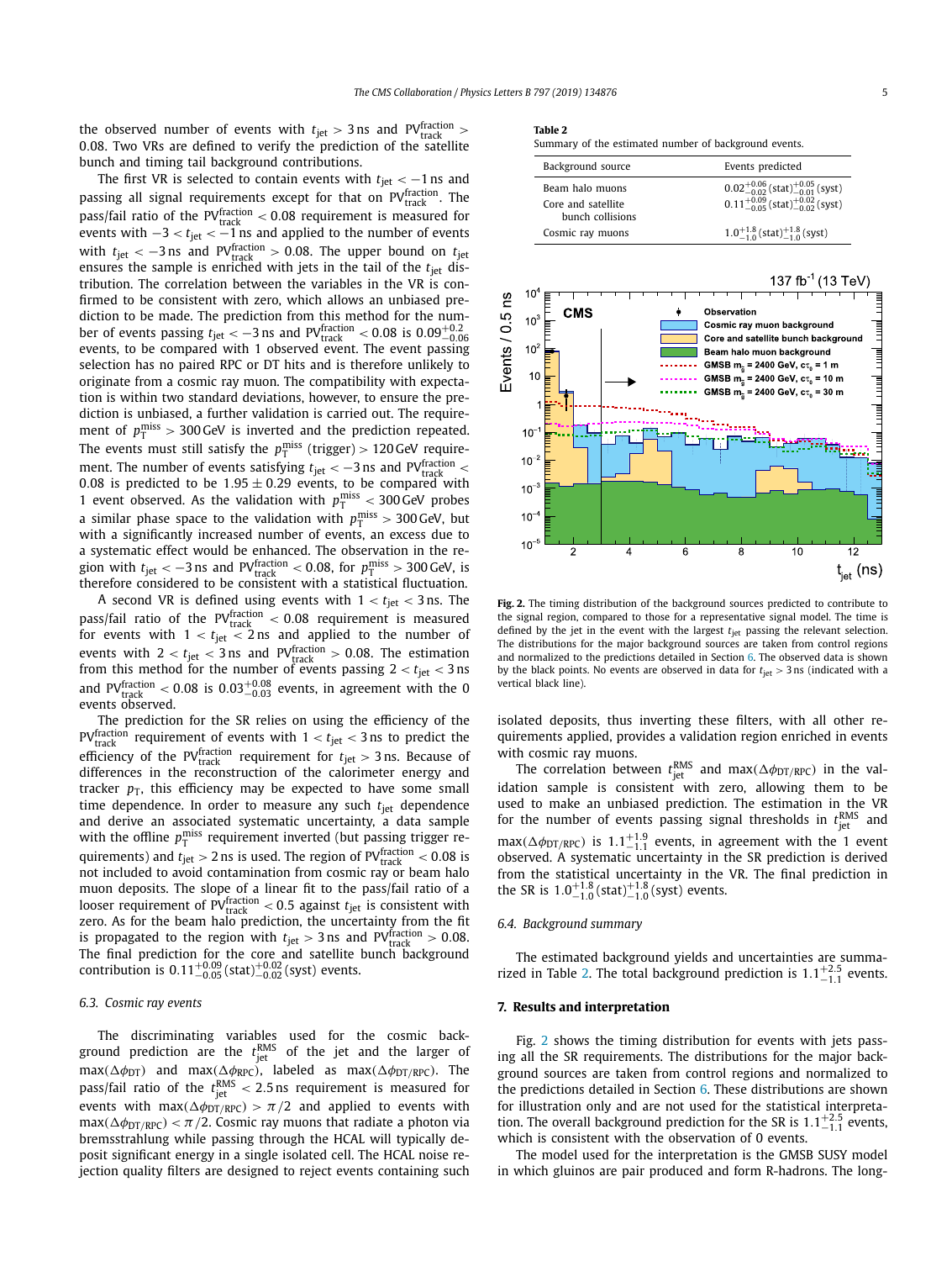

the GMSB model, after all requirements.

lived gluinos then decay to a gluon and gravitino producing a delayed jet and  $p_{\rm T}^{\rm miss}.$ 

The trigger efficiency for the simulated samples is evaluated from an emulation. The inefficiency due to the  $p_T^{\rm miss}$  trigger requirement ranges from ∼5 to ~15% for  $c\tau_0 = 1$  and 10 m, respectively. The trigger emulation is validated with data using an independent sample collected with a single muon reference trigger.

The product of the experimental acceptance and efficiency The product of the experimental acceptance and efficiency ( $A\varepsilon$ ), shown in Fig. 3, is evaluated independently for each model point, defined in terms of the gluino mass ( $m_{\tilde{g}}$ ) and proper depoint, defined in terms of the gluino mass ( $m_{\tilde{g}}$ ) and proper decay length. The efficiency is maximized for high gluino masses and for a range in  $c\tau_0$  bounded by the requirements that the gluino must have sufficient lifetime for its decay products to pass the  $t_{\text{jet}}$   $>$  3 ns requirement and that the gluino must decay before or must have sufficient lifetime for its decay products to pass the  $t_{\text{jet}} > 3$  ns requirement and that the gluino must decay before or within the ECAL. For a gluino model with  $m_{\tilde{g}} = 2400 \text{ GeV}$  the efficiency is highest (up to ~35%) for the range  $1 < c\tau_0 < 10$  m. The efficiency is larger for higher masses because of the increased  $p_{\rm T}^{\rm miss}$ in the event and the reduced velocity of the gluino.

Interactions of the R-hadrons with the detector lead to signatures exploited by searches for heavy stable charged particles and, in order to maintain model independence, are not considered for the interpretation of this analysis. However, the impact of such interactions was evaluated for two benchmark signal points, ered for the interpretation of this analysis. However, the impact of such interactions was evaluated for two benchmark signal points,  $m_{\tilde{g}} = 1500 \text{ GeV}$  and  $c\tau_0 = 1 \text{ m}$ , and  $m_{\tilde{g}} = 1500 \text{ GeV}$  and  $c\tau_0 = 10 \text$ using the "cloud" model of R-hadron/matter interactions [\[51,57\]](#page-8-0), which assumes that the R-hadron is surrounded by a cloud of colored, light constituents that interact during scattering. The fraction of  $\tilde{g}$  which hadro which assumes that the R-hadron is surrounded by a cloud of colored, light constituents that interact during scattering. The fraction of  $\widetilde{g}$  which hadronize to a neutral  $\widetilde{g}$ -gluon state was taken to be 0.1. Compared to non-interacting R-hadrons, the relative reduction in selection efficiency for both benchmark signal points was found to be  $\sim$ 15% with the largest effect being on the PV $_{\rm track}^{\rm fraction}$ and max( $Δφ$ <sub>DT/RPC</sub>) requirements.

#### *7.1. Signal systematic uncertainties*

In order to evaluate systematic uncertainties in the modeling of the variables used to select signal jets (defined in Section [5.1.2\)](#page-2-0), the corresponding distributions for events from the multijet simulation are compared with data. For each variable, the threshold used for the selection is varied in the simulation to match the efficiency measured in data. The change in acceptance from this variation is shown for each of the jet-based variables in Table 3, using an example model point. This variation is taken as a systematic un-

#### **Table 3**

The derived uncertainty in the product, A*ε*, of the acceptance and efficiency from the modeling of the variables discussed in Sec-The derived uncertainty in the product,  $A\varepsilon$ , of the accepefficiency from the modeling of the variables discusse tion [5.1.2,](#page-2-0) for a representative model with  $m_{\tilde{g}} = 2400 \text{ GeV}$ .

| Variable                                       | Derived uncertainty (%) |                             |
|------------------------------------------------|-------------------------|-----------------------------|
|                                                | $c\tau_0=1\,\mathrm{m}$ | $c\tau_0 = 10 \,\mathrm{m}$ |
| <b>p</b> V <sup>fraction</sup><br>track        | 0.01                    | 0.03                        |
| N <sub>ECAL</sub>                              | 3.2                     | 4.2                         |
| <b>HEF</b>                                     | 2.8                     | 2.5                         |
| $E_{\text{ECAL}}^{\text{CSC}}/E_{\text{ECAL}}$ | 0.9                     | 0.9                         |
| $t_{\rm jet}^{\rm RMS}$                        | 22                      | 15                          |

certainty in the signal model acceptance. In addition, the variation in  $t_{\rm jet}^{\rm RMS}$  is propagated to  $t_{\rm jet}^{\rm RMS}/t_{\rm jet}$ .

In addition to the uncertainty in the modeling of the variables used to select signal jets, the systematic uncertainties in the signal A*ε* are summarized below.

- Integrated luminosity: 2.5% [\[37\]](#page-7-0), 2.3% [\[38\]](#page-7-0), and 2.5% [\[39\]](#page-7-0) uncorrelated uncertainties for the 2016, 2017, and 2018 data taking periods, respectively.
- Trigger inefficiency: typically 5–15%.
- Limited simulated sample size: up to  $\sim$ 10%, depending on SR A*ε*.
- Pileup reweighting: 4.6% uncertainty in the total inelastic pp cross section [\[58\]](#page-8-0), which corresponds to an uncertainty in the SR A*ε* of 1–5%.
- Jet energy resolution/scale: a 1–5% percent uncertainty [\[35\]](#page-7-0).

#### *7.2. Interpretation*

Under the signal plus background hypothesis, a modified frequentist approach is used to determine observed upper limits at 95% confidence level (CL) on the cross section  $(\sigma)$  to produce a pair of gluinos, each decaying with 100% branching fraction to a 95% confidence level (CL) on the cross se<br>pair of gluinos, each decaying with 100%<br>gluon and a gravitino, as a function of  $m_{\tilde{e}}$ gluon and a gravitino, as a function of  $m_{\tilde{g}}$  and  $c\tau_0$ . The approach uses the LHC-style profile likelihood ratio as the test statistic [\[59\]](#page-8-0) and the  $CL<sub>s</sub>$  criterion [\[60,61\]](#page-8-0). The expected and observed upper limits are evaluated through the use of pseudodata sets. Potential signal contributions to event counts in the SR and CRs are taken into consideration.

Fig. [4](#page-6-0) shows the observed upper limit on  $\sigma$  as a function of lifetime and gluino mass for the GMSB model. Gluino masses below 2100 GeV are excluded at 95% confidence level for  $c\tau_0$  between 0.3 and 30 m. The dependence of the expected and observed upper low 2100 GeV are excluded at 9[5](#page-6-0)% confidence level 0.3 and 30 m. The dependence of the expected and limit as a function of  $c\tau_0$  is shown in Fig. 5 for  $m_{\widetilde{g}}$ limit as a function of  $c\tau_0$  is shown in Fig. 5 for  $m_{\tilde{g}} = 2400$  GeV. The observed limit is compared to the results of the CMS displaced jet search [\[20\]](#page-7-0), based on a data sample with integrated luminosity of 36*.*1 fb<sup>−</sup>1, showing the complementary coverage. These results extend the reach beyond previous searches for models with jets and significant  $p_T^{\text{miss}}$  in the final state for  $c\tau_0 \gtrsim 0.5$  m [\[17,20,21\]](#page-7-0).

#### **8. Summary**

An inclusive search for long-lived particles has been presented, based on a data sample of proton-proton collisions collected at  $\sqrt{s}$  = 13 TeV by the CMS experiment, corresponding to an integrated luminosity of 137 fb<sup>-1</sup>. The search uses the timing of energy deposits in the electromagnetic calorimeter to select delayed jets from the decays of heavy long-lived particles, with residual background contributions estimated using measurements in control regions in the data. The results are interpreted using the gluino gauge-mediated supersymmetry breaking signal model and gluino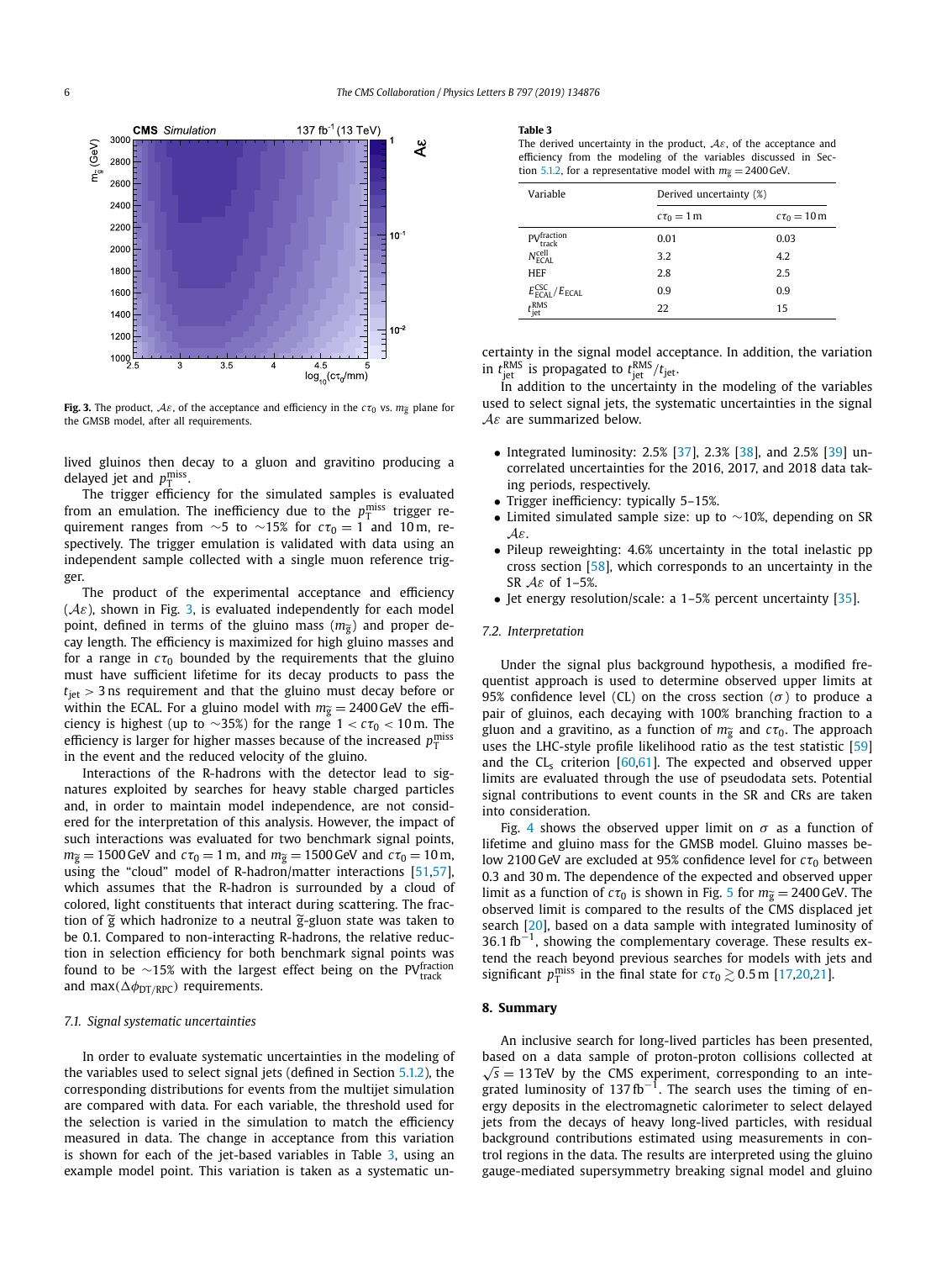<span id="page-6-0"></span>

**Fig. 4.** The observed upper limits at 95% CL for the gluino pair production cross **Fig. 4.** The observed upper limits at 95% CL for the gluino pair production cross<br>section in the GMSB model, shown in the plane of *m*<sub>g</sub> and *cτ*<sub>0</sub>. A branching fraction of 100% for the gluino decay to a gluon and a gravitino is assumed. The area below the thick black curve represents the observed exclusion region, while the dashed red lines indicate the expected limits and their  $\pm 1$  standard deviation ranges. The thin black lines show the effect of the theoretical uncertainties on the signal cross section.



**Fig. 5.** The observed and expected upper limits at 95% CL on the gluino pair pro-**Fig. 5.** The observed and expected upper limits at 95% duction cross section for a gluino GMSB model with  $m_{\tilde{e}}$ duction cross section for a gluino GMSB model with  $m_{\tilde{g}} = 2400$  GeV. The one (two) standard deviation variation in the expected limit is shown in the inner green (outer yellow) band. The blue solid line shows the observed limit obtained by the CMS displaced jet search [\[20\]](#page-7-0).

masses up to 2100, 2500, and 1900 GeV are excluded at 95% confidence level for proper decay lengths of 0.3, 1, and 100m, respectively. The reach for models that predict significant missing transverse momentum in the final state is significantly extended beyond all previous searches, for proper decay lengths greater than ∼0.5 m.

#### **Acknowledgements**

We congratulate our colleagues in the CERN accelerator departments for the excellent performance of the LHC and thank the technical and administrative staffs at CERN and at other CMS institutes for their contributions to the success of the CMS effort. In addition, we gratefully acknowledge the computing centers and personnel of the Worldwide LHC Computing Grid for delivering so effectively the computing infrastructure essential to our analyses. Finally, we acknowledge the enduring support for the construction and operation of the LHC and the CMS detector provided by the following funding agencies: BMBWF and FWF (Austria); FNRS and FWO (Belgium); CNPq, CAPES, FAPERJ, FAPERGS, and FAPESP (Brazil); MES (Bulgaria); CERN; CAS, MOST, and NSFC (China); COLCIENCIAS (Colombia); MSES and CSF (Croatia); RPF (Cyprus); SENESCYT (Ecuador); MoER, ERC IUT, PUT and ERDF (Estonia); Academy of Finland, MEC, and HIP (Finland); CEA and CNRS/IN2P3 (France); BMBF, DFG, and HGF (Germany); GSRT (Greece); NKFIA (Hungary); DAE and Department of Science and Technology (India); IPM (Iran); SFI (Ireland); INFN (Italy); MSIP and NRF (Republic of Korea); MES (Latvia); LAS (Lithuania); MOE and UM (Malaysia); BUAP, CINVESTAV, CONACYT, LNS, SEP, and UASLP-FAI (Mexico); MOS (Montenegro); MBIE (New Zealand); PAEC (Pakistan); MSHE and NSC (Poland); FCT (Portugal); JINR (Dubna); MON, ROSATOM, RAS, RFBR, and NRC KI (Russia); MESTD (Serbia); SEIDI, CPAN, PCTI, and FEDER (Spain); MoSTR (Sri Lanka); Swiss Funding Agencies (Switzerland); MST (Taipei); ThEPCenter, IPST, STAR, and NSTDA (Thailand); TUBITAK and TAEK (Turkey); NASU and SFFR (Ukraine); STFC (United Kingdom); DOE and NSF (USA).

Individuals have received support from the Marie-Curie program and the European Research Council and Horizon 2020 Grant, contract Nos. 675440, 752730, and 765710 (European Union); the Leventis Foundation; the A.P. Sloan Foundation; the Alexander von Humboldt Foundation; the Belgian Federal Science Policy Office; the Fonds pour la Formation à la Recherche dans l'Industrie et dans l'Agriculture (FRIA-Belgium); the Agentschap voor Innovatie door Wetenschap en Technologie (IWT-Belgium); the F.R.S.-FNRS and FWO (Belgium) under the "Excellence of Science – EOS" – be.h project n. 30820817; the Beijing Municipal Science & Technology Commission, No. Z181100004218003; the Ministry of Education, Youth and Sports (MEYS) of the Czech Republic; the Lendület ("Momentum") Program and the János Bolyai Research Scholarship of the Hungarian Academy of Sciences, the New National Excellence Program ÚNKP, the NKFIA research grants 123842, 123959, 124845, 124850, 125105, 128713, 128786, and 129058 (Hungary); the Council of Science and Industrial Research, India; the HOMING PLUS program of the Foundation for Polish Science, cofinanced from European Union, Regional Development Fund, the Mobility Plus program of the Ministry of Science and Higher Education, the National Science Center (Poland), contracts Harmonia 2014/14/M/ST2/00428, Opus 2014/13/B/ST2/02543, 2014/15/B/ST2/03998, and 2015/19/B/ST2/02861, Sonata-bis 2012/07/E/ST2/01406; the National Priorities Research Program by Qatar National Research Fund; the Ministry of Science and Education, grant no. 3.2989.2017 (Russia); the Programa Estatal de Fomento de la Investigación Científica y Técnica de Excelencia María de Maeztu, grant MDM-2015-0509 and the Programa Severo Ochoa del Principado de Asturias; the Thalis and Aristeia programs cofinanced by EU-ESF and the Greek NSRF; the Rachadapisek Sompot Fund for Postdoctoral Fellowship, Chulalongkorn University and the Chulalongkorn Academic into Its 2nd Century Project Advancement Project (Thailand); the Welch Foundation, contract C-1845; and the Weston Havens Foundation (USA).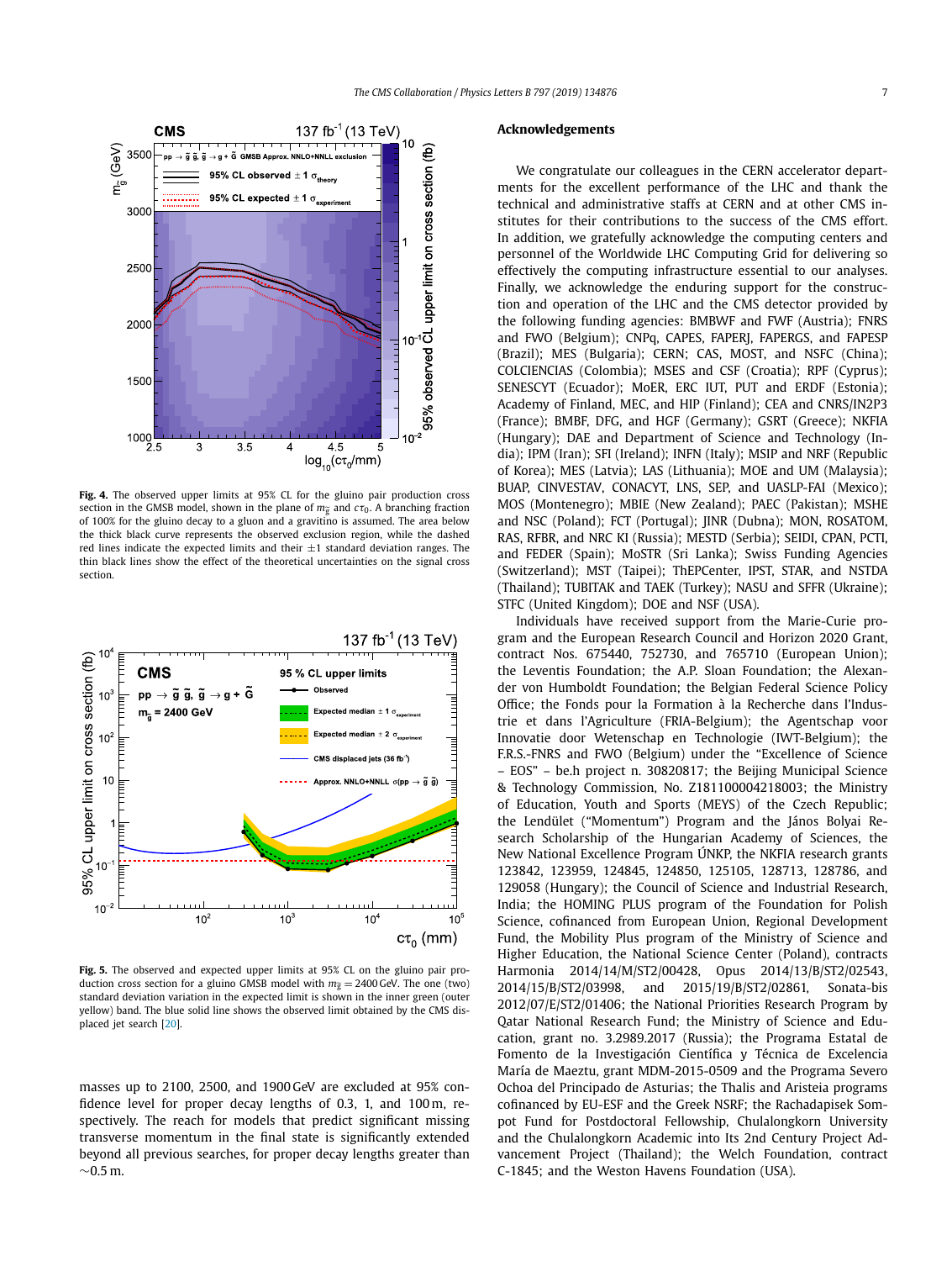#### <span id="page-7-0"></span>**References**

- [1] Z. Liu, B. Tweedie, The fate of long-lived superparticles with hadronic decays after LHC run 1, J. High Energy Phys. 06 (2015) 042, [https://doi.org/10.1007/](https://doi.org/10.1007/JHEP06(2015)042) [JHEP06\(2015\)042](https://doi.org/10.1007/JHEP06(2015)042), arXiv:1503.05923.
- [2] G.F. Giudice, R. Rattazzi, Theories with gauge mediated supersymmetry breaking, Phys. Rep. 322 (1999) 419, [https://doi.org/10.1016/S0370-1573\(99\)00042-](https://doi.org/10.1016/S0370-1573(99)00042-3) [3,](https://doi.org/10.1016/S0370-1573(99)00042-3) arXiv:hep-ph/9801271.
- [3] N. Arkani-Hamed, S. Dimopoulos, Supersymmetric unification without low energy supersymmetry and signatures for fine-tuning at the LHC, J. High Energy Phys. 06 (2005) 073, [https://doi.org/10.1088/1126-6708/2005/06/073,](https://doi.org/10.1088/1126-6708/2005/06/073) arXiv: hep-th/0405159.
- [4] G.F. Giudice, A. Romanino, Split supersymmetry, Nucl. Phys. B 699 (2004) 65, <https://doi.org/10.1016/j.nuclphysb.2004.08.001>, arXiv:hep-ph/0406088, Erratum: [https://doi.org/10.1016/j.nuclphysb.2004.11.048.](https://doi.org/10.1016/j.nuclphysb.2004.11.048)
- [5] J. Fan, M. Reece, J.T. Ruderman, Stealth supersymmetry, J. High Energy Phys. 11 (2011) 012, [https://doi.org/10.1007/JHEP11\(2011\)012](https://doi.org/10.1007/JHEP11(2011)012), arXiv:1105.5135.
- [6] M.J. Strassler, K.M. Zurek, Echoes of a hidden valley at hadron colliders, Phys. Lett. B 651 (2007) 374, <https://doi.org/10.1016/j.physletb.2007.06.055>, arXiv: hep-ph/0604261.
- [7] CMS Collaboration, The CMS Electromagnetic Calorimeter Project, Technical Design Report, Technical Report CERN-LHCC-97-033, 1997, [https://cds.cern.ch/](https://cds.cern.ch/record/349375) [record/349375.](https://cds.cern.ch/record/349375)
- [8] ATLAS Collaboration, The ATLAS experiment at the CERN large hadron collider, J. Instrum. 3 (2008) S08003, <https://doi.org/10.1088/1748-0221/3/08/S08003>.
- [9] CMS Collaboration, The CMS experiment at the CERN LHC, J. Instrum. 3 (2008) S08004, <https://doi.org/10.1088/1748-0221/3/08/S08004>.
- [10] LHCb Collaboration, The LHCb detector at the LHC, J. Instrum. 3 (2008) S08005, [https://doi.org/10.1088/1748-0221/3/08/S08005.](https://doi.org/10.1088/1748-0221/3/08/S08005)
- [11] CMS Collaboration, Search for stopped gluinos in pp collisions at  $\sqrt{s} = 7$  TeV, Phys. Rev. Lett. 106 (2011) 011801, [https://doi.org/10.1103/PhysRevLett.106.](https://doi.org/10.1103/PhysRevLett.106.011801) [011801,](https://doi.org/10.1103/PhysRevLett.106.011801) arXiv:1011.5861.
- [12] ATLAS Collaboration, Search for decays of stopped, long-lived particles from 7 TeV pp collisions with the ATLAS detector, Eur. Phys. J. C 72 (2012) 1965, <https://doi.org/10.1140/epjc/s10052-012-1965-6>, arXiv:1201.5595.
- [13] ATLAS Collaboration, Search for long-lived stopped R-hadrons decaying outof-time with pp collisions using the ATLAS detector, Phys. Rev. D 88 (2013) 112003, [https://doi.org/10.1103/PhysRevD.88.112003,](https://doi.org/10.1103/PhysRevD.88.112003) arXiv:1310.6584.
- [14] CMS Collaboration, Search for decays of stopped long-lived particles produced in proton-proton collisions at  $\sqrt{s}$  = 8 TeV, Eur. Phys. J. C 75 (2015) 151, [https://](https://doi.org/10.1140/epjc/s10052-015-3367-z) [doi.org/10.1140/epjc/s10052-015-3367-z,](https://doi.org/10.1140/epjc/s10052-015-3367-z) arXiv:1501.05603.
- [15] ATLAS Collaboration, Search for massive, long-lived particles using multitrack displaced vertices or displaced lepton pairs in pp collisions at <sup>√</sup>*<sup>s</sup>* <sup>=</sup> <sup>8</sup> TeV with the ATLAS detector, Phys. Rev. D 92 (2015) 072004, [https://doi.org/10.1103/](https://doi.org/10.1103/PhysRevD.92.072004) [PhysRevD.92.072004,](https://doi.org/10.1103/PhysRevD.92.072004) arXiv:1504.05162.
- [16] ATLAS Collaboration, Search for metastable heavy charged particles with large ionization energy loss in pp collisions at  $\sqrt{s} = 13$  TeV using the ATLAS experiment, Phys. Rev. D 93 (2016) 112015, [https://doi.org/10.1103/PhysRevD.93.](https://doi.org/10.1103/PhysRevD.93.112015) [112015,](https://doi.org/10.1103/PhysRevD.93.112015) arXiv:1604.04520.
- [17] ATLAS Collaboration, Search for long-lived, massive particles in events with displaced vertices and missing transverse momentum in  $\sqrt{s} = 13$  TeV pp collisions with the ATLAS detector, Phys. Rev. D 97 (2018) 052012, [https://](https://doi.org/10.1103/PhysRevD.97.052012) [doi.org/10.1103/PhysRevD.97.052012](https://doi.org/10.1103/PhysRevD.97.052012), arXiv:1710.04901.
- [18] CMS Collaboration, Search for decays of stopped exotic long-lived particles produced in proton-proton collisions at  $\sqrt{s}$  = 13 TeV, J. High Energy Phys. 05 (2018) 127, [https://doi.org/10.1007/JHEP05\(2018\)127,](https://doi.org/10.1007/JHEP05(2018)127) arXiv:1801.00359.
- [19] ATLAS Collaboration, Search for long-lived neutral particles in pp collisions at <sup>√</sup>*<sup>s</sup>* <sup>=</sup> 13 TeV that decay into displaced hadronic jets in the ATLAS calorimeter, Eur. Phys. J. C 79 (2019) 481, <https://doi.org/10.1140/epjc/s10052-019-6962-6>, arXiv:1902.03094.
- [20] CMS Collaboration, Search for long-lived particles decaying into displaced jets in proton-proton collisions at  $\sqrt{s}$  = 13 TeV, Phys. Rev. D 99 (2019) 032011, [https://doi.org/10.1103/PhysRevD.99.032011,](https://doi.org/10.1103/PhysRevD.99.032011) arXiv:1811.07991.
- [21] CMS Collaboration, Search for long-lived particles with displaced vertices in multijet events in proton-proton collisions at  $\sqrt{s} = 13$  TeV, Phys. Rev. D 98 (2018) 092011, <https://doi.org/10.1103/PhysRevD.98.092011>, arXiv:1808.03078.
- [22] LHCb Collaboration, Updated search for long-lived particles decaying to jet pairs, Eur. Phys. J. C 77 (2017) 812, [https://doi.org/10.1140/epjc/s10052-017-](https://doi.org/10.1140/epjc/s10052-017-5178-x) [5178-x,](https://doi.org/10.1140/epjc/s10052-017-5178-x) arXiv:1705.07332.
- [23] ATLAS Collaboration, Search for a light Higgs boson decaying to long-lived weakly-interacting particles in proton-proton collisions at  $\sqrt{s} = 7$  TeV with the ATLAS detector, Phys. Rev. Lett. 108 (2012) 251801, [https://doi.org/10.1103/](https://doi.org/10.1103/PhysRevLett.108.251801) [PhysRevLett.108.251801,](https://doi.org/10.1103/PhysRevLett.108.251801) arXiv:1203.1303.
- [24] ATLAS Collaboration, Search for long-lived, weakly interacting particles that decay to displaced hadronic jets in proton-proton collisions at  $\sqrt{s} = 8$  TeV with the ATLAS detector, Phys. Rev. D 92 (2015) 012010, [https://doi.org/10.1103/](https://doi.org/10.1103/PhysRevD.92.012010) [PhysRevD.92.012010,](https://doi.org/10.1103/PhysRevD.92.012010) arXiv:1504.03634.
- [25] ATLAS Collaboration, Search for long-lived particles produced in *pp* collisions at  $\sqrt{s}$  = 13 TeV that decay into displaced hadronic jets in the ATLAS muon

spectrometer, Phys. Rev. D 99 (2019) 052005, [https://doi.org/10.1103/PhysRevD.](https://doi.org/10.1103/PhysRevD.99.052005) [99.052005,](https://doi.org/10.1103/PhysRevD.99.052005) arXiv:1811.07370.

- [26] CMS Collaboration, Search for long-lived particles in events with photons and missing energy in proton-proton collisions at <sup>√</sup>*<sup>s</sup>* <sup>=</sup> 7 TeV, Phys. Lett. <sup>B</sup> <sup>722</sup> (2013) 273, [https://doi.org/10.1016/j.physletb.2013.04.027,](https://doi.org/10.1016/j.physletb.2013.04.027) arXiv:1212.1838.
- [27] ATLAS Collaboration, Search for nonpointing and delayed photons in the diphoton and missing transverse momentum final state in 8 TeV pp collisions at the LHC using the ATLAS detector, Phys. Rev. D 90 (2014) 112005, [https://](https://doi.org/10.1103/PhysRevD.90.112005) [doi.org/10.1103/PhysRevD.90.112005,](https://doi.org/10.1103/PhysRevD.90.112005) arXiv:1409.5542.
- [28] J. Liu, Z. Liu, L.-T. Wang, Long-lived particles at the LHC: catching them in time, Phys. Rev. Lett. 122 (2019) 131801, [https://doi.org/10.1103/PhysRevLett.](https://doi.org/10.1103/PhysRevLett.122.131801) [122.131801](https://doi.org/10.1103/PhysRevLett.122.131801), arXiv:1805.05957.
- [29] CMS Collaboration, Description and performance of track and primary-vertex reconstruction with the CMS tracker, J. Instrum. 9 (2014) P10009, [https://doi.](https://doi.org/10.1088/1748-0221/9/10/P10009) [org/10.1088/1748-0221/9/10/P10009](https://doi.org/10.1088/1748-0221/9/10/P10009), arXiv:1405.6569.
- [30] CMS Collaboration, Calibration of the CMS drift tube chambers and measurement of the drift velocity with cosmic rays. I. Instrum. 5 (2010) T03016, <https://doi.org/10.1088/1748-0221/5/03/T03016>, arXiv:0911.4895.
- [31] D. del Re, Timing performance of the CMS ECAL and prospects for the future, J. Phys. Conf. Ser. 587 (2015) 012003, [https://doi.org/10.1088/1742-6596/587/](https://doi.org/10.1088/1742-6596/587/1/012003) [1/012003.](https://doi.org/10.1088/1742-6596/587/1/012003)
- [32] CMS Collaboration, The CMS trigger system, J. Instrum. 12 (2017) P01020, [https://doi.org/10.1088/1748-0221/12/01/P01020,](https://doi.org/10.1088/1748-0221/12/01/P01020) arXiv:1609.02366.
- [33] M. Cacciari, G.P. Salam, G. Soyez, The anti- $k<sub>T</sub>$  jet clustering algorithm, J. High Energy Phys. 04 (2008) 063, <https://doi.org/10.1088/1126-6708/2008/04/063>, arXiv:0802.1189.
- [34] M. Cacciari, G.P. Salam, G. Sovez, Fastlet user manual, Eur. Phys. J. C 72 (2012) 1896, [https://doi.org/10.1140/epjc/s10052-012-1896-2,](https://doi.org/10.1140/epjc/s10052-012-1896-2) arXiv:1111.6097.
- [35] CMS Collaboration, Jet energy scale and resolution in the CMS experiment in pp collisions at 8 TeV, J. Instrum. 12 (2017) P02014, [https://doi.org/10.1088/](https://doi.org/10.1088/1748-0221/12/02/P02014) [1748-0221/12/02/P02014](https://doi.org/10.1088/1748-0221/12/02/P02014), arXiv:1607.03663.
- [36] CMS Collaboration, Particle-flow reconstruction and global event description with the CMS detector, J. Instrum. 12 (2017) P10003, [https://doi.org/10.1088/](https://doi.org/10.1088/1748-0221/12/10/P10003) [1748-0221/12/10/P10003](https://doi.org/10.1088/1748-0221/12/10/P10003), arXiv:1706.04965.
- [37] CMS Collaboration, CMS luminosity measurement for the 2016 data taking period, CMS Physics Analysis Summary CMS-PAS-LUM-17-001, [https://cds.cern.ch/](https://cds.cern.ch/record/2257069) [record/2257069](https://cds.cern.ch/record/2257069), 2017.
- [38] CMS Collaboration, CMS luminosity measurement for the 2017 data-taking period at <sup>√</sup>*<sup>s</sup>* <sup>=</sup> 13 TeV, CMS Physics Analysis Summary CMS-PAS-LUM-17-004 [https://cds.cern.ch/record/2621960,](https://cds.cern.ch/record/2621960) 2018.
- [39] CMS Collaboration, CMS luminosity measurement for the 2018 data-taking period at <sup>√</sup>*<sup>s</sup>* <sup>=</sup> 13 TeV, CMS Physics Analysis Summary CMS-PAS-LUM-18-002 <http://cds.cern.ch/record/2676164>, 2019.
- [40] CMS Collaboration, Performance of missing transverse momentum reconstruction in proton-proton collisions at  $\sqrt{s} = 13$  TeV using the CMS detector, J. Instrum. 14 (2019) P07004, <https://doi.org/10.1088/1748-0221/14/07/P07004>, arXiv:1903.06078.
- [41] W. Beenakker, R. Hopker, M. Spira, P.M. Zerwas, Squark and gluino production at hadron colliders, Nucl. Phys. B 492 (1997) 51, [https://doi.org/10.1016/S0550-](https://doi.org/10.1016/S0550-3213(97)80027-2) [3213\(97\)80027-2,](https://doi.org/10.1016/S0550-3213(97)80027-2) arXiv:hep-ph/9610490.
- [42] A. Kulesza, L. Motyka, Threshold resummation for squark-antisquark and gluino-pair production at the LHC, Phys. Rev. Lett. 102 (2009) 111802, [https://](https://doi.org/10.1103/PhysRevLett.102.111802) [doi.org/10.1103/PhysRevLett.102.111802](https://doi.org/10.1103/PhysRevLett.102.111802), arXiv:0807.2405.
- [43] A. Kulesza, L. Motyka, Soft gluon resummation for the production of gluinogluino and squark-antisquark pairs at the LHC, Phys. Rev. D 80 (2009) 095004, [https://doi.org/10.1103/PhysRevD.80.095004,](https://doi.org/10.1103/PhysRevD.80.095004) arXiv:0905.4749.
- [44] W. Beenakker, S. Brensing, M. Krämer, A. Kulesza, E. Laenen, I. Niessen, Softgluon resummation for squark and gluino hadroproduction, J. High Energy Phys. 12 (2009) 041, <https://doi.org/10.1088/1126-6708/2009/12/041>, arXiv: 0909.4418.
- [45] W. Beenakker, S. Brensing, M. Krämer, A. Kulesza, E. Laenen, L. Motyka, I. Niessen, Squark and gluino hadroproduction, Int. J. Mod. Phys. A 26 (2011) 2637, [https://doi.org/10.1142/S0217751X11053560,](https://doi.org/10.1142/S0217751X11053560) arXiv:1105.1110.
- [46] C. Borschensky, M. Krämer, A. Kulesza, M. Mangano, S. Padhi, T. Plehn, X. Portell, Squark and gluino production cross sections in pp collisions at  $\sqrt{s}$  = 13*,* 14*,* 33 and 100 TeV, Eur. Phys. J. C 74 (2014) 3174, [https://doi.org/10.1140/](https://doi.org/10.1140/epjc/s10052-014-3174-y) [epjc/s10052-014-3174-y,](https://doi.org/10.1140/epjc/s10052-014-3174-y) arXiv:1407.5066.
- [47] W. Beenakker, C. Borschensky, M. Krämer, A. Kulesza, E. Laenen, NNLL-fast: predictions for coloured supersymmetric particle production at the LHC with threshold and Coulomb resummation, J. High Energy Phys. 12 (2016) 133, [https://doi.org/10.1007/JHEP12\(2016\)133,](https://doi.org/10.1007/JHEP12(2016)133) arXiv:1607.07741.
- [48] T. Sjöstrand, S. Mrenna, P.Z. Skands, A brief introduction to PYTHIA 8.1, Comput. Phys. Commun. 178 (2008) 852, <https://doi.org/10.1016/j.cpc.2008.01.036>, arXiv:0710.3820.
- [49] R.D. Ball, V. Bertone, S. Carrazza, C.S. Deans, L. Del Debbio, S. Forte, A. Guffanti, N.P. Hartland, J.I. Latorre, J. Rojo, M. Ubiali, NNPDF, Parton distributions for the LHC Run II, J. High Energy Phys. 04 (2015) 040, [https://doi.org/10.1007/](https://doi.org/10.1007/JHEP04(2015)040) [JHEP04\(2015\)040](https://doi.org/10.1007/JHEP04(2015)040), arXiv:1410.8849.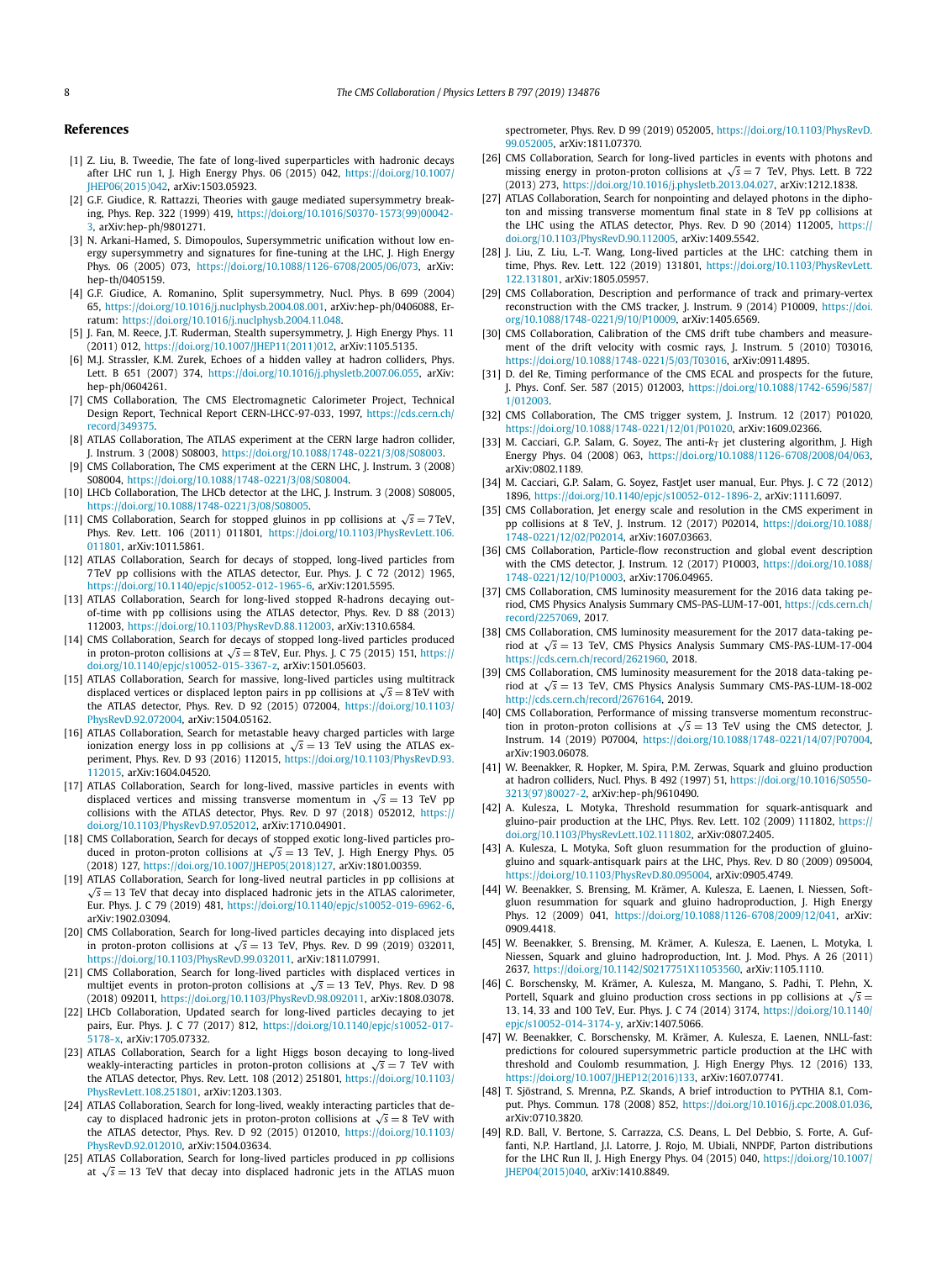- <span id="page-8-0"></span>[50] M. Fairbairn, A.C. Kraan, D.A. Milstead, T. Sjöstrand, P.Z. Skands, T. Sloan, Stable massive particles at colliders, Phys. Rep. 438 (2007) 1, [https://doi.org/10.1016/](https://doi.org/10.1016/j.physrep.2006.10.002) [j.physrep.2006.10.002,](https://doi.org/10.1016/j.physrep.2006.10.002) arXiv:hep-ph/0611040.
- [51] A.C. Kraan, Interactions of heavy stable hadronizing particles, Eur. Phys. J. C 37 (2004) 91, <https://doi.org/10.1140/epjc/s2004-01946-6>, arXiv:hep-ex/0404001.
- [52] G. Farrar, P. Fayet, Phenomenology of the production, decay, and detection of new hadronic states associated with supersymmetry, Phys. Lett. B 76 (1978) 575, [https://doi.org/10.1016/0370-2693\(78\)90858-4](https://doi.org/10.1016/0370-2693(78)90858-4).
- [53] CMS [Collaboration,](http://refhub.elsevier.com/S0370-2693(19)30590-8/bib435032s1) Extraction and validation of a new set of CMS PYTHIA8 tunes from underlying-event measurements, EPJC (2019), [arXiv:1903.12179,](http://refhub.elsevier.com/S0370-2693(19)30590-8/bib435032s1) [submitted.](http://refhub.elsevier.com/S0370-2693(19)30590-8/bib435032s1)
- [54] J. Alwall, R. Frederix, S. Frixione, V. Hirschi, F. Maltoni, O. Mattelaer, H.-S. Shao, T. Stelzer, P. Torrielli, M. Zaro, The automated computation of treelevel and next-to-leading order differential cross sections, and their matching to parton shower simulations, J. High Energy Phys. 07 (2014) 079, [https://](https://doi.org/10.1007/JHEP07(2014)079) [doi.org/10.1007/JHEP07\(2014\)079](https://doi.org/10.1007/JHEP07(2014)079), arXiv:1405.0301.
- [55] S. Agostinelli, et al., GEANT4, GEANT4-a simulation toolkit, Nucl. Instrum. Methods A 506 (2003) 250, [https://doi.org/10.1016/S0168-9002\(03\)01368-8.](https://doi.org/10.1016/S0168-9002(03)01368-8)
- [56] A. Bertarelli, O. Aberle, R.W. Assmann, S. Calatroni, A. [Dallocchio,](http://refhub.elsevier.com/S0370-2693(19)30590-8/bib31353930363038s1) T. Kurtyka, M. Mayer, R. Perret, S. Redaelli, G. [Robert-Demolaize,](http://refhub.elsevier.com/S0370-2693(19)30590-8/bib31353930363038s1) Mechanical design for robustness of the [LHC collimators,](http://refhub.elsevier.com/S0370-2693(19)30590-8/bib31353930363038s1) in: Proceedings of the 2005 Particle Accelerator [Conference,](http://refhub.elsevier.com/S0370-2693(19)30590-8/bib31353930363038s1) 2005, p. 913.
- [57] R. Mackeprang, A. Rizzi, Interactions of coloured heavy stable particles in matter, Eur. Phys. J. C 50 (2007) 353, [https://doi.org/10.1140/epjc/s10052-007-](https://doi.org/10.1140/epjc/s10052-007-0252-4) [0252-4,](https://doi.org/10.1140/epjc/s10052-007-0252-4) arXiv:hep-ph/0612161.
- [58] CMS Collaboration, Measurement of the inelastic proton-proton cross section at  $\sqrt{s}$  = 13 TeV, J. High Energy Phys. 07 (2018) 161, [https://doi.org/10.1007/](https://doi.org/10.1007/JHEP07(2018)161) [JHEP07\(2018\)161](https://doi.org/10.1007/JHEP07(2018)161), arXiv:1802.02613.
- [59] ATLAS, CMS Collaborations, Procedure for the LHC Higgs Boson Search Combination in Summer 2011, Technical Report CMS-NOTE-2011-005, ATL-PHYS-PUB-2011-11, 2011, <https://cds.cern.ch/record/1379837>.
- [60] T. Junk, Confidence level computation for combining searches with small statistics, Nucl. Instrum. Methods A 434 (1999) 435, [https://doi.org/10.1016/S0168-](https://doi.org/10.1016/S0168-9002(99)00498-2) [9002\(99\)00498-2](https://doi.org/10.1016/S0168-9002(99)00498-2), arXiv:hep-ex/9902006.
- [61] A.L. Read, Presentation of search results: the CLs technique, J. Phys. G 28 (2002) 2693, <https://doi.org/10.1088/0954-3899/28/10/313>.

#### **The CMS Collaboration**

# A.M. Sirunyan [†,](#page-23-0) A. Tumasyan

*Yerevan Physics Institute, Yerevan, Armenia*

W. Adam, F. Ambrogi, T. Bergauer, J. Brandstetter, M. Dragicevic, J. Erö, A. Escalante Del Valle, M. Flechl, R. Frühwirth <sup>1</sup>, M. Jeitler <sup>1</sup>, N. Krammer, I. Krätschmer, D. Liko, T. Madlener, I. Mikulec, N. Rad, J. Schieck  $1$ , R. Schöfbeck, M. Spanring, D. Spitzbart, W. Waltenberger, C.-E. Wulz  $1$ , M. Zarucki

*Institut für Hochenergiephysik, Wien, Austria*

V. Drugakov, V. Mossolov, J. Suarez Gonzalez

*Institute for Nuclear Problems, Minsk, Belarus*

M.R. Darwish, E.A. De Wolf, D. Di Croce, X. Janssen, A. Lelek, M. Pieters, H. Rejeb Sfar, H. Van Haevermaet, P. Van Mechelen, S. Van Putte, N. Van Remortel

*Universiteit Antwerpen, Antwerpen, Belgium*

F. Blekman, E.S. Bols, S.S. Chhibra, J. D'Hondt, J. De Clercq, D. Lontkovskyi, S. Lowette, I. Marchesini, S. Moortgat, L. Moreels, Q. Python, K. Skovpen, S. Tavernier, W. Van Doninck, P. Van Mulders, I. Van Parijs

*Vrije Universiteit Brussel, Brussel, Belgium*

D. Beghin, B. Bilin, H. Brun, B. Clerbaux, G. De Lentdecker, H. Delannoy, B. Dorney, L. Favart, A. Grebenyuk, A.K. Kalsi, A. Popov, N. Postiau, E. Starling, L. Thomas, C. Vander Velde, P. Vanlaer, D. Vannerom

*Université Libre de Bruxelles, Bruxelles, Belgium*

T. Cornelis, D. Dobur, I. Khvastunov<sup>2</sup>, M. Niedziela, C. Roskas, D. Trocino, M. Tytgat, W. Verbeke, B. Vermassen, M. Vit, N. Zaganidis

*Ghent University, Ghent, Belgium*

O. Bondu, G. Bruno, C. Caputo, P. David, C. Delaere, M. Delcourt, A. Giammanco, V. Lemaitre, A. Magitteri, J. Prisciandaro, A. Saggio, M. Vidal Marono, P. Vischia, J. Zobec

*Université Catholique de Louvain, Louvain-la-Neuve, Belgium*

F.L. Alves, G.A. Alves, G. Correia Silva, C. Hensel, A. Moraes, P. Rebello Teles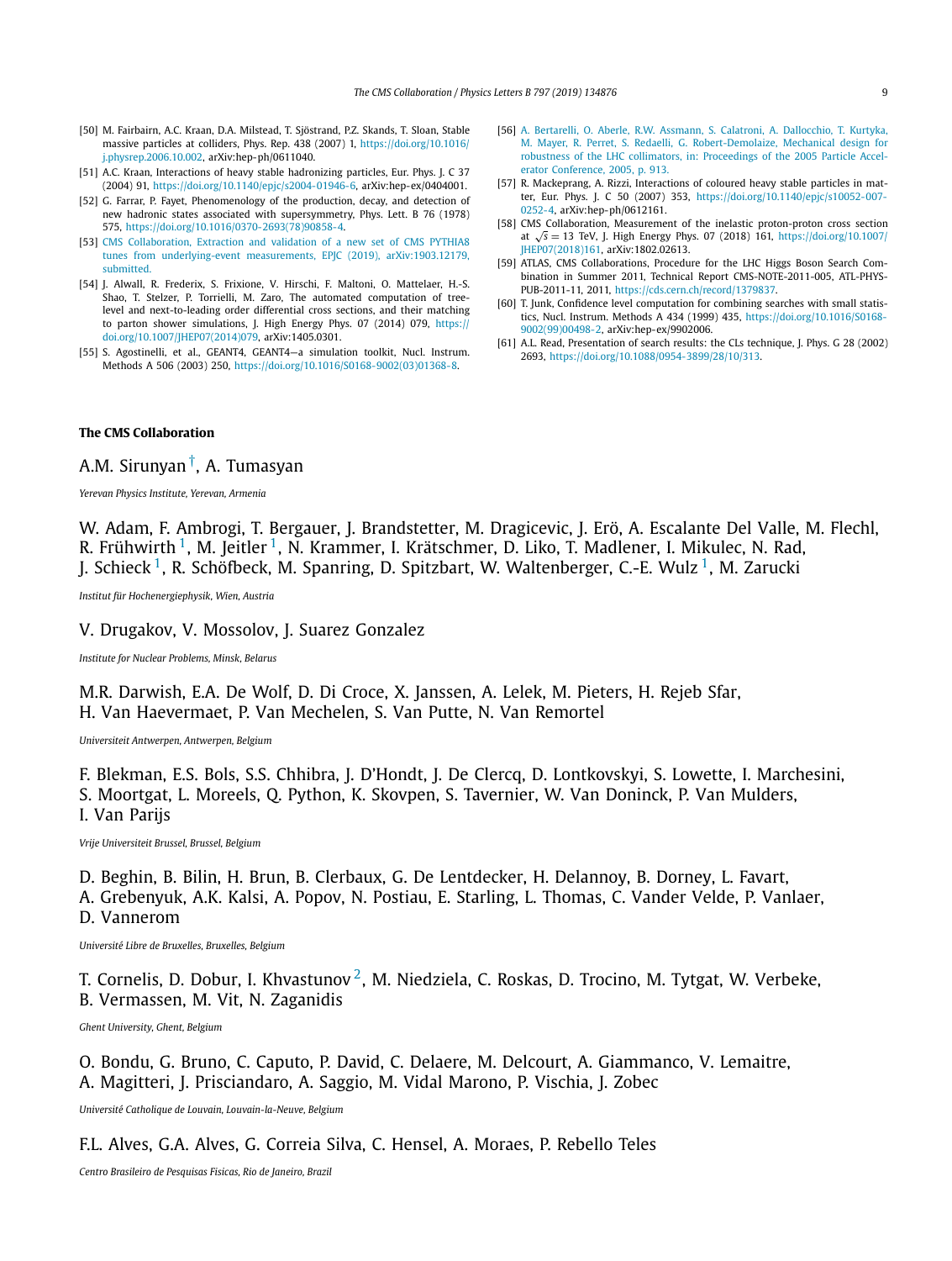E. Belchior Batista Das Chagas, W. Carvalho, J. Chinellato<sup>3</sup>, E. Coelho, E.M. Da Costa, G.G. Da Silveira<sup>[4](#page-23-0)</sup>, D. De Jesus Damiao, C. De Oliveira Martins, S. Fonseca De Souza, L.M. Huertas Guativa, H. Malbouisson, J. Martins<sup>5</sup>, D. Matos Figueiredo, M. Medina Jaime<sup>6</sup>, M. Melo De Almeida, C. Mora Herrera, L. Mundim, H. Nogima, W.L. Prado Da Silva, L.J. Sanchez Rosas, A. Santoro, A. Sznajder, M. Thiel, E.J. Tonelli Manganote<sup>3</sup>, F. Torres Da Silva De Araujo, A. Vilela Pereira

*Universidade do Estado do Rio de Janeiro, Rio de Janeiro, Brazil*

C.A. Bernardes  $a$ , L. Calligaris  $a$ , T.R. Fernandez Perez Tomei  $a$ , E.M. Gregores  $b$ , D.S. Lemos, P.G. Mercadante <sup>b</sup>, S.F. Novaes <sup>a</sup>, Sandra S. Padula a

<sup>a</sup> *Universidade Estadual Paulista, São Paulo, Brazil*

<sup>b</sup> *Universidade Federal do ABC, São Paulo, Brazil*

## A. Aleksandrov, G. Antchev, R. Hadjiiska, P. Iaydjiev, A. Marinov, M. Misheva, M. Rodozov, M. Shopova, G. Sultanov

*Institute for Nuclear Research and Nuclear Energy, Bulgarian Academy of Sciences, Sofia, Bulgaria*

#### M. Bonchev, A. Dimitrov, T. Ivanov, L. Litov, B. Pavlov, P. Petkov

*University of Sofia, Sofia, Bulgaria*

W. Fang  $^7$ , X. Gao  $^7$ , L. Yuan

*Beihang University, Beijing, China*

M. Ahmad, G.M. Chen, H.S. Chen, M. Chen, C.H. Jiang, D. Leggat, H. Liao, Z. Liu, S.M. Shaheen<sup>8</sup>, A. Spiezia, J. Tao, E. Yazgan, H. Zhang, S. Zhang<sup>8</sup>, J. Zhao

*Institute of High Energy Physics, Beijing, China*

### A. Agapitos, Y. Ban, G. Chen, A. Levin, J. Li, L. Li, Q. Li, Y. Mao, S.J. Qian, D. Wang, Q. Wang

*State Key Laboratory of Nuclear Physics and Technology, Peking University, Beijing, China*

## Z. Hu, Y. Wang

*Tsinghua University, Beijing, China*

## C. Avila, A. Cabrera, L.F. Chaparro Sierra, C. Florez, C.F. González Hernández, M.A. Segura Delgado

*Universidad de Los Andes, Bogota, Colombia*

### J. Mejia Guisao, J.D. Ruiz Alvarez, C.A. Salazar González, N. Vanegas Arbelaez

*Universidad de Antioquia, Medellin, Colombia*

D. Giljanović, N. Godinovic, D. Lelas, I. Puljak, T. Sculac

*University of Split, Faculty of Electrical Engineering, Mechanical Engineering and Naval Architecture, Split, Croatia*

### Z. Antunovic, M. Kovac

*University of Split, Faculty of Science, Split, Croatia*

V. Brigljevic, S. Ceci, D. Ferencek, K. Kadija, B. Mesic, M. Roguljic, A. Starodumov<sup>9</sup>. T. Susa

*Institute Rudjer Boskovic, Zagreb, Croatia*

M.W. Ather, A. Attikis, E. Erodotou, A. Ioannou, M. Kolosova, S. Konstantinou, G. Mavromanolakis, J. Mousa, C. Nicolaou, F. Ptochos, P.A. Razis, H. Rykaczewski, D. Tsiakkouri

*University of Cyprus, Nicosia, Cyprus*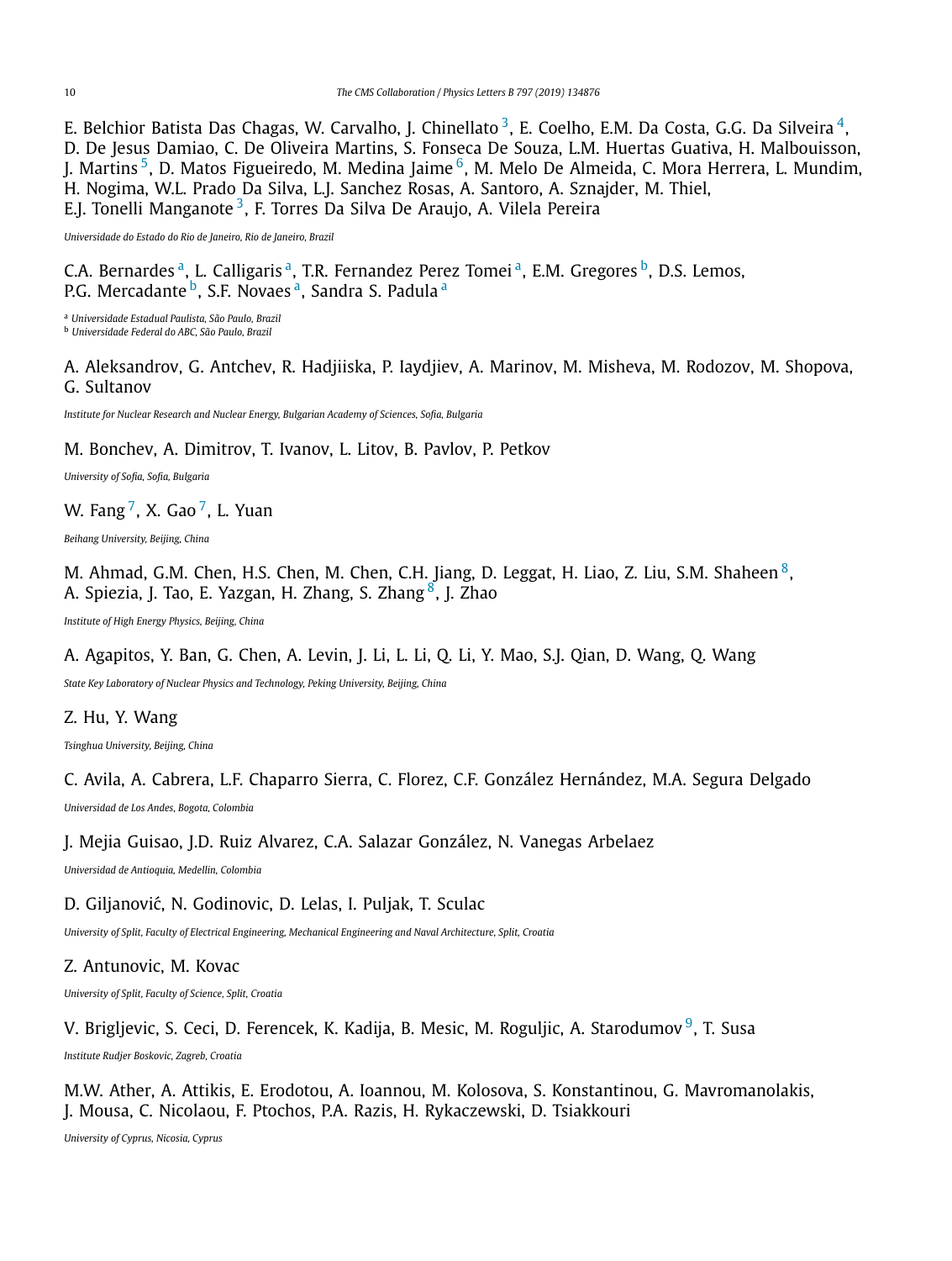# M. Finger  $10$ , M. Finger Jr.  $10$ , A. Kveton, J. Tomsa

*Charles University, Prague, Czech Republic*

### E. Ayala

*Escuela Politecnica Nacional, Quito, Ecuador*

## E. Carrera Jarrin

*Universidad San Francisco de Quito, Quito, Ecuador*

# Y. Assran [11](#page-23-0)*,*[12](#page-23-0), S. Elgammal [12](#page-23-0)

Academy of Scientific Research and Technology of the Arab Republic of Egypt, Egyptian Network of High Energy Physics, Cairo, Egypt

# S. Bhowmik, A. Carvalho Antunes De Oliveira, R.K. Dewanjee, K. Ehataht, M. Kadastik, M. Raidal, C. Veelken

*National Institute of Chemical Physics and Biophysics, Tallinn, Estonia*

### P. Eerola, L. Forthomme, H. Kirschenmann, K. Osterberg, M. Voutilainen

*Department of Physics, University of Helsinki, Helsinki, Finland*

F. Garcia, J. Havukainen, J.K. Heikkilä, T. Järvinen, V. Karimäki, R. Kinnunen, T. Lampén, K. Lassila-Perini, S. Laurila, S. Lehti, T. Lindén, P. Luukka, T. Mäenpää, H. Siikonen, E. Tuominen, J. Tuominiemi

*Helsinki Institute of Physics, Helsinki, Finland*

### T. Tuuva

*Lappeenranta University of Technology, Lappeenranta, Finland*

M. Besancon, F. Couderc, M. Dejardin, D. Denegri, B. Fabbro, J.L. Faure, F. Ferri, S. Ganjour, A. Givernaud, P. Gras, G. Hamel de Monchenault, P. Jarry, C. Leloup, E. Locci, J. Malcles, J. Rander, A. Rosowsky, M.Ö. Sahin, A. Savoy-Navarro<sup>13</sup>, M. Titov

*IRFU, CEA, Université Paris-Saclay, Gif-sur-Yvette, France*

S. Ahuja, C. Amendola, F. Beaudette, P. Busson, C. Charlot, B. Diab, G. Falmagne, R. Granier de Cassagnac, I. Kucher, A. Lobanov, C. Martin Perez, M. Nguyen, C. Ochando, P. Paganini, J. Rembser, R. Salerno, J.B. Sauvan, Y. Sirois, A. Zabi, A. Zghiche

*Laboratoire Leprince-Ringuet, Ecole polytechnique, CNRS/IN2P3, Université Paris-Saclay, Palaiseau, France*

J.-L. Agram  $^{14}$ , J. Andrea, D. Bloch, G. Bourgatte, J.-M. Brom, E.C. Chabert, C. Collard, E. Conte  $^{14}$ , J.-C. Fontaine <sup>14</sup>, D. Gelé, U. Goerlach, M. Jansová, A.-C. Le Bihan, N. Tonon, P. Van Hove

*Université de Strasbourg, CNRS, IPHC UMR 7178, Strasbourg, France*

### S. Gadrat

Centre de Calcul de l'Institut National de Physique Nucleaire et de Physique des Particules, CNRS/IN2P3, Villeurbanne, France

S. Beauceron, C. Bernet, G. Boudoul, C. Camen, N. Chanon, R. Chierici, D. Contardo, P. Depasse, H. El Mamouni, J. Fay, S. Gascon, M. Gouzevitch, B. Ille, Sa. Jain, F. Lagarde, I.B. Laktineh, H. Lattaud, M. Lethuillier, L. Mirabito, S. Perries, V. Sordini, G. Touquet, M. Vander Donckt, S. Viret

Université de Lyon, Université Claude Bernard Lyon 1, CNRS-IN2P3, Institut de Physique Nucléaire de Lyon, Villeurbanne, France

## A. Khvedelidze<sup>[10](#page-23-0)</sup>

*Georgian Technical University, Tbilisi, Georgia*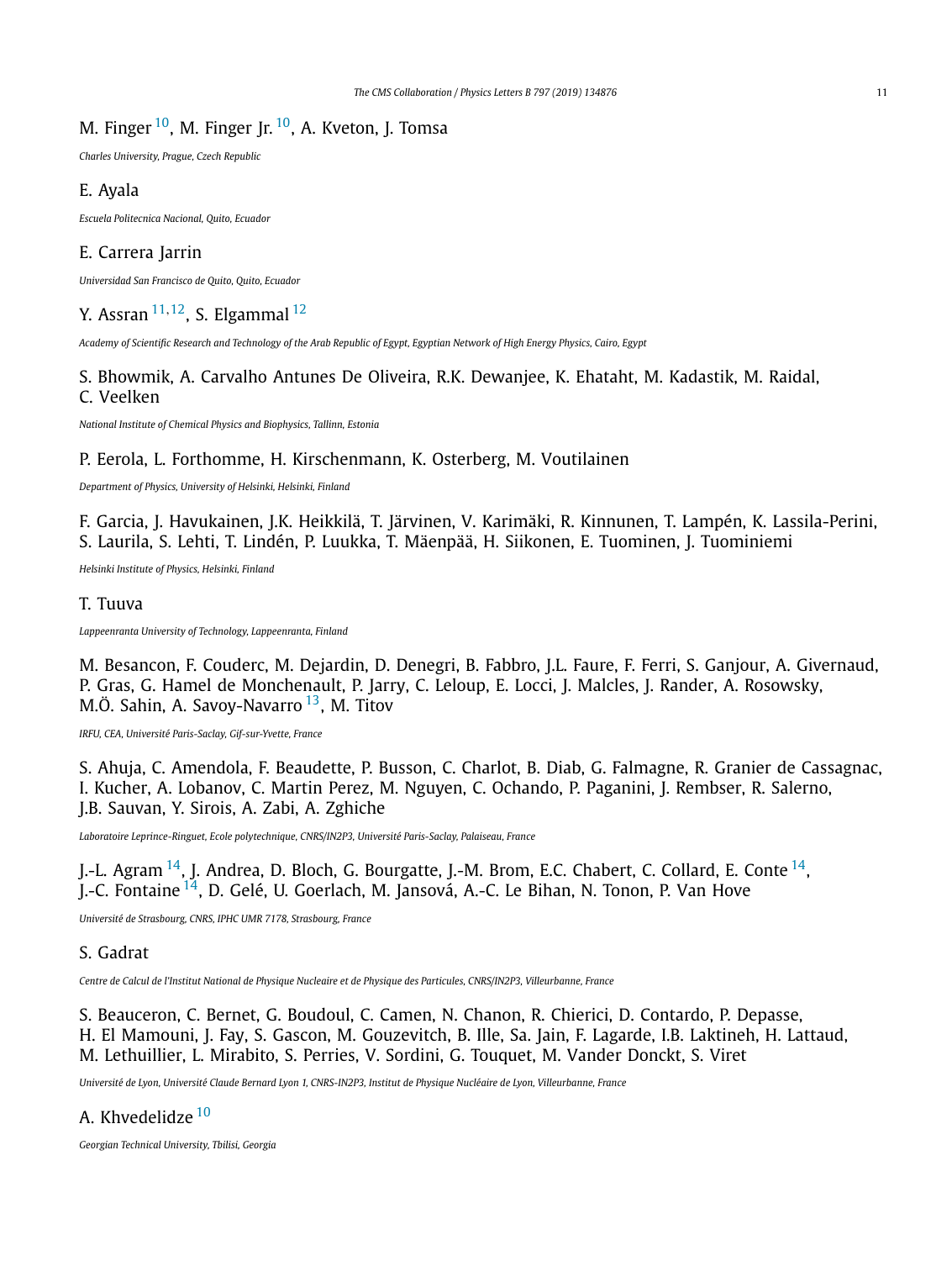### Z. Tsamalaidze<sup>[10](#page-23-0)</sup>

*Tbilisi State University, Tbilisi, Georgia*

C. Autermann, L. Feld, M.K. Kiesel, K. Klein, M. Lipinski, D. Meuser, A. Pauls, M. Preuten, M.P. Rauch, C. Schomakers, J. Schulz, M. Teroerde, B. Wittmer

*RWTH Aachen University, I. Physikalisches Institut, Aachen, Germany*

A. Albert, M. Erdmann, S. Erdweg, T. Esch, B. Fischer, R. Fischer, S. Ghosh, T. Hebbeker, K. Hoepfner, H. Keller, L. Mastrolorenzo, M. Merschmeyer, A. Meyer, P. Millet, G. Mocellin, S. Mondal, S. Mukherjee, D. Noll, A. Novak, T. Pook, A. Pozdnyakov, T. Quast, M. Radziej, Y. Rath, H. Reithler, M. Rieger, J. Roemer, A. Schmidt, S.C. Schuler, A. Sharma, S. Thüer, S. Wiedenbeck

*RWTH Aachen University, III. Physikalisches Institut A, Aachen, Germany*

G. Flügge, W. Haj Ahmad [15](#page-23-0), O. Hlushchenko, T. Kress, T. Müller, A. Nehrkorn, A. Nowack, C. Pistone, O. Pooth, D. Roy, H. Sert, A. Stahl [16](#page-23-0)

*RWTH Aachen University, III. Physikalisches Institut B, Aachen, Germany*

M. Aldaya Martin, P. Asmuss, I. Babounikau, H. Bakhshiansohi, K. Beernaert, O. Behnke, U. Behrens, A. Bermúdez Martínez, D. Bertsche, A.A. Bin Anuar, K. Borras [17,](#page-23-0) V. Botta, A. Campbell, A. Cardini, P. Connor, S. Consuegra Rodríguez, C. Contreras-Campana, V. Danilov, A. De Wit, M.M. Defranchis, C. Diez Pardos, D. Domínguez Damiani, G. Eckerlin, D. Eckstein, T. Eichhorn, A. Elwood, E. Eren, E. Gallo [18,](#page-23-0) A. Geiser, J.M. Grados Luyando, A. Grohsjean, M. Guthoff, M. Haranko, A. Harb, A. Jafari, N.Z. Jomhari, H. Jung, A. Kasem [17,](#page-23-0) M. Kasemann, H. Kaveh, J. Keaveney, C. Kleinwort, J. Knolle, D. Krücker, W. Lange, T. Lenz, J. Leonard, J. Lidrych, K. Lipka, W. Lohmann [19,](#page-23-0) R. Mankel, I.-A. Melzer-Pellmann, A.B. Meyer, M. Meyer, M. Missiroli, G. Mittag, J. Mnich, A. Mussgiller, V. Myronenko, D. Pérez Adán, S.K. Pflitsch, D. Pitzl, A. Raspereza, A. Saibel, M. Savitskyi, V. Scheurer, P. Schütze, C. Schwanenberger, R. Shevchenko, A. Singh, H. Tholen, O. Turkot, A. Vagnerini, M. Van De Klundert, G.P. Van Onsem, R. Walsh, Y. Wen, K. Wichmann, C. Wissing, O. Zenaiev, R. Zlebcik

*Deutsches Elektronen-Synchrotron, Hamburg, Germany*

R. Aggleton, S. Bein, L. Benato, A. Benecke, V. Blobel, T. Dreyer, A. Ebrahimi, A. Fröhlich, C. Garbers, E. Garutti, D. Gonzalez, P. Gunnellini, J. Haller, A. Hinzmann, A. Karavdina, G. Kasieczka, R. Klanner, R. Kogler, N. Kovalchuk, S. Kurz, V. Kutzner, J. Lange, T. Lange, A. Malara, J. Multhaup, C.E.N. Niemeyer, A. Perieanu, A. Reimers, O. Rieger, C. Scharf, P. Schleper, S. Schumann, J. Schwandt, J. Sonneveld, H. Stadie, G. Steinbrück, F.M. Stober, M. Stöver, B. Vormwald, I. Zoi

*University of Hamburg, Hamburg, Germany*

M. Akbiyik, C. Barth, M. Baselga, S. Baur, T. Berger, E. Butz, R. Caspart, T. Chwalek, W. De Boer, A. Dierlamm, K. El Morabit, N. Faltermann, M. Giffels, P. Goldenzweig, A. Gottmann, M.A. Harrendorf, F. Hartmann [16,](#page-23-0) U. Husemann, S. Kudella, S. Mitra, M.U. Mozer, Th. Müller, M. Musich, A. Nürnberg, G. Quast, K. Rabbertz, M. Schröder, I. Shvetsov, H.J. Simonis, R. Ulrich, M. Weber, C. Wöhrmann, R. Wolf

*Karlsruher Institut fuer Technologie, Karlsruhe, Germany*

G. Anagnostou, P. Asenov, G. Daskalakis, T. Geralis, A. Kyriakis, D. Loukas, G. Paspalaki

*Institute of Nuclear and Particle Physics (INPP), NCSR Demokritos, Aghia Paraskevi, Greece*

M. Diamantopoulou, G. Karathanasis, P. Kontaxakis, A. Manousakis-katsikakis, A. Panagiotou, I. Papavergou, N. Saoulidou, A. Stakia, K. Theofilatos, K. Vellidis, E. Vourliotis

*National and Kapodistrian University of Athens, Athens, Greece*

G. Bakas, K. Kousouris, I. Papakrivopoulos, G. Tsipolitis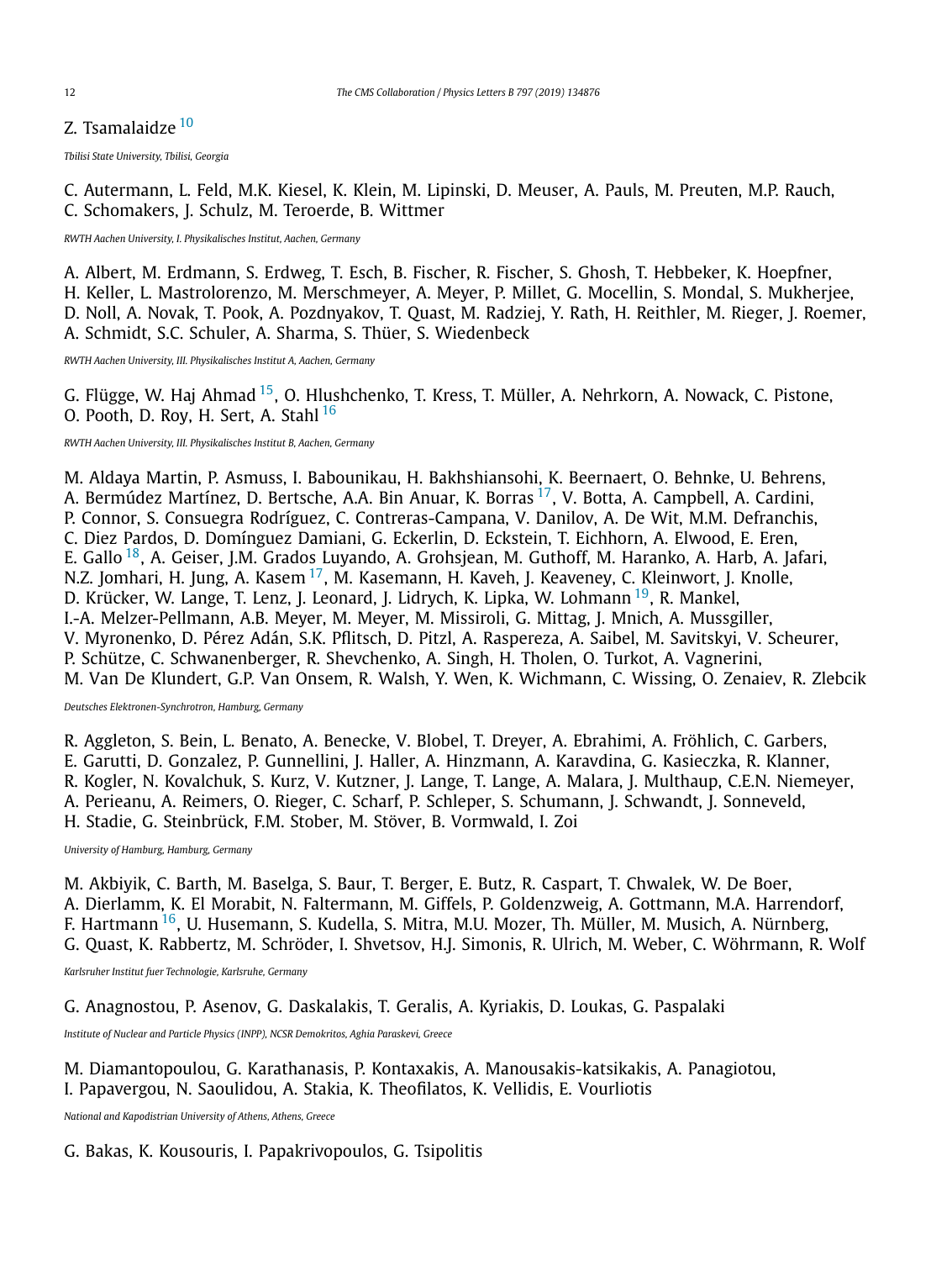*National Technical University of Athens, Athens, Greece*

I. Evangelou, C. Foudas, P. Gianneios, P. Katsoulis, P. Kokkas, S. Mallios, K. Manitara, N. Manthos, I. Papadopoulos, J. Strologas, F.A. Triantis, D. Tsitsonis

*University of Ioánnina, Ioánnina, Greece*

M. Bartók<sup>20</sup>, M. Csanad, P. Major, K. Mandal, A. Mehta, M.I. Nagy, G. Pasztor, O. Surányi, G.I. Veres

*MTA-ELTE Lendület CMS Particle and Nuclear Physics Group, Eötvös Loránd University, Budapest, Hungary*

G. Bencze, C. Hajdu, D. Horvath  $^{21}$ , F. Sikler, T.Á. Vámi, V. Veszpremi, G. Vesztergombi  $^{\dagger}$ 

*Wigner Research Centre for Physics, Budapest, Hungary*

# N. Beni, S. Czellar, J. Karancsi [20,](#page-23-0) A. Makovec, J. Molnar, Z. Szillasi

*Institute of Nuclear Research ATOMKI, Debrecen, Hungary*

#### P. Raics, D. Teyssier, Z.L. Trocsanyi, B. Ujvari

*Institute of Physics, University of Debrecen, Debrecen, Hungary*

### T. Csorgo, W.J. Metzger, F. Nemes, T. Novak

*Eszterhazy Karoly University, Karoly Robert Campus, Gyongyos, Hungary*

#### S. Choudhury, J.R. Komaragiri, P.C. Tiwari

*Indian Institute of Science (IISc), Bangalore, India*

S. Bahinipati [22](#page-23-0), C. Kar, G. Kole, P. Mal, V.K. Muraleedharan Nair Bindhu, A. Nayak [23](#page-23-0), D.K. Sahoo [22,](#page-23-0) S.K. Swain

*National Institute of Science Education and Research, HBNI, Bhubaneswar, India*

S. Bansal, S.B. Beri, V. Bhatnagar, S. Chauhan, R. Chawla, N. Dhingra, R. Gupta, A. Kaur, M. Kaur, S. Kaur, P. Kumari, M. Lohan, M. Meena, K. Sandeep, S. Sharma, J.B. Singh, A.K. Virdi

*Panjab University, Chandigarh, India*

A. Bhardwaj, B.C. Choudhary, R.B. Garg, M. Gola, S. Keshri, Ashok Kumar, S. Malhotra, M. Naimuddin, P. Priyanka, K. Ranjan, Aashaq Shah, R. Sharma

*University of Delhi, Delhi, India*

R. Bhardwaj  $^{24}$  $^{24}$  $^{24}$ , M. Bharti  $^{24}$ , R. Bhattacharya, S. Bhattacharya, U. Bhawandeep  $^{24}$ , D. Bhowmik, S. Dey, S. Dutta, S. Ghosh, M. Maity [25,](#page-23-0) K. Mondal, S. Nandan, A. Purohit, P.K. Rout, G. Saha, S. Sarkar, T. Sarkar  $^{25}$ , M. Sharan, B. Singh  $^{24}$  $^{24}$  $^{24}$ , S. Thakur  $^{24}$ 

*Saha Institute of Nuclear Physics, HBNI, Kolkata, India*

P.K. Behera, P. Kalbhor, A. Muhammad, P.R. Pujahari, A. Sharma, A.K. Sikdar

*Indian Institute of Technology Madras, Madras, India*

R. Chudasama, D. Dutta, V. Jha, V. Kumar, D.K. Mishra, P.K. Netrakanti, L.M. Pant, P. Shukla

*Bhabha Atomic Research Centre, Mumbai, India*

T. Aziz, M.A. Bhat, S. Dugad, G.B. Mohanty, N. Sur, Ravindra Kumar Verma

*Tata Institute of Fundamental Research-A, Mumbai, India*

S. Banerjee, S. Bhattacharya, S. Chatterjee, P. Das, M. Guchait, S. Karmakar, S. Kumar, G. Majumder, K. Mazumdar, N. Sahoo, S. Sawant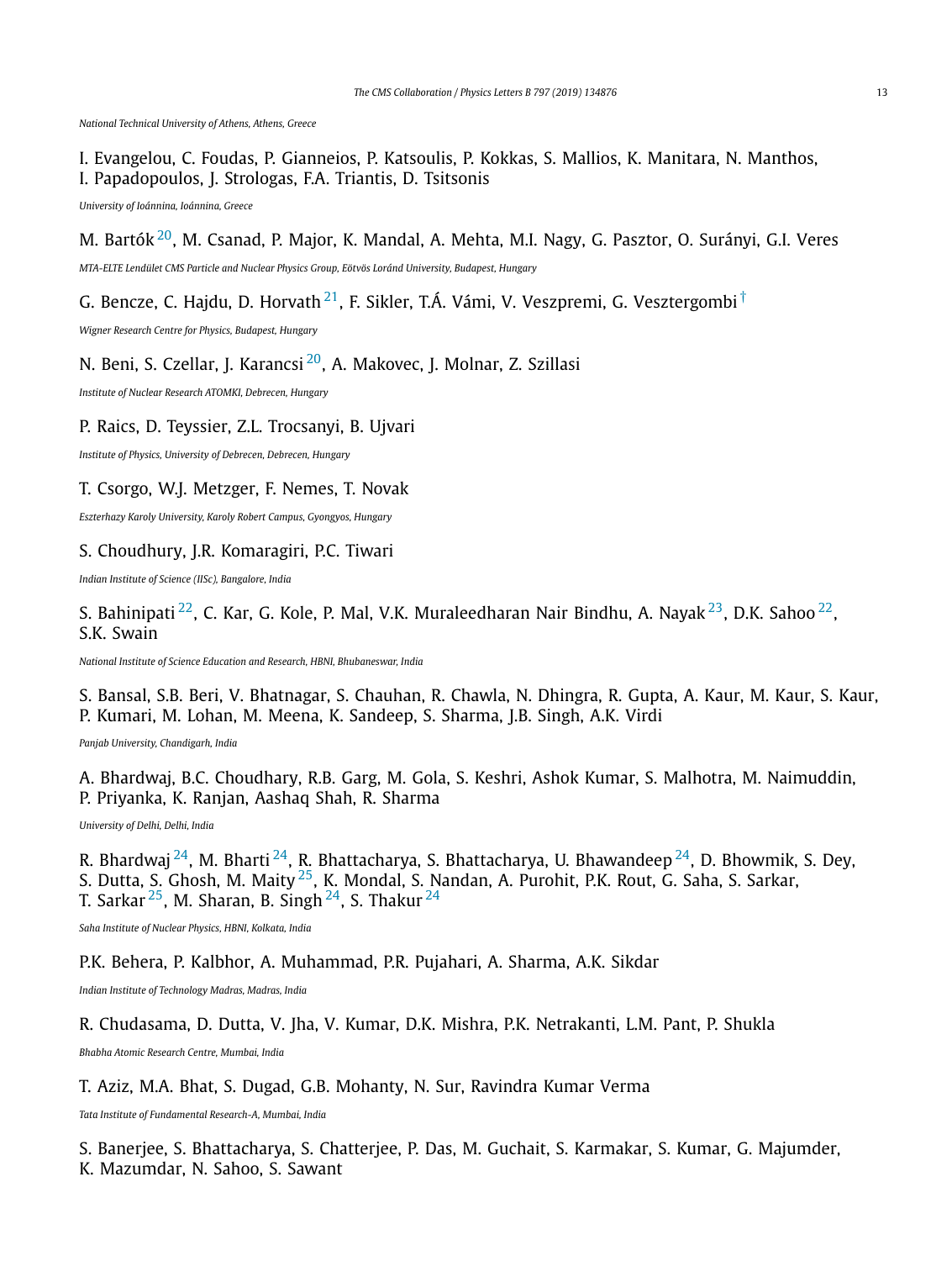*Tata Institute of Fundamental Research-B, Mumbai, India*

S. Chauhan, S. Dube, V. Hegde, A. Kapoor, K. Kothekar, S. Pandey, A. Rane, A. Rastogi, S. Sharma

*Indian Institute of Science Education and Research (IISER), Pune, India*

# S. Chenarani [26,](#page-23-0) E. Eskandari Tadavani, S.M. Etesami [26,](#page-23-0) M. Khakzad, M. Mohammadi Najafabadi, M. Naseri, F. Rezaei Hosseinabadi

*Institute for Research in Fundamental Sciences (IPM), Tehran, Iran*

### M. Felcini, M. Grunewald

*University College Dublin, Dublin, Ireland*

M. Abbrescia <sup>a</sup>*,*b, R. Aly <sup>a</sup>*,*b*,*[27,](#page-23-0) C. Calabria <sup>a</sup>*,*b, A. Colaleo a, D. Creanza <sup>a</sup>*,*c, L. Cristella <sup>a</sup>*,*b, N. De Filippis <sup>a</sup>*,*c, M. De Palma <sup>a</sup>*,*b, A. Di Florio <sup>a</sup>*,*b, L. Fiore a, A. Gelmi <sup>a</sup>*,*b, G. Iaselli <sup>a</sup>*,*c, M. Ince <sup>a</sup>*,*b, S. Lezki <sup>a</sup>*,*b, G. Maggi <sup>a</sup>*,*c, M. Maggi<sup>a</sup>, G. Miniello<sup>a,b</sup>, S. My<sup>a,b</sup>, S. Nuzzo<sup>a,b</sup>, A. Pompili<sup>a,b</sup>, G. Pugliese<sup>a,c</sup>, R. Radogna<sup>a</sup>, A. Ranieri<sup>a</sup>, G. Selvaggi <sup>a</sup>*,*b, L. Silvestris a, R. Venditti a, P. Verwilligen <sup>a</sup>

<sup>a</sup> *INFN Sezione di Bari, Bari, Italy*

- <sup>b</sup> *Università di Bari, Bari, Italy*
- <sup>c</sup> *Politecnico di Bari, Bari, Italy*

G. Abbiendi a, C. Battilana <sup>a</sup>*,*b, D. Bonacorsi <sup>a</sup>*,*b, L. Borgonovi <sup>a</sup>*,*b, S. Braibant-Giacomelli <sup>a</sup>*,*b, R. Campanini <sup>a</sup>*,*b, P. Capiluppi <sup>a</sup>*,*b, A. Castro <sup>a</sup>*,*b, F.R. Cavallo a, C. Ciocca a, G. Codispoti <sup>a</sup>*,*b, M. Cuffiani <sup>a</sup>*,*b, G.M. Dallavalle a, F. Fabbri a, A. Fanfani <sup>a</sup>*,*b, E. Fontanesi, P. Giacomelli a, C. Grandi a, L. Guiducci <sup>a</sup>*,*b, F. Iemmi <sup>a</sup>*,*b, S. Lo Meo <sup>a</sup>*,*[28](#page-23-0), S. Marcellini a, G. Masetti a, F.L. Navarria <sup>a</sup>*,*b, A. Perrotta a, F. Primavera <sup>a</sup>*,*b, A.M. Rossi <sup>a</sup>*,*b, T. Rovelli <sup>a</sup>*,*b, G.P. Siroli <sup>a</sup>*,*b, N. Tosi <sup>a</sup>

<sup>a</sup> *INFN Sezione di Bologna, Bologna, Italy* <sup>b</sup> *Università di Bologna, Bologna, Italy*

S. Albergo <sup>a</sup>*,*b*,*[29,](#page-23-0) S. Costa <sup>a</sup>*,*b, A. Di Mattia a, R. Potenza <sup>a</sup>*,*b, A. Tricomi <sup>a</sup>*,*b*,*[29,](#page-23-0) C. Tuve <sup>a</sup>*,*<sup>b</sup>

<sup>a</sup> *INFN Sezione di Catania, Catania, Italy* <sup>b</sup> *Università di Catania, Catania, Italy*

G. Barbagli a, R. Ceccarelli, K. Chatterjee <sup>a</sup>*,*b, V. Ciulli <sup>a</sup>*,*b, C. Civinini a, R. D'Alessandro <sup>a</sup>*,*b, E. Focardi <sup>a</sup>*,*b, G. Latino, P. Lenzi a, b, M. Meschini a, S. Paoletti a, G. Sguazzoni a, D. Strom a, L. Viliani a

<sup>a</sup> *INFN Sezione di Firenze, Firenze, Italy* <sup>b</sup> *Università di Firenze, Firenze, Italy*

### L. Benussi, S. Bianco, D. Piccolo

*INFN Laboratori Nazionali di Frascati, Frascati, Italy*

M. Bozzo <sup>a</sup>*,*b, F. Ferro a, R. Mulargia <sup>a</sup>*,*b, E. Robutti a, S. Tosi <sup>a</sup>*,*<sup>b</sup>

<sup>a</sup> *INFN Sezione di Genova, Genova, Italy* <sup>b</sup> *Università di Genova, Genova, Italy*

A. Benaglia a, A. Beschi <sup>a</sup>*,*b, F. Brivio <sup>a</sup>*,*b, V. Ciriolo <sup>a</sup>*,*b*,*[16,](#page-23-0) S. Di Guida <sup>a</sup>*,*b*,*[16,](#page-23-0) M.E. Dinardo <sup>a</sup>*,*b, P. Dini a, S. Gennai a, A. Ghezzi <sup>a</sup>*,*b, P. Govoni <sup>a</sup>*,*b, L. Guzzi <sup>a</sup>*,*b, M. Malberti a, S. Malvezzi a, D. Menasce a, F. Monti <sup>a</sup>*,*b, L. Moroni a, G. Ortona <sup>a</sup>*,*b, M. Paganoni <sup>a</sup>*,*b, D. Pedrini a, S. Ragazzi <sup>a</sup>*,*b, T. Tabarelli de Fatis <sup>a</sup>*,*b, D. Zuolo <sup>a</sup>*,*<sup>b</sup>

<sup>a</sup> *INFN Sezione di Milano-Bicocca, Milano, Italy*

<sup>b</sup> *Università di Milano-Bicocca, Milano, Italy*

S. Buontempo <sup>a</sup>, N. Cavallo <sup>a, c</sup>, A. De Iorio <sup>a, b</sup>, A. Di Crescenzo <sup>a, b</sup>, F. Fabozzi <sup>a, c</sup>, F. Fienga <sup>a</sup>, G. Galati <sup>a</sup>, A.O.M. Iorio <sup>a</sup>*,*b, L. Lista <sup>a</sup>*,*b, S. Meola <sup>a</sup>*,*[d](#page-14-0)*,*[16,](#page-23-0) P. Paolucci <sup>a</sup>*,*[16,](#page-23-0) B. Rossi a, C. Sciacca <sup>a</sup>*,*b, E. Voevodina <sup>a</sup>*,*<sup>b</sup>

<sup>a</sup> *INFN Sezione di Napoli, Napoli, Italy*

<sup>b</sup> *Università di Napoli 'Federico II', Napoli, Italy*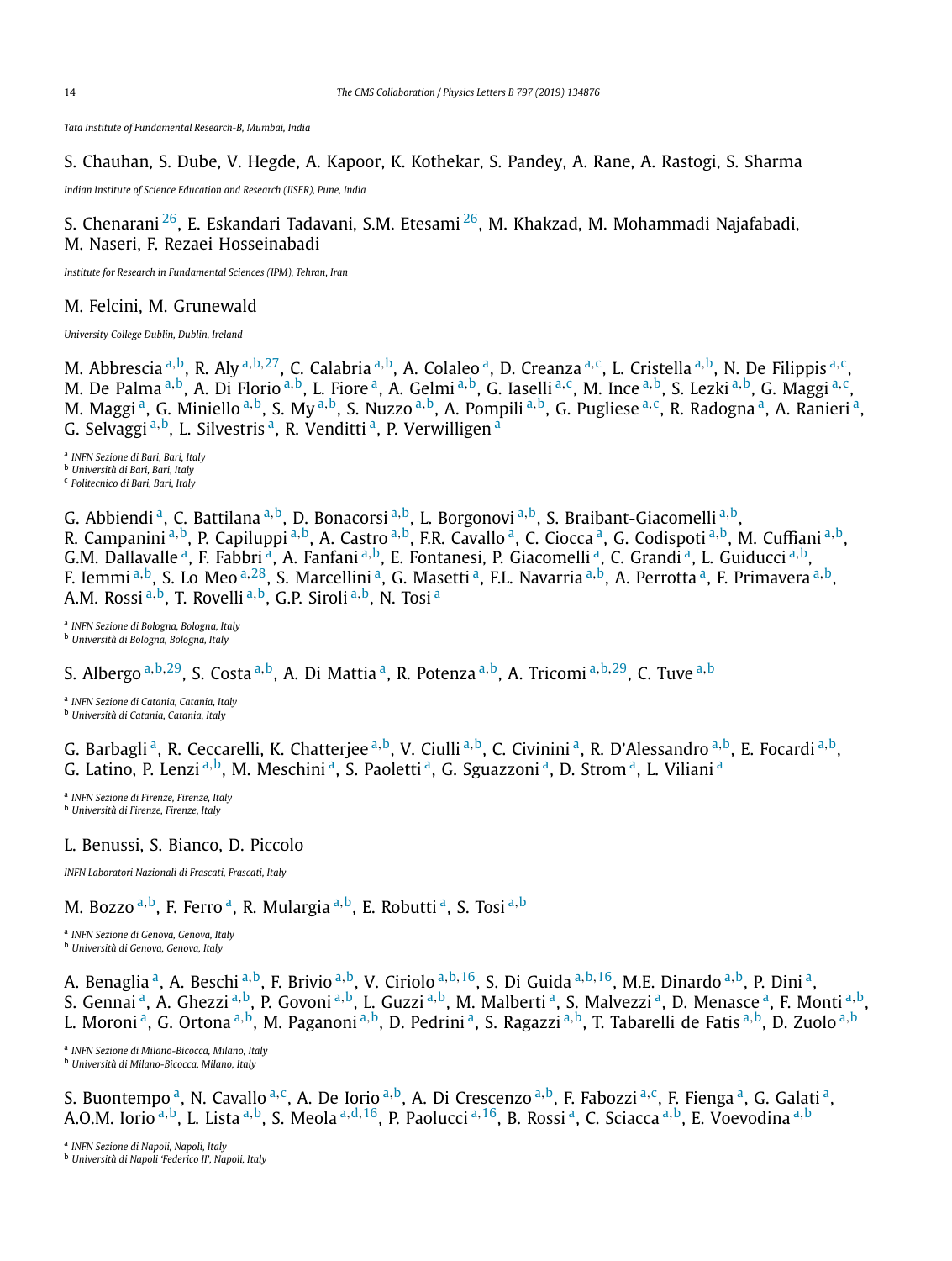<span id="page-14-0"></span><sup>c</sup> *Università della Basilicata, Potenza, Italy*

<sup>d</sup> *Università G. Marconi, Roma, Italy*

P. Azzi a, N. Bacchetta a, D. Bisello <sup>a</sup>*,*b, A. Boletti <sup>a</sup>*,*b, A. Bragagnolo, R. Carlin <sup>a</sup>*,*b, P. Checchia a, P. De Castro Manzano a, T. Dorigo a, U. Dosselli a, F. Gasparini <sup>a</sup>*,*b, U. Gasparini <sup>a</sup>*,*b, A. Gozzelino a, S.Y. Hoh, P. Lujan, M. Margoni <sup>a</sup>*,*b, A.T. Meneguzzo <sup>a</sup>*,*b, J. Pazzini <sup>a</sup>*,*b, M. Presilla b, P. Ronchese <sup>a</sup>*,*b, R. Rossin <sup>a</sup>*,*b, F. Simonetto <sup>a</sup>*,*b, A. Tiko, M. Tosi <sup>a</sup>*,*b, M. Zanetti <sup>a</sup>*,*b, P. Zotto <sup>a</sup>*,*b, G. Zumerle <sup>a</sup>*,*<sup>b</sup>

<sup>a</sup> *INFN Sezione di Padova, Padova, Italy*

<sup>b</sup> *Università di Padova, Padova, Italy*

<sup>c</sup> *Università di Trento, Trento, Italy*

A. Braghieri a, P. Montagna <sup>a</sup>*,*b, S.P. Ratti <sup>a</sup>*,*b, V. Re a, M. Ressegotti <sup>a</sup>*,*b, C. Riccardi <sup>a</sup>*,*b, P. Salvini a, I. Vai <sup>a</sup>*,*b, P. Vitulo <sup>a</sup>*,*<sup>b</sup>

<sup>a</sup> *INFN Sezione di Pavia, Pavia, Italy* <sup>b</sup> *Università di Pavia, Pavia, Italy*

M. Biasini <sup>a</sup>*,*b, G.M. Bilei a, C. Cecchi <sup>a</sup>*,*b, D. Ciangottini <sup>a</sup>*,*b, L. Fanò <sup>a</sup>*,*b, P. Lariccia <sup>a</sup>*,*b, R. Leonardi <sup>a</sup>*,*b, E. Manoni a, G. Mantovani <sup>a</sup>*,*b, V. Mariani <sup>a</sup>*,*b, M. Menichelli a, A. Rossi <sup>a</sup>*,*b, A. Santocchia <sup>a</sup>*,*b, D. Spiga <sup>a</sup>

<sup>a</sup> *INFN Sezione di Perugia, Perugia, Italy* <sup>b</sup> *Università di Perugia, Perugia, Italy*

K. Androsov<sup>a</sup>, P. Azzurri<sup>a</sup>, G. Bagliesi<sup>a</sup>, V. Bertacchi<sup>a, c</sup>, L. Bianchini<sup>a</sup>, T. Boccali<sup>a</sup>, R. Castaldi<sup>a</sup>, M.A. Ciocci a, b, R. Dell'Orso a, G. Fedi a, L. Giannini a,c, A. Giassi a, M.T. Grippo a, F. Ligabue a,c, E. Manca a,c, G. Mandorli a,c, A. Messineo a,b, F. Palla a, A. Rizzi a,b, G. Rolandi <sup>30</sup>, S. Roy Chowdhury, A. Scribano a, P. Spagnolo<sup>a</sup>, R. Tenchini<sup>a</sup>, G. Tonelli<sup>a, b</sup>, N. Turini, A. Venturi<sup>a</sup>, P.G. Verdini<sup>a</sup>

<sup>a</sup> *INFN Sezione di Pisa, Pisa, Italy*

<sup>b</sup> *Università di Pisa, Pisa, Italy*

<sup>c</sup> *Scuola Normale Superiore di Pisa, Pisa, Italy*

F. Cavallari a, M. Cipriani <sup>a</sup>*,*b, D. Del Re <sup>a</sup>*,*b, E. Di Marco <sup>a</sup>*,*b, M. Diemoz a, E. Longo <sup>a</sup>*,*b, B. Marzocchi <sup>a</sup>*,*b, P. Meridiani a, G. Organtini <sup>a</sup>*,*b, F. Pandolfi a, R. Paramatti <sup>a</sup>*,*b, C. Quaranta <sup>a</sup>*,*b, S. Rahatlou <sup>a</sup>*,*b, C. Rovelli a, F. Santanastasio <sup>a</sup>*,*b, L. Soffi <sup>a</sup>*,*<sup>b</sup>

<sup>a</sup> *INFN Sezione di Roma, Rome, Italy* <sup>b</sup> *Sapienza Università di Roma, Rome, Italy*

N. Amapane <sup>a</sup>*,*b, R. Arcidiacono <sup>a</sup>*,*c, S. Argiro <sup>a</sup>*,*b, M. Arneodo <sup>a</sup>*,*c, N. Bartosik a, R. Bellan <sup>a</sup>*,*b, C. Biino a, A. Cappati <sup>a</sup>*,*b, N. Cartiglia a, S. Cometti a, M. Costa <sup>a</sup>*,*b, R. Covarelli <sup>a</sup>*,*b, N. Demaria a, B. Kiani <sup>a</sup>*,*b, C. Mariotti<sup>a</sup>, S. Maselli<sup>a</sup>, E. Migliore<sup>a,b</sup>, V. Monaco<sup>a,b</sup>, E. Monteil<sup>a,b</sup>, M. Monteno<sup>a</sup>, M.M. Obertino<sup>a,b</sup>, L. Pacher <sup>a</sup>*,*b, N. Pastrone a, M. Pelliccioni a, G.L. Pinna Angioni <sup>a</sup>*,*b, A. Romero <sup>a</sup>*,*b, M. Ruspa <sup>a</sup>*,*c, R. Sacchi <sup>a</sup>*,*b, R. Salvatico <sup>a</sup>*,*b, V. Sola a, A. Solano <sup>a</sup>*,*b, D. Soldi <sup>a</sup>*,*b, A. Staiano <sup>a</sup>

<sup>a</sup> *INFN Sezione di Torino, Torino, Italy*

<sup>b</sup> *Università di Torino, Torino, Italy*

<sup>c</sup> *Università del Piemonte Orientale, Novara, Italy*

S. Belforte a, V. Candelise <sup>a</sup>*,*b, M. Casarsa a, F. Cossutti a, A. Da Rold <sup>a</sup>*,*b, G. Della Ricca <sup>a</sup>*,*b, F. Vazzoler <sup>a</sup>*,*b, A. Zanetti<sup>a</sup>

<sup>a</sup> *INFN Sezione di Trieste, Trieste, Italy* <sup>b</sup> *Università di Trieste, Trieste, Italy*

B. Kim, D.H. Kim, G.N. Kim, M.S. Kim, J. Lee, S.W. Lee, C.S. Moon, Y.D. Oh, S.I. Pak, S. Sekmen, D.C. Son, Y.C. Yang

*Kyungpook National University, Daegu, Republic of Korea*

### H. Kim, D.H. Moon, G. Oh

*Chonnam National University, Institute for Universe and Elementary Particles, Kwangju, Republic of Korea*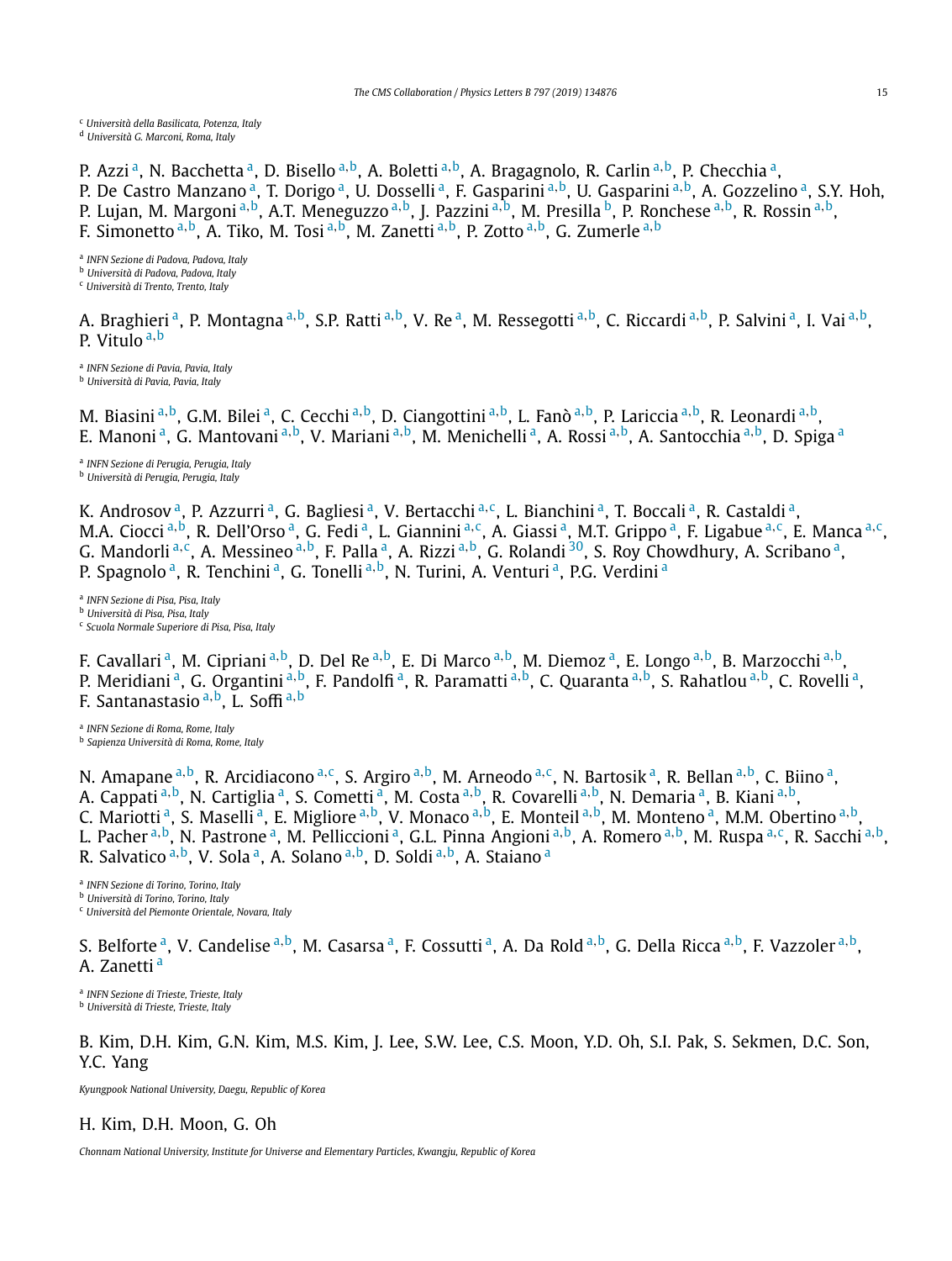### B. Francois, T.J. Kim, J. Park

*Hanyang University, Seoul, Republic of Korea*

S. Cho, S. Choi, Y. Go, D. Gyun, S. Ha, B. Hong, K. Lee, K.S. Lee, J. Lim, J. Park, S.K. Park, Y. Roh, J. Yoo *Korea University, Seoul, Republic of Korea*

#### J. Goh

*Kyung Hee University, Department of Physics, Republic of Korea*

#### H.S. Kim

*Sejong University, Seoul, Republic of Korea*

J. Almond, J.H. Bhyun, J. Choi, S. Jeon, J. Kim, J.S. Kim, H. Lee, K. Lee, S. Lee, K. Nam, M. Oh, S.B. Oh, B.C. Radburn-Smith, U.K. Yang, H.D. Yoo, I. Yoon, G.B. Yu

*Seoul National University, Seoul, Republic of Korea*

D. Jeon, H. Kim, J.H. Kim, J.S.H. Lee, I.C. Park, I. Watson

*University of Seoul, Seoul, Republic of Korea*

Y. Choi, C. Hwang, Y. Jeong, J. Lee, Y. Lee, I. Yu

*Sungkyunkwan University, Suwon, Republic of Korea*

### V. Veckalns<sup>[31](#page-23-0)</sup>

*Riga Technical University, Riga, Latvia*

#### V. Dudenas, A. Juodagalvis, G. Tamulaitis, J. Vaitkus

*Vilnius University, Vilnius, Lithuania*

# Z.A. Ibrahim, F. Mohamad Idris [32](#page-23-0), W.A.T. Wan Abdullah, M.N. Yusli, Z. Zolkapli

*National Centre for Particle Physics, Universiti Malaya, Kuala Lumpur, Malaysia*

#### J.F. Benitez, A. Castaneda Hernandez, J.A. Murillo Quijada, L. Valencia Palomo

*Universidad de Sonora (UNISON), Hermosillo, Mexico*

## H. Castilla-Valdez, E. De La Cruz-Burelo, I. Heredia-De La Cruz<sup>33</sup>, R. Lopez-Fernandez, A. Sanchez-Hernandez

*Centro de Investigacion y de Estudios Avanzados del IPN, Mexico City, Mexico*

#### S. Carrillo Moreno, C. Oropeza Barrera, M. Ramirez-Garcia, F. Vazquez Valencia

*Universidad Iberoamericana, Mexico City, Mexico*

#### J. Eysermans, I. Pedraza, H.A. Salazar Ibarguen, C. Uribe Estrada

*Benemerita Universidad Autonoma de Puebla, Puebla, Mexico*

#### A. Morelos Pineda

*Universidad Autónoma de San Luis Potosí, San Luis Potosí, Mexico*

### N. Raicevic

*University of Montenegro, Podgorica, Montenegro*

D. Krofcheck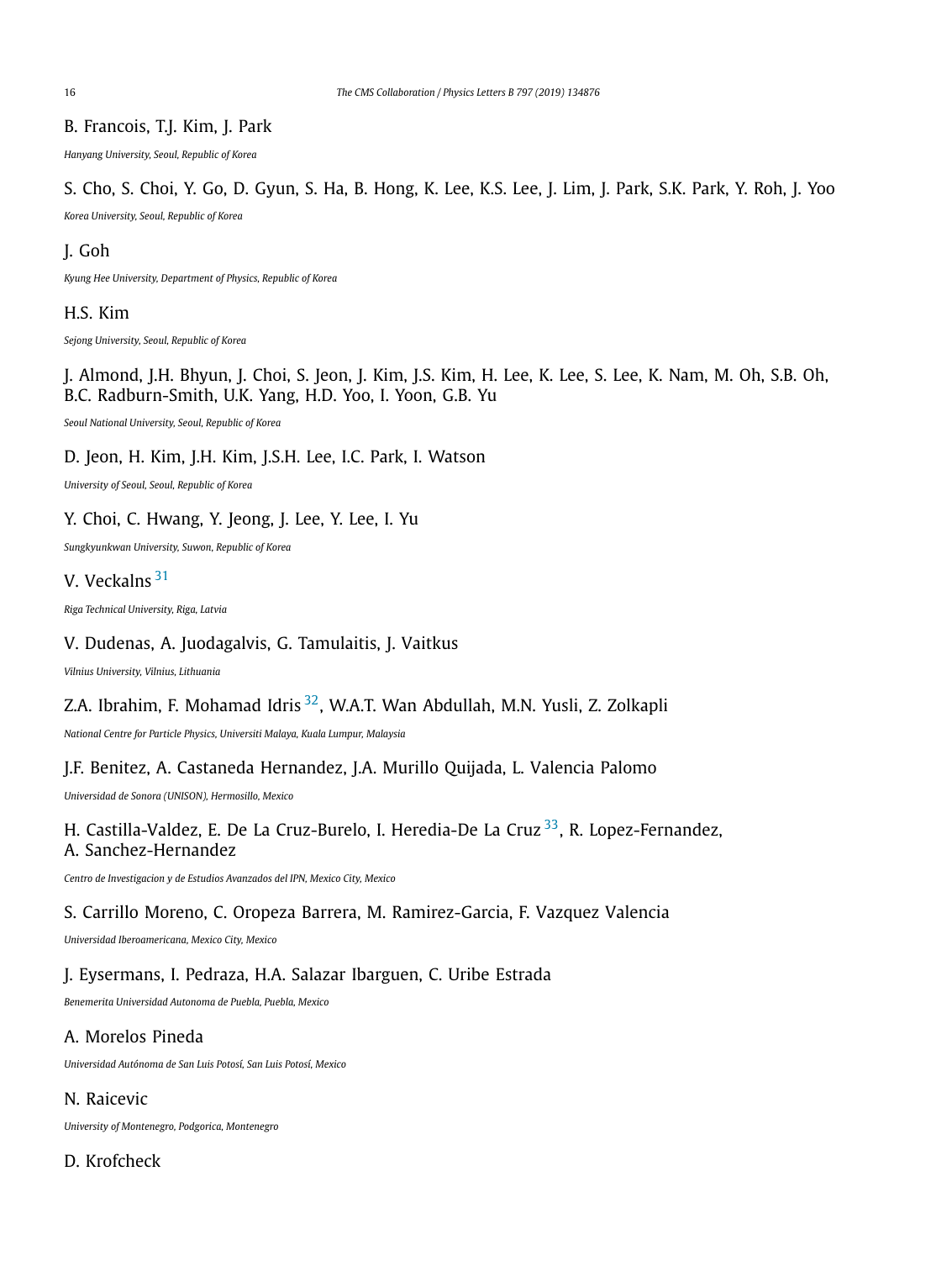*University of Auckland, Auckland, New Zealand*

#### S. Bheesette, P.H. Butler

*University of Canterbury, Christchurch, New Zealand*

### A. Ahmad, M. Ahmad, Q. Hassan, H.R. Hoorani, W.A. Khan, M.A. Shah, M. Shoaib, M. Waqas

*National Centre for Physics, Quaid-I-Azam University, Islamabad, Pakistan*

#### V. Avati, L. Grzanka, M. Malawski

AGH University of Science and Technology Faculty of Computer Science. Electronics and Telecommunications. Krakow. Poland

#### H. Bialkowska, M. Bluj, B. Boimska, M. Górski, M. Kazana, M. Szleper, P. Zalewski

*National Centre for Nuclear Research, Swierk, Poland*

K. Bunkowski, A. Byszuk<sup>34</sup>, K. Doroba, A. Kalinowski, M. Konecki, J. Krolikowski, M. Misiura, M. Olszewski, A. Pyskir, M. Walczak

*Institute of Experimental Physics, Faculty of Physics, University of Warsaw, Warsaw, Poland*

M. Araujo, P. Bargassa, D. Bastos, A. Di Francesco, P. Faccioli, B. Galinhas, M. Gallinaro, J. Hollar, N. Leonardo, J. Seixas, K. Shchelina, G. Strong, O. Toldaiev, J. Varela

*Laboratório de Instrumentação e Física Experimental de Partículas, Lisboa, Portugal*

V. Alexakhin, P. Bunin, Y. Ershov, M. Gavrilenko, A. Golunov, I. Golutvin, I. Gorbunov, V. Karjavine, V. Korenkov, A. Lanev, A. Malakhov, V. Matveev [35](#page-23-0)*,*[36,](#page-23-0) P. Moisenz, V. Palichik, V. Perelygin, M. Savina, S. Shmatov, S. Shulha, O. Teryaev, A. Zarubin

*Joint Institute for Nuclear Research, Dubna, Russia*

L. Chtchipounov, V. Golovtsov, Y. Ivanov, V. Kim<sup>37</sup>, E. Kuznetsova<sup>38</sup>, P. Levchenko, V. Murzin, V. Oreshkin, I. Smirnov, D. Sosnov, V. Sulimov, L. Uvarov, A. Vorobyev

*Petersburg Nuclear Physics Institute, Gatchina (St. Petersburg), Russia*

Yu. Andreev, A. Dermenev, S. Gninenko, N. Golubev, A. Karneyeu, M. Kirsanov, N. Krasnikov, A. Pashenkov, D. Tlisov, A. Toropin

*Institute for Nuclear Research, Moscow, Russia*

V. Epshteyn, V. Gavrilov, N. Lychkovskaya, A. Nikitenko <sup>39</sup>, V. Popov, I. Pozdnyakov, G. Safronov, A. Spiridonov, A. Stepennov, M. Toms, E. Vlasov, A. Zhokin

Institute for Theoretical and Experimental Physics named by A.I. Alikhanov of NRC 'Kurchatov Institute', Moscow, Russia

#### T. Aushev

*Moscow Institute of Physics and Technology, Moscow, Russia*

O. Bychkova, R. Chistov<sup>[40](#page-23-0)</sup>, M. Danilov<sup>40</sup>, S. Polikarpov<sup>40</sup>, E. Tarkovskii

*National Research Nuclear University 'Moscow Engineering Physics Institute' (MEPhI), Moscow, Russia*

V. Andreev, M. Azarkin, I. Dremin, M. Kirakosyan, A. Terkulov

*P.N. Lebedev Physical Institute, Moscow, Russia*

A. Belyaev, E. Boos, M. Dubinin [41,](#page-24-0) L. Dudko, A. Ershov, A. Gribushin, V. Klyukhin, O. Kodolova, I. Lokhtin, S. Obraztsov, S. Petrushanko, V. Savrin, A. Snigirev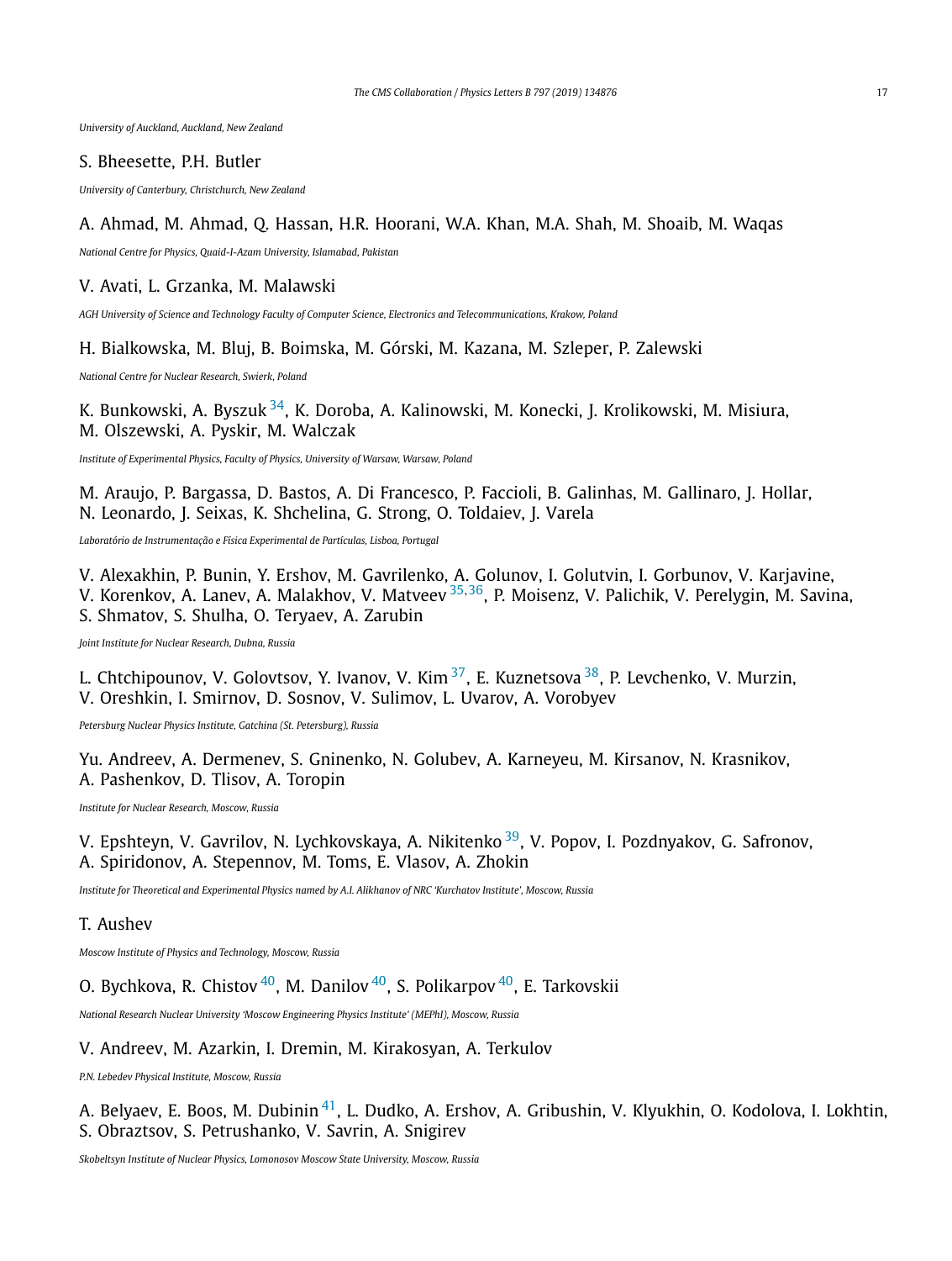# A. Barnyakov [42,](#page-24-0) V. Blinov [42,](#page-24-0) T. Dimova [42,](#page-24-0) L. Kardapoltsev [42,](#page-24-0) Y. Skovpen [42](#page-24-0)

*Novosibirsk State University (NSU), Novosibirsk, Russia*

### I. Azhgirey, I. Bayshev, S. Bitioukov, V. Kachanov, D. Konstantinov, P. Mandrik, V. Petrov, R. Ryutin, S. Slabospitskii, A. Sobol, S. Troshin, N. Tyurin, A. Uzunian, A. Volkov

*Institute for High Energy Physics of National Research Centre 'Kurchatov Institute', Protvino, Russia*

#### A. Babaev, A. Iuzhakov, V. Okhotnikov

*National Research Tomsk Polytechnic University, Tomsk, Russia*

#### V. Borchsh, V. Ivanchenko, E. Tcherniaev

*Tomsk State University, Tomsk, Russia*

# P. Adzic<sup>43</sup>, P. Cirkovic, D. Devetak, M. Dordevic, P. Milenovic, J. Milosevic, M. Stojanovic

*University of Belgrade: Faculty of Physics and VINCA Institute of Nuclear Sciences, Serbia*

M. Aguilar-Benitez, J. Alcaraz Maestre, A. Álvarez Fernández, I. Bachiller, M. Barrio Luna, J.A. Brochero Cifuentes, C.A. Carrillo Montoya, M. Cepeda, M. Cerrada, N. Colino, B. De La Cruz, A. Delgado Peris, C. Fernandez Bedoya, J.P. Fernández Ramos, J. Flix, M.C. Fouz, O. Gonzalez Lopez, S. Goy Lopez, J.M. Hernandez, M.I. Josa, D. Moran, Á. Navarro Tobar, A. Pérez-Calero Yzquierdo, J. Puerta Pelayo, I. Redondo, L. Romero, S. Sánchez Navas, M.S. Soares, A. Triossi, C. Willmott

*Centro de Investigaciones Energéticas Medioambientales y Tecnológicas (CIEMAT), Madrid, Spain*

#### C. Albajar, J.F. de Trocóniz

*Universidad Autónoma de Madrid, Madrid, Spain*

B. Alvarez Gonzalez, J. Cuevas, C. Erice, J. Fernandez Menendez, S. Folgueras, I. Gonzalez Caballero, J.R. González Fernández, E. Palencia Cortezon, V. Rodríguez Bouza, S. Sanchez Cruz

*Universidad de Oviedo, Oviedo, Spain*

I.J. Cabrillo, A. Calderon, B. Chazin Quero, J. Duarte Campderros, M. Fernandez, P.J. Fernández Manteca, A. García Alonso, G. Gomez, C. Martinez Rivero, P. Martinez Ruiz del Arbol, F. Matorras, J. Piedra Gomez, C. Prieels, T. Rodrigo, A. Ruiz-Jimeno, L. Russo <sup>44</sup>, L. Scodellaro, N. Trevisani, I. Vila, J.M. Vizan Garcia

*Instituto de Física de Cantabria (IFCA), CSIC-Universidad de Cantabria, Santander, Spain*

#### K. Malagalage

*University of Colombo, Colombo, Sri Lanka*

#### W.G.D. Dharmaratna, N. Wickramage

*University of Ruhuna, Department of Physics, Matara, Sri Lanka*

D. Abbaneo, B. Akgun, E. Auffray, G. Auzinger, J. Baechler, P. Baillon, A.H. Ball, D. Barney, J. Bendavid, M. Bianco, A. Bocci, P. Bortignon, E. Bossini, C. Botta, E. Brondolin, T. Camporesi, A. Caratelli, G. Cerminara, E. Chapon, G. Cucciati, D. d'Enterria, A. Dabrowski, N. Daci, V. Daponte, A. David, O. Davignon, A. De Roeck, N. Deelen, M. Deile, M. Dobson, M. Dünser, N. Dupont, A. Elliott-Peisert, F. Fallavollita [45,](#page-24-0) D. Fasanella, S. Fiorendi, G. Franzoni, J. Fulcher, W. Funk, S. Giani, D. Gigi, A. Gilbert, K. Gill, F. Glege, M. Gruchala, M. Guilbaud, D. Gulhan, J. Hegeman, C. Heidegger, Y. Iiyama, V. Innocente, P. Janot, O. Karacheban <sup>19</sup>, J. Kaspar, J. Kieseler, M. Krammer <sup>1</sup>, C. Lange, P. Lecoq, C. Lourenço, L. Malgeri, M. Mannelli, A. Massironi, F. Meijers, J.A. Merlin, S. Mersi, E. Meschi, F. Moortgat, M. Mulders, J. Ngadiuba, S. Nourbakhsh, S. Orfanelli, L. Orsini, F. Pantaleo [16,](#page-23-0) L. Pape, E. Perez, M. Peruzzi, A. Petrilli, G. Petrucciani, A. Pfeiffer, M. Pierini, F.M. Pitters, D. Rabady, A. Racz, M. Rovere, H. Sakulin, C. Schäfer,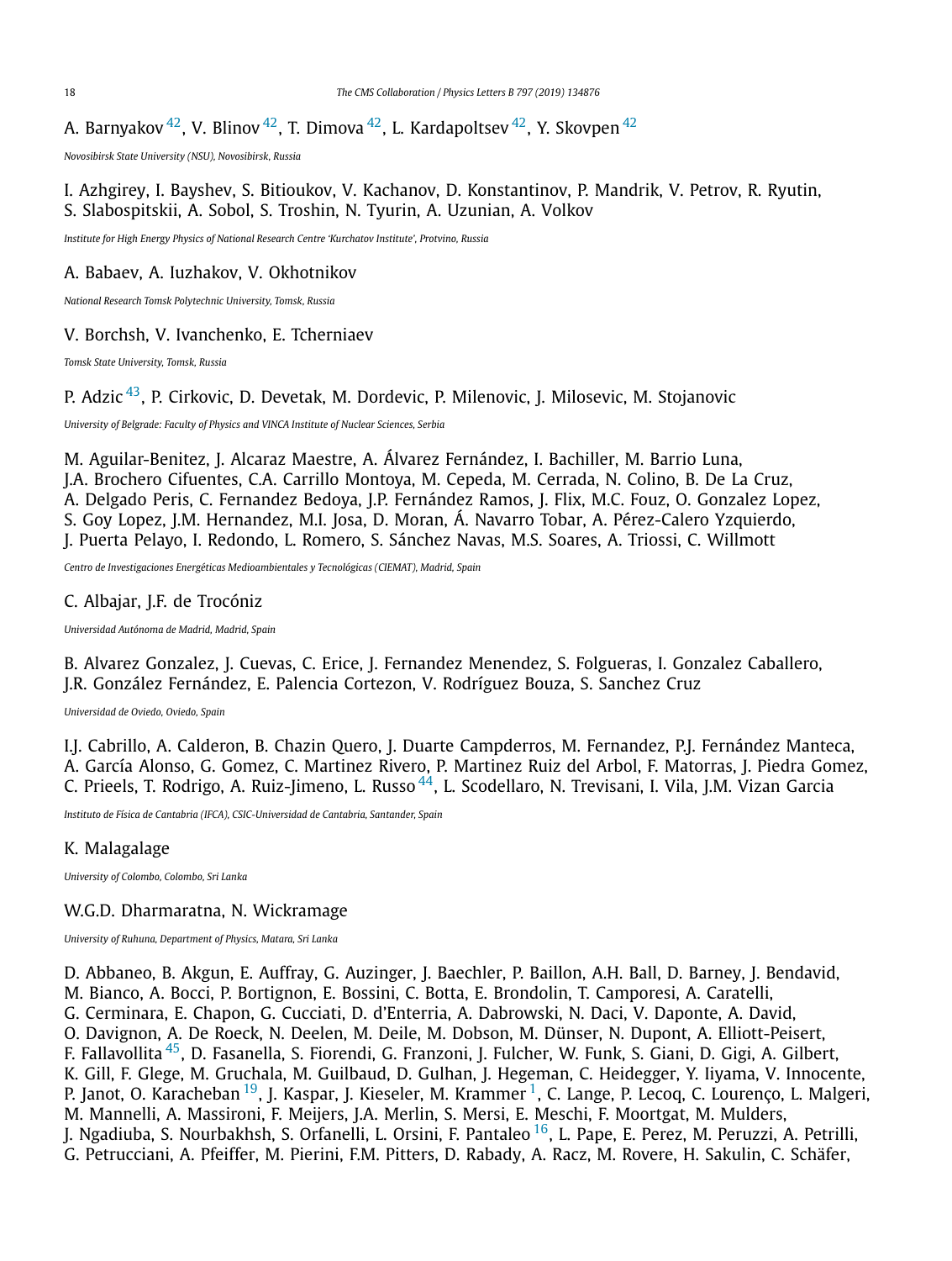C. Schwick, M. Selvaggi, A. Sharma, P. Silva, W. Snoeys, P. Sphicas <sup>46</sup>, J. Steggemann, S. Summers, V.R. Tavolaro, D. Treille, A. Tsirou, A. Vartak, M. Verzetti, W.D. Zeuner

*CERN, European Organization for Nuclear Research, Geneva, Switzerland*

L. Caminada<sup>47</sup>, K. Deiters, W. Erdmann, R. Horisberger, Q. Ingram, H.C. Kaestli, D. Kotlinski, U. Langenegger, T. Rohe, S.A. Wiederkehr

*Paul Scherrer Institut, Villigen, Switzerland*

M. Backhaus, P. Berger, N. Chernyavskaya, G. Dissertori, M. Dittmar, M. Donegà, C. Dorfer, T.A. Gómez Espinosa, C. Grab, D. Hits, T. Klijnsma, W. Lustermann, R.A. Manzoni, M. Marionneau, M.T. Meinhard, F. Micheli, P. Musella, F. Nessi-Tedaldi, F. Pauss, G. Perrin, L. Perrozzi, S. Pigazzini, M.G. Ratti, M. Reichmann, C. Reissel, T. Reitenspiess, D. Ruini, D.A. Sanz Becerra, M. Schönenberger, L. Shchutska, M.L. Vesterbacka Olsson, R. Wallny, D.H. Zhu

*ETH Zurich – Institute for Particle Physics and Astrophysics (IPA), Zurich, Switzerland*

T.K. Aarrestad, C. Amsler<sup>48</sup>, D. Brzhechko, M.F. Canelli, A. De Cosa, R. Del Burgo, S. Donato, B. Kilminster, S. Leontsinis, V.M. Mikuni, I. Neutelings, G. Rauco, P. Robmann, D. Salerno, K. Schweiger, C. Seitz, Y. Takahashi, S. Wertz, A. Zucchetta

*Universität Zürich, Zurich, Switzerland*

T.H. Doan, C.M. Kuo, W. Lin, A. Roy, S.S. Yu

*National Central University, Chung-Li, Taiwan*

P. Chang, Y. Chao, K.F. Chen, P.H. Chen, W.-S. Hou, Y.y. Li, R.-S. Lu, E. Paganis, A. Psallidas, A. Steen

*National Taiwan University (NTU), Taipei, Taiwan*

### B. Asavapibhop, C. Asawatangtrakuldee, N. Srimanobhas, N. Suwonjandee

*Chulalongkorn University, Faculty of Science, Department of Physics, Bangkok, Thailand*

A. Bat, F. Boran, S. Cerci<sup>49</sup>, S. Damarseckin <sup>50</sup>, Z.S. Demiroglu, F. Dolek, C. Dozen, I. Dumanoglu, G. Gokbulut, Emine Gurpinar Guler<sup>51</sup>, Y. Guler, I. Hos<sup>52</sup>, C. Isik, E.E. Kangal<sup>53</sup>, O. Kara, A. Kayis Topaksu, U. Kiminsu, M. Oglakci, G. Onengut, K. Ozdemir [54](#page-24-0), S. Ozturk [55,](#page-24-0) A.E. Simsek, D. Sunar Cerci [49,](#page-24-0) U.G. Tok, S. Turkcapar, I.S. Zorbakir, C. Zorbilmez

*Çukurova University, Physics Department, Science and Art Faculty, Adana, Turkey*

# B. Isildak <sup>56</sup>, G. Karapinar <sup>57</sup>, M. Yalvac

*Middle East Technical University, Physics Department, Ankara, Turkey*

I.O. Atakisi, E. Gülmez, M. Kaya<sup>58</sup>, O. Kaya<sup>59</sup>, B. Kaynak, Ö. Özçelik, S. Tekten, E.A. Yetkin <sup>[60](#page-24-0)</sup>

*Bogazici University, Istanbul, Turkey*

## A. Cakir, Y. Komurcu, S. Sen <sup>[61](#page-24-0)</sup>

*Istanbul Technical University, Istanbul, Turkey*

## S. Ozkorucuklu

*Istanbul University, Istanbul, Turkey*

## B. Grynyov

*Institute for Scintillation Materials of National Academy of Science of Ukraine, Kharkov, Ukraine*

# L. Levchuk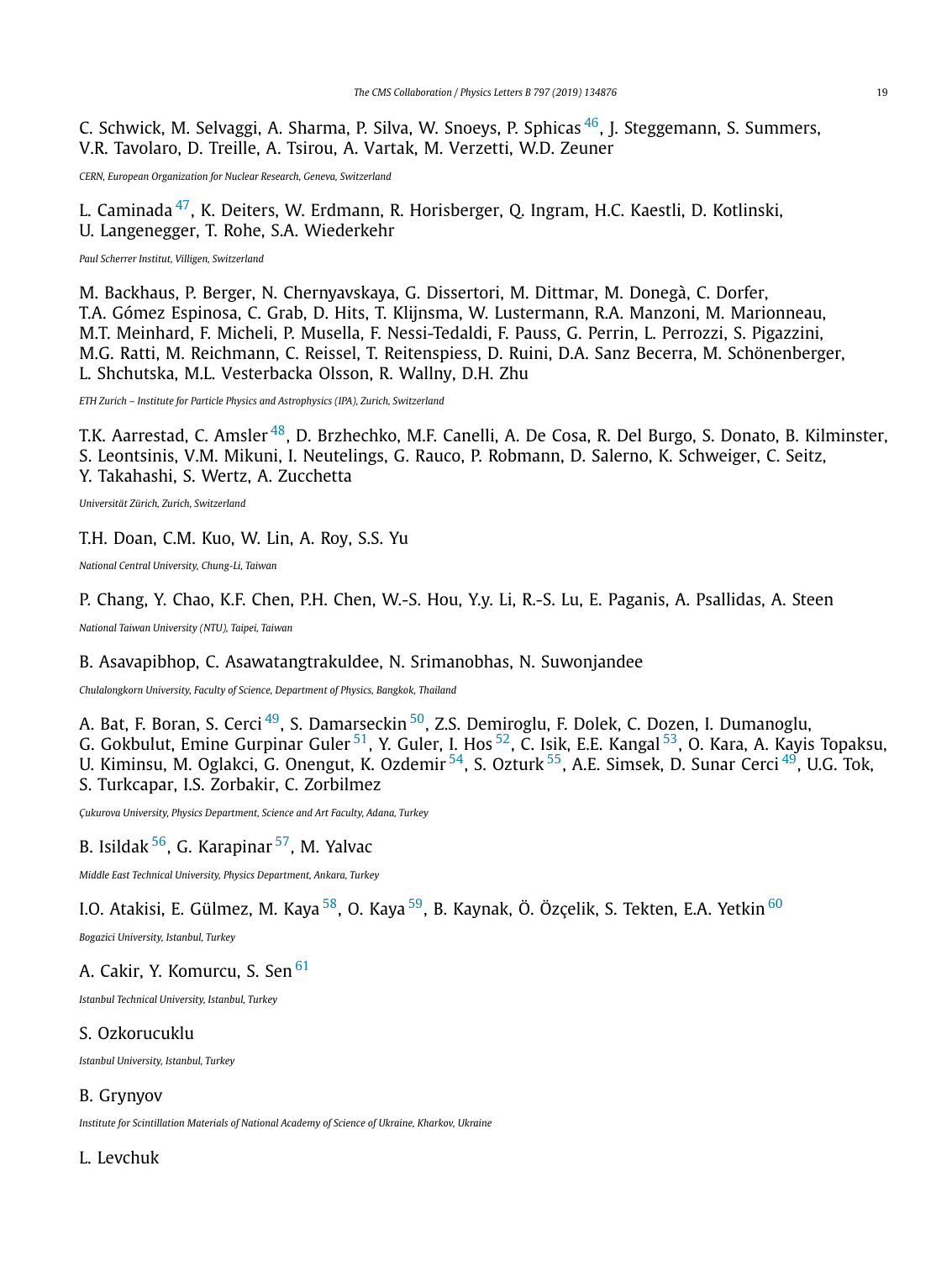*National Scientific Center, Kharkov Institute of Physics and Technology, Kharkov, Ukraine*

F. Ball, E. Bhal, S. Bologna, J.J. Brooke, D. Burns <sup>62</sup>, E. Clement, D. Cussans, H. Flacher, J. Goldstein, G.P. Heath, H.F. Heath, L. Kreczko, S. Paramesvaran, B. Penning, T. Sakuma, S. Seif El Nasr-Storey, D. Smith [62,](#page-24-0) V.J. Smith, J. Taylor, A. Titterton

*University of Bristol, Bristol, United Kingdom*

K.W. Bell, A. Belyaev <sup>63</sup>, C. Brew, R.M. Brown, D. Cieri, D.J.A. Cockerill, J.A. Coughlan, K. Harder, S. Harper, J. Linacre, K. Manolopoulos, D.M. Newbold, E. Olaiya, D. Petyt, T. Reis, T. Schuh, C.H. Shepherd-Themistocleous, A. Thea, I.R. Tomalin, T. Williams, W.J. Womersley

*Rutherford Appleton Laboratory, Didcot, United Kingdom*

R. Bainbridge, P. Bloch, J. Borg, S. Breeze, O. Buchmuller, A. Bundock, Gurpreet Singh Chahal <sup>64</sup>, D. Colling, P. Dauncey, G. Davies, M. Della Negra, R. Di Maria, P. Everaerts, G. Hall, G. Iles, T. James, M. Komm, C. Laner, L. Lyons, A.-M. Magnan, S. Malik, A. Martelli, V. Milosevic, J. Nash <sup>65</sup>, V. Palladino, M. Pesaresi, D.M. Raymond, A. Richards, A. Rose, E. Scott, C. Seez, A. Shtipliyski, M. Stoye, T. Strebler, A. Tapper, K. Uchida, T. Virdee [16,](#page-23-0) N. Wardle, D. Winterbottom, J. Wright, A.G. Zecchinelli, S.C. Zenz

*Imperial College, London, United Kingdom*

J.E. Cole, P.R. Hobson, A. Khan, P. Kyberd, C.K. Mackay, A. Morton, I.D. Reid, L. Teodorescu, S. Zahid

*Brunel University, Uxbridge, United Kingdom*

K. Call, J. Dittmann, K. Hatakeyama, C. Madrid, B. McMaster, N. Pastika, C. Smith

*Baylor University, Waco, USA*

#### R. Bartek, A. Dominguez, R. Uniyal

*Catholic University of America, Washington, DC, USA*

### A. Buccilli, S.I. Cooper, C. Henderson, P. Rumerio, C. West

*The University of Alabama, Tuscaloosa, USA*

D. Arcaro, T. Bose, Z. Demiragli, D. Gastler, S. Girgis, D. Pinna, C. Richardson, J. Rohlf, D. Sperka, I. Suarez, L. Sulak, D. Zou

*Boston University, Boston, USA*

G. Benelli, B. Burkle, X. Coubez, D. Cutts, Y.t. Duh, M. Hadley, J. Hakala, U. Heintz, J.M. Hogan [66,](#page-24-0) K.H.M. Kwok, E. Laird, G. Landsberg, J. Lee, Z. Mao, M. Narain, S. Sagir <sup>67</sup>, R. Syarif, E. Usai, D. Yu

*Brown University, Providence, USA*

R. Band, C. Brainerd, R. Breedon, M. Calderon De La Barca Sanchez, M. Chertok, J. Conway, R. Conway, P.T. Cox, R. Erbacher, C. Flores, G. Funk, F. Jensen, W. Ko, O. Kukral, R. Lander, M. Mulhearn, D. Pellett, J. Pilot, M. Shi, D. Taylor, K. Tos, M. Tripathi, Z. Wang, F. Zhang

*University of California, Davis, Davis, USA*

M. Bachtis, C. Bravo, R. Cousins, A. Dasgupta, A. Florent, J. Hauser, M. Ignatenko, N. Mccoll, W.A. Nash, S. Regnard, D. Saltzberg, C. Schnaible, B. Stone, V. Valuev

*University of California, Los Angeles, USA*

K. Burt, R. Clare, J.W. Gary, S.M.A. Ghiasi Shirazi, G. Hanson, G. Karapostoli, E. Kennedy, O.R. Long, M. Olmedo Negrete, M.I. Paneva, W. Si, L. Wang, H. Wei, S. Wimpenny, B.R. Yates, Y. Zhang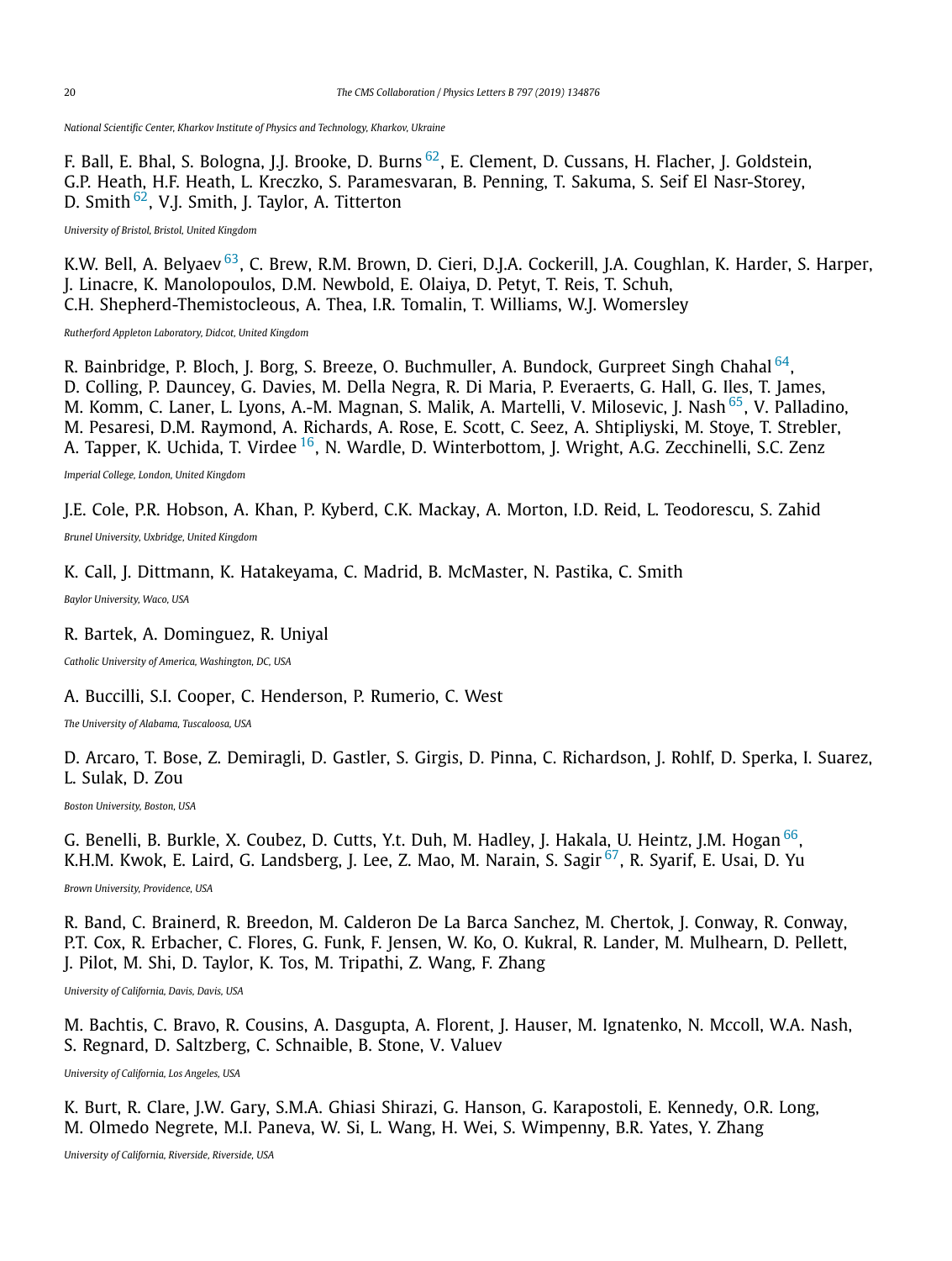J.G. Branson, P. Chang, S. Cittolin, M. Derdzinski, R. Gerosa, D. Gilbert, B. Hashemi, D. Klein, V. Krutelyov, J. Letts, M. Masciovecchio, S. May, S. Padhi, M. Pieri, V. Sharma, M. Tadel, F. Würthwein, A. Yagil, G. Zevi Della Porta

*University of California, San Diego, La Jolla, USA*

N. Amin, R. Bhandari, C. Campagnari, M. Citron, V. Dutta, M. Franco Sevilla, L. Gouskos, J. Incandela, B. Marsh, H. Mei, A. Ovcharova, H. Qu, J. Richman, U. Sarica, D. Stuart, S. Wang

*University of California, Santa Barbara – Department of Physics, Santa Barbara, USA*

D. Anderson, A. Bornheim, O. Cerri, I. Dutta, J.M. Lawhorn, N. Lu, J. Mao, H.B. Newman, T.Q. Nguyen, J. Pata, M. Spiropulu, J.R. Vlimant, S. Xie, Z. Zhang, R.Y. Zhu

*California Institute of Technology, Pasadena, USA*

M.B. Andrews, T. Ferguson, T. Mudholkar, M. Paulini, M. Sun, I. Vorobiev, M. Weinberg

*Carnegie Mellon University, Pittsburgh, USA*

J.P. Cumalat, W.T. Ford, A. Johnson, E. MacDonald, T. Mulholland, R. Patel, A. Perloff, K. Stenson, K.A. Ulmer, S.R. Wagner

*University of Colorado Boulder, Boulder, USA*

J. Alexander, J. Chaves, Y. Cheng, J. Chu, A. Datta, A. Frankenthal, K. Mcdermott, J.R. Patterson, D. Quach, A. Rinkevicius [68,](#page-24-0) A. Ryd, S.M. Tan, Z. Tao, J. Thom, P. Wittich, M. Zientek

*Cornell University, Ithaca, USA*

S. Abdullin, M. Albrow, M. Alyari, G. Apollinari, A. Apresyan, A. Apyan, S. Banerjee, L.A.T. Bauerdick, A. Beretvas, J. Berryhill, P.C. Bhat, K. Burkett, J.N. Butler, A. Canepa, G.B. Cerati, H.W.K. Cheung, F. Chlebana, M. Cremonesi, J. Duarte, V.D. Elvira, J. Freeman, Z. Gecse, E. Gottschalk, L. Gray, D. Green, S. Grünendahl, O. Gutsche, Allison Reinsvold Hall, J. Hanlon, R.M. Harris, S. Hasegawa, R. Heller, J. Hirschauer, B. Jayatilaka, S. Jindariani, M. Johnson, U. Joshi, B. Klima, M.J. Kortelainen, B. Kreis, S. Lammel, J. Lewis, D. Lincoln, R. Lipton, M. Liu, T. Liu, J. Lykken, K. Maeshima, J.M. Marraffino, D. Mason, P. McBride, P. Merkel, S. Mrenna, S. Nahn, V. O'Dell, V. Papadimitriou, K. Pedro, C. Pena, G. Rakness, F. Ravera, L. Ristori, B. Schneider, E. Sexton-Kennedy, N. Smith, A. Soha, W.J. Spalding, L. Spiegel, S. Stoynev, J. Strait, N. Strobbe, L. Taylor, S. Tkaczyk, N.V. Tran, L. Uplegger, E.W. Vaandering, C. Vernieri, M. Verzocchi, R. Vidal, M. Wang, H.A. Weber

*Fermi National Accelerator Laboratory, Batavia, USA*

D. Acosta, P. Avery, D. Bourilkov, A. Brinkerhoff, L. Cadamuro, A. Carnes, V. Cherepanov, D. Curry, F. Errico, R.D. Field, S.V. Gleyzer, B.M. Joshi, M. Kim, J. Konigsberg, A. Korytov, K.H. Lo, P. Ma, K. Matchev, N. Menendez, G. Mitselmakher, D. Rosenzweig, K. Shi, J. Wang, S. Wang, X. Zuo

*University of Florida, Gainesville, USA*

Y.R. Joshi

*Florida International University, Miami, USA*

T. Adams, A. Askew, S. Hagopian, V. Hagopian, K.F. Johnson, R. Khurana, T. Kolberg, G. Martinez, T. Perry, H. Prosper, C. Schiber, R. Yohay, J. Zhang

*Florida State University, Tallahassee, USA*

M.M. Baarmand, V. Bhopatkar, M. Hohlmann, D. Noonan, M. Rahmani, M. Saunders, F. Yumiceva

*Florida Institute of Technology, Melbourne, USA*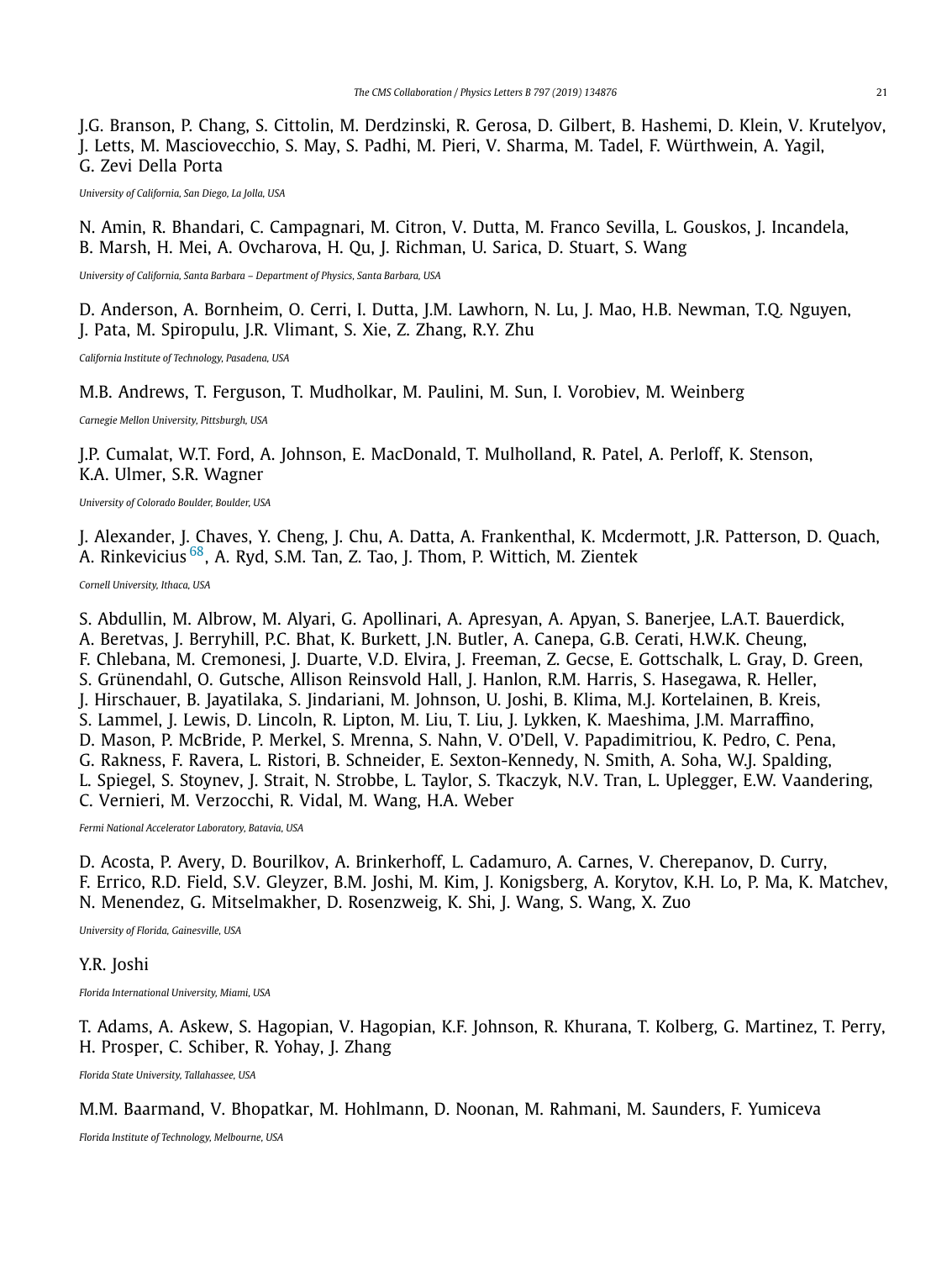M.R. Adams, L. Apanasevich, D. Berry, R.R. Betts, R. Cavanaugh, X. Chen, S. Dittmer, O. Evdokimov, C.E. Gerber, D.A. Hangal, D.J. Hofman, K. Jung, C. Mills, T. Roy, M.B. Tonjes, N. Varelas, H. Wang, X. Wang, Z. Wu

*University of Illinois at Chicago (UIC), Chicago, USA*

M. Alhusseini, B. Bilki<sup>51</sup>, W. Clarida, K. Dilsiz<sup>69</sup>, S. Durgut, R.P. Gandrajula, M. Haytmyradov, V. Khristenko, O.K. Köseyan, J.-P. Merlo, A. Mestvirishvili [70,](#page-24-0) A. Moeller, J. Nachtman, H. Ogul [71,](#page-24-0) Y. Onel, F. Ozok [72,](#page-24-0) A. Penzo, C. Snyder, E. Tiras, J. Wetzel

*The University of Iowa, Iowa City, USA*

B. Blumenfeld, A. Cocoros, N. Eminizer, D. Fehling, L. Feng, A.V. Gritsan, W.T. Hung, P. Maksimovic, J. Roskes, M. Swartz, M. Xiao

*Johns Hopkins University, Baltimore, USA*

C. Baldenegro Barrera, P. Baringer, A. Bean, S. Boren, J. Bowen, A. Bylinkin, T. Isidori, S. Khalil, J. King, G. Krintiras, A. Kropivnitskaya, C. Lindsey, D. Majumder, W. Mcbrayer, N. Minafra, M. Murray, C. Rogan, C. Royon, S. Sanders, E. Schmitz, J.D. Tapia Takaki, Q. Wang, J. Williams, G. Wilson

*The University of Kansas, Lawrence, USA*

S. Duric, A. Ivanov, K. Kaadze, D. Kim, Y. Maravin, D.R. Mendis, T. Mitchell, A. Modak, A. Mohammadi

*Kansas State University, Manhattan, USA*

#### F. Rebassoo, D. Wright

*Lawrence Livermore National Laboratory, Livermore, USA*

A. Baden, O. Baron, A. Belloni, S.C. Eno, Y. Feng, N.J. Hadley, S. Jabeen, G.Y. Jeng, R.G. Kellogg, J. Kunkle, A.C. Mignerey, S. Nabili, F. Ricci-Tam, M. Seidel, Y.H. Shin, A. Skuja, S.C. Tonwar, K. Wong

*University of Maryland, College Park, USA*

D. Abercrombie, B. Allen, A. Baty, R. Bi, S. Brandt, W. Busza, I.A. Cali, M. D'Alfonso, G. Gomez Ceballos, M. Goncharov, P. Harris, D. Hsu, M. Hu, M. Klute, D. Kovalskyi, Y.-J. Lee, P.D. Luckey, B. Maier, A.C. Marini, C. Mcginn, C. Mironov, S. Narayanan, X. Niu, C. Paus, D. Rankin, C. Roland, G. Roland, Z. Shi, G.S.F. Stephans, K. Sumorok, K. Tatar, D. Velicanu, J. Wang, T.W. Wang, B. Wyslouch

*Massachusetts Institute of Technology, Cambridge, USA*

A.C. Benvenuti [†,](#page-23-0) R.M. Chatterjee, A. Evans, S. Guts, P. Hansen, J. Hiltbrand, Y. Kubota, Z. Lesko, J. Mans, R. Rusack, M.A. Wadud

*University of Minnesota, Minneapolis, USA*

### J.G. Acosta, S. Oliveros

*University of Mississippi, Oxford, USA*

K. Bloom, D.R. Claes, C. Fangmeier, L. Finco, F. Golf, R. Gonzalez Suarez, R. Kamalieddin, I. Kravchenko, J.E. Siado, G.R. Snow, B. Stieger

*University of Nebraska-Lincoln, Lincoln, USA*

G. Agarwal, C. Harrington, I. Iashvili, A. Kharchilava, C. McLean, D. Nguyen, A. Parker, J. Pekkanen, S. Rappoccio, B. Roozbahani

*State University of New York at Buffalo, Buffalo, USA*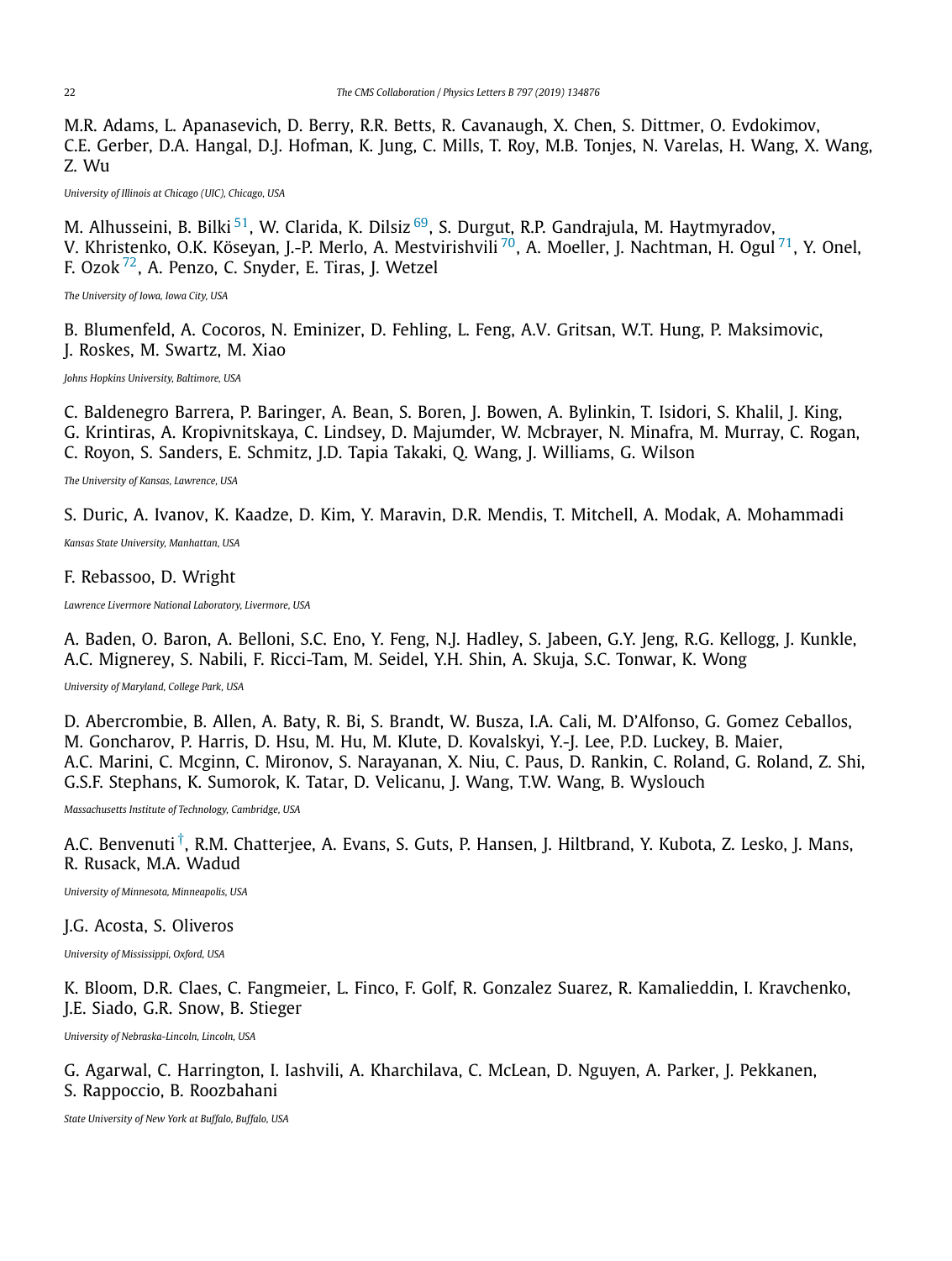G. Alverson, E. Barberis, C. Freer, Y. Haddad, A. Hortiangtham, G. Madigan, D.M. Morse, T. Orimoto, L. Skinnari, A. Tishelman-Charny, T. Wamorkar, B. Wang, A. Wisecarver, D. Wood

*Northeastern University, Boston, USA*

S. Bhattacharya, J. Bueghly, T. Gunter, K.A. Hahn, N. Odell, M.H. Schmitt, K. Sung, M. Trovato, M. Velasco *Northwestern University, Evanston, USA*

R. Bucci, N. Dev, R. Goldouzian, M. Hildreth, K. Hurtado Anampa, C. Jessop, D.J. Karmgard, K. Lannon, W. Li, N. Loukas, N. Marinelli, I. Mcalister, F. Meng, C. Mueller, Y. Musienko <sup>[35](#page-23-0)</sup>, M. Planer, R. Ruchti, P. Siddireddy, G. Smith, S. Taroni, M. Wayne, A. Wightman, M. Wolf, A. Woodard

*University of Notre Dame, Notre Dame, USA*

J. Alimena, B. Bylsma, L.S. Durkin, S. Flowers, B. Francis, C. Hill, W. Ji, A. Lefeld, T.Y. Ling, B.L. Winer

*The Ohio State University, Columbus, USA*

S. Cooperstein, G. Dezoort, P. Elmer, J. Hardenbrook, N. Haubrich, S. Higginbotham, A. Kalogeropoulos, S. Kwan, D. Lange, M.T. Lucchini, J. Luo, D. Marlow, K. Mei, I. Ojalvo, J. Olsen, C. Palmer, P. Piroué, J. Salfeld-Nebgen, D. Stickland, C. Tully, Z. Wang

*Princeton University, Princeton, USA*

#### S. Malik, S. Norberg

*University of Puerto Rico, Mayaguez, USA*

A. Barker, V.E. Barnes, S. Das, L. Gutay, M. Jones, A.W. Jung, A. Khatiwada, B. Mahakud, D.H. Miller, G. Negro, N. Neumeister, C.C. Peng, S. Piperov, H. Qiu, J.F. Schulte, J. Sun, F. Wang, R. Xiao, W. Xie

*Purdue University, West Lafayette, USA*

#### T. Cheng, J. Dolen, N. Parashar

*Purdue University Northwest, Hammond, USA*

K.M. Ecklund, S. Freed, F.J.M. Geurts, M. Kilpatrick, Arun Kumar, W. Li, B.P. Padley, R. Redjimi, J. Roberts, J. Rorie, W. Shi, A.G. Stahl Leiton, Z. Tu, A. Zhang

*Rice University, Houston, USA*

A. Bodek, P. de Barbaro, R. Demina, J.L. Dulemba, C. Fallon, T. Ferbel, M. Galanti, A. Garcia-Bellido, J. Han, O. Hindrichs, A. Khukhunaishvili, E. Ranken, P. Tan, R. Taus

*University of Rochester, Rochester, USA*

B. Chiarito, J.P. Chou, A. Gandrakota, Y. Gershtein, E. Halkiadakis, A. Hart, M. Heindl, E. Hughes, S. Kaplan, S. Kyriacou, I. Laflotte, A. Lath, R. Montalvo, K. Nash, M. Osherson, H. Saka, S. Salur, S. Schnetzer, D. Sheffield, S. Somalwar, R. Stone, S. Thomas, P. Thomassen

*Rutgers, The State University of New Jersey, Piscataway, USA*

## H. Acharya, A.G. Delannoy, G. Riley, S. Spanier

*University of Tennessee, Knoxville, USA*

O. Bouhali<sup>73</sup>, A. Celik, M. Dalchenko, M. De Mattia, A. Delgado, S. Dildick, R. Eusebi, J. Gilmore, T. Huang, T. Kamon  $^{74}$ , S. Luo, D. Marley, R. Mueller, D. Overton, L. Perniè, D. Rathjens, A. Safonov

*Texas A&M University, College Station, USA*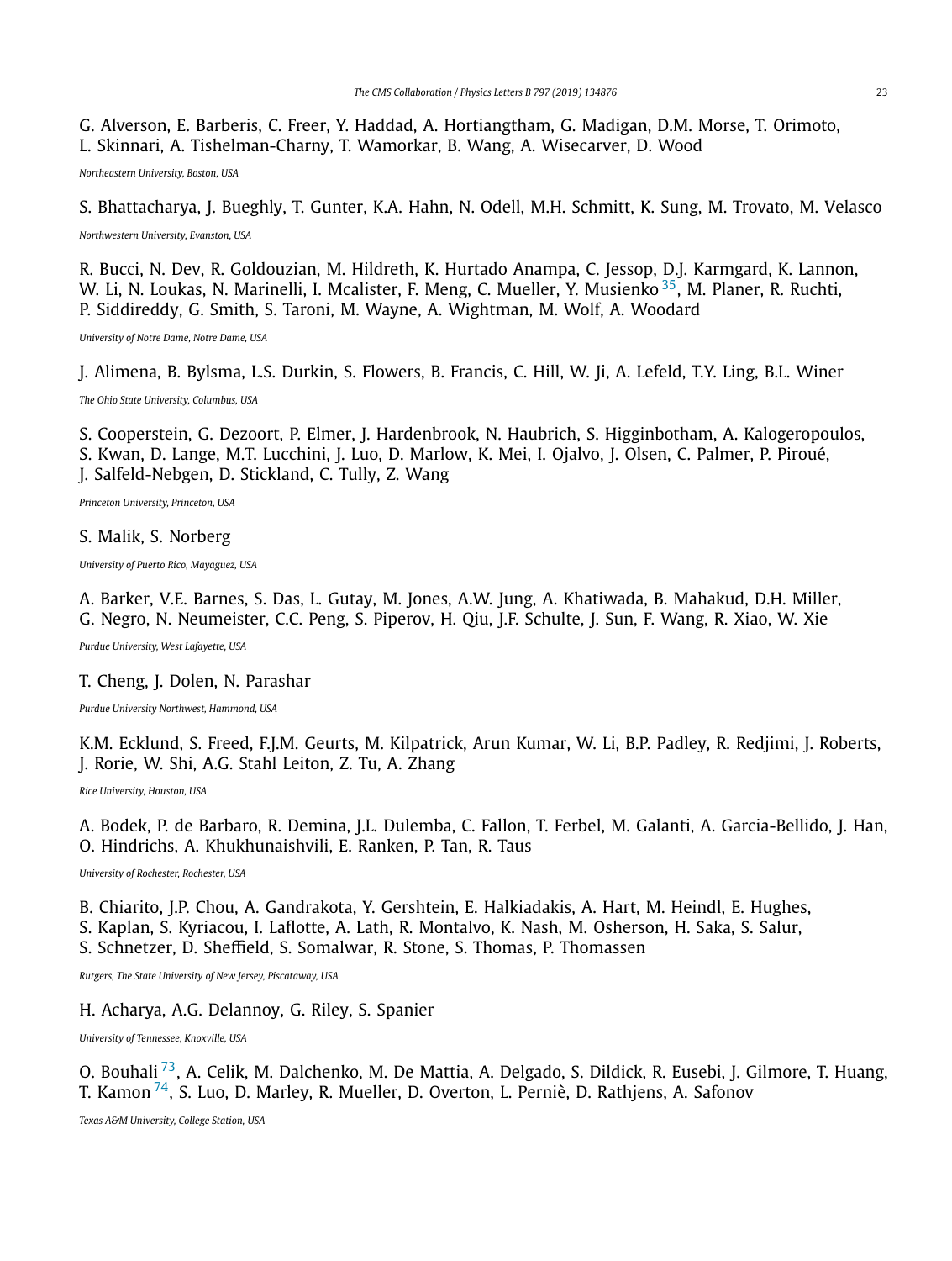### <span id="page-23-0"></span>N. Akchurin, J. Damgov, F. De Guio, S. Kunori, K. Lamichhane, S.W. Lee, T. Mengke, S. Muthumuni, T. Peltola, S. Undleeb, I. Volobouev, Z. Wang, A. Whitbeck

*Texas Tech University, Lubbock, USA*

S. Greene, A. Gurrola, R. Janjam, W. Johns, C. Maguire, A. Melo, H. Ni, K. Padeken, F. Romeo, P. Sheldon, S. Tuo, J. Velkovska, M. Verweij

*Vanderbilt University, Nashville, USA*

M.W. Arenton, P. Barria, B. Cox, G. Cummings, R. Hirosky, M. Joyce, A. Ledovskoy, C. Neu, B. Tannenwald, Y. Wang, E. Wolfe, F. Xia

*University of Virginia, Charlottesville, USA*

### R. Harr, P.E. Karchin, N. Poudyal, J. Sturdy, P. Thapa, S. Zaleski

*Wayne State University, Detroit, USA*

J. Buchanan, C. Caillol, D. Carlsmith, S. Dasu, I. De Bruyn, L. Dodd, F. Fiori, C. Galloni, B. Gomber [75,](#page-24-0) H. He, M. Herndon, A. Hervé, U. Hussain, P. Klabbers, A. Lanaro, A. Loeliger, K. Long, R. Loveless, J. Madhusudanan Sreekala, T. Ruggles, A. Savin, V. Sharma, W.H. Smith, D. Teague, S. Trembath-reichert, N. Woods

*University of Wisconsin – Madison, Madison, WI, USA*

- † Deceased.
- <sup>1</sup> Also at Vienna University of Technology, Vienna, Austria.
- <sup>2</sup> Also at IRFU, CEA, Université Paris-Saclay, Gif-sur-Yvette, France.
- <sup>3</sup> Also at Universidade Estadual de Campinas, Campinas, Brazil.
- <sup>4</sup> Also at Federal University of Rio Grande do Sul, Porto Alegre, Brazil.
- <sup>5</sup> Also at UFMS/CPNA Federal University of Mato Grosso do Sul/Campus of Nova Andradina, Nova Andradina, Brazil.
- <sup>6</sup> Also at Universidade Federal de Pelotas, Pelotas, Brazil.
- <sup>7</sup> Also at Université Libre de Bruxelles, Bruxelles, Belgium.
- <sup>8</sup> Also at University of Chinese Academy of Sciences, Beijing, China.
- <sup>9</sup> Also at Institute for Theoretical and Experimental Physics named by A.I. Alikhanov of NRC 'Kurchatov Institute', Moscow, Russia.
- <sup>10</sup> Also at Joint Institute for Nuclear Research, Dubna, Russia.
- <sup>11</sup> Also at Suez University, Suez, Egypt.
- <sup>12</sup> Now at British University in Egypt, Cairo, Egypt.
- <sup>13</sup> Also at Purdue University, West Lafayette, USA.
- <sup>14</sup> Also at Université de Haute Alsace, Mulhouse, France.
- <sup>15</sup> Also at Erzincan Binali Yildirim University, Erzincan, Turkey.
- <sup>16</sup> Also at CERN, European Organization for Nuclear Research, Geneva, Switzerland.
- <sup>17</sup> Also at RWTH Aachen University, III. Physikalisches Institut A, Aachen, Germany.
- <sup>18</sup> Also at University of Hamburg, Hamburg, Germany.
- <sup>19</sup> Also at Brandenburg University of Technology, Cottbus, Germany.
- $20$  Also at Institute of Physics, University of Debrecen, Debrecen, Hungary.
- <sup>21</sup> Also at Institute of Nuclear Research ATOMKI, Debrecen, Hungary.
- <sup>22</sup> Also at Indian Institute of Technology Bhubaneswar, Bhubaneswar, India.
- <sup>23</sup> Also at Institute of Physics, Bhubaneswar, India.
- <sup>24</sup> Also at Shoolini University, Solan, India.
- <sup>25</sup> Also at University of Visva-Bharati, Santiniketan, India.
- <sup>26</sup> Also at Isfahan University of Technology, Isfahan, Iran.
- <sup>27</sup> Now at INFN Sezione di Bari<sup>a</sup>, Università di Bari<sup>b</sup>, Politecnico di Bari<sup>c</sup>, Bari, Italy.
- <sup>28</sup> Also at Italian National Agency for New Technologies, Energy and Sustainable Economic Development, Bologna, Italy.
- <sup>29</sup> Also at Centro Siciliano di Fisica Nucleare e di Struttura della Materia, Catania, Italy.
- <sup>30</sup> Also at Scuola Normale e Sezione dell'INFN, Pisa, Italy.
- <sup>31</sup> Also at Riga Technical University, Riga, Latvia.
- <sup>32</sup> Also at Malaysian Nuclear Agency, MOSTI, Kajang, Malaysia.
- <sup>33</sup> Also at Consejo Nacional de Ciencia y Tecnología, Mexico City, Mexico.
- <sup>34</sup> Also at Warsaw University of Technology, Institute of Electronic Systems, Warsaw, Poland.
- <sup>35</sup> Also at Institute for Nuclear Research, Moscow, Russia.
- <sup>36</sup> Now at National Research Nuclear University 'Moscow Engineering Physics Institute' (MEPhI), Moscow, Russia.
- <sup>37</sup> Also at St. Petersburg State Polytechnical University, St. Petersburg, Russia.
- <sup>38</sup> Also at University of Florida, Gainesville, USA.
- <sup>39</sup> Also at Imperial College, London, United Kingdom.
- <sup>40</sup> Also at P.N. Lebedev Physical Institute, Moscow, Russia.